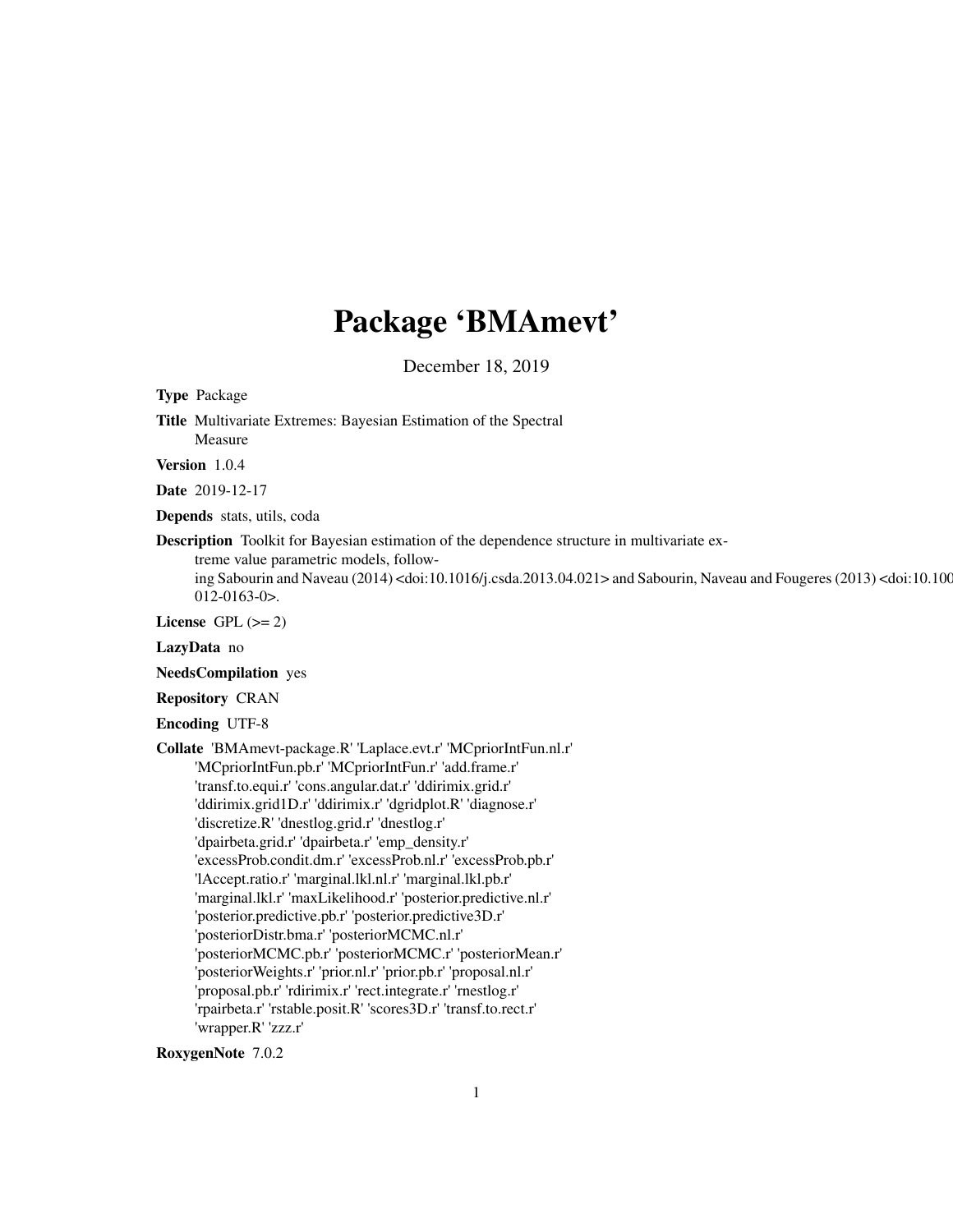Author Leo Belzile [cre] (<https://orcid.org/0000-0002-9135-014X>), Anne Sabourin [aut] (<https://orcid.org/0000-0002-5096-9157>)

Maintainer Leo Belzile <belzilel@gmail.com>

Date/Publication 2019-12-18 22:40:10 UTC

# R topics documented:

|                                            | 3              |
|--------------------------------------------|----------------|
|                                            | $\overline{4}$ |
|                                            | $\overline{5}$ |
|                                            | 6              |
|                                            | $\overline{7}$ |
|                                            | 8              |
| 10                                         |                |
| 11                                         |                |
| 13                                         |                |
| 14                                         |                |
| 14                                         |                |
| 16                                         |                |
| 18                                         |                |
| 18                                         |                |
| 19                                         |                |
| 20                                         |                |
| 21                                         |                |
| 22                                         |                |
| 22                                         |                |
| 23                                         |                |
| 24                                         |                |
| 25                                         |                |
| 25                                         |                |
| 26                                         |                |
| 27                                         |                |
| 29                                         |                |
| 30                                         |                |
| 31                                         |                |
| 33                                         |                |
| 33                                         |                |
| 33                                         |                |
| 34                                         |                |
| 34                                         |                |
| 35                                         |                |
| 37                                         |                |
| 38                                         |                |
| $posterior MCMC.11                 $<br>41 |                |
|                                            |                |
|                                            |                |
| 45                                         |                |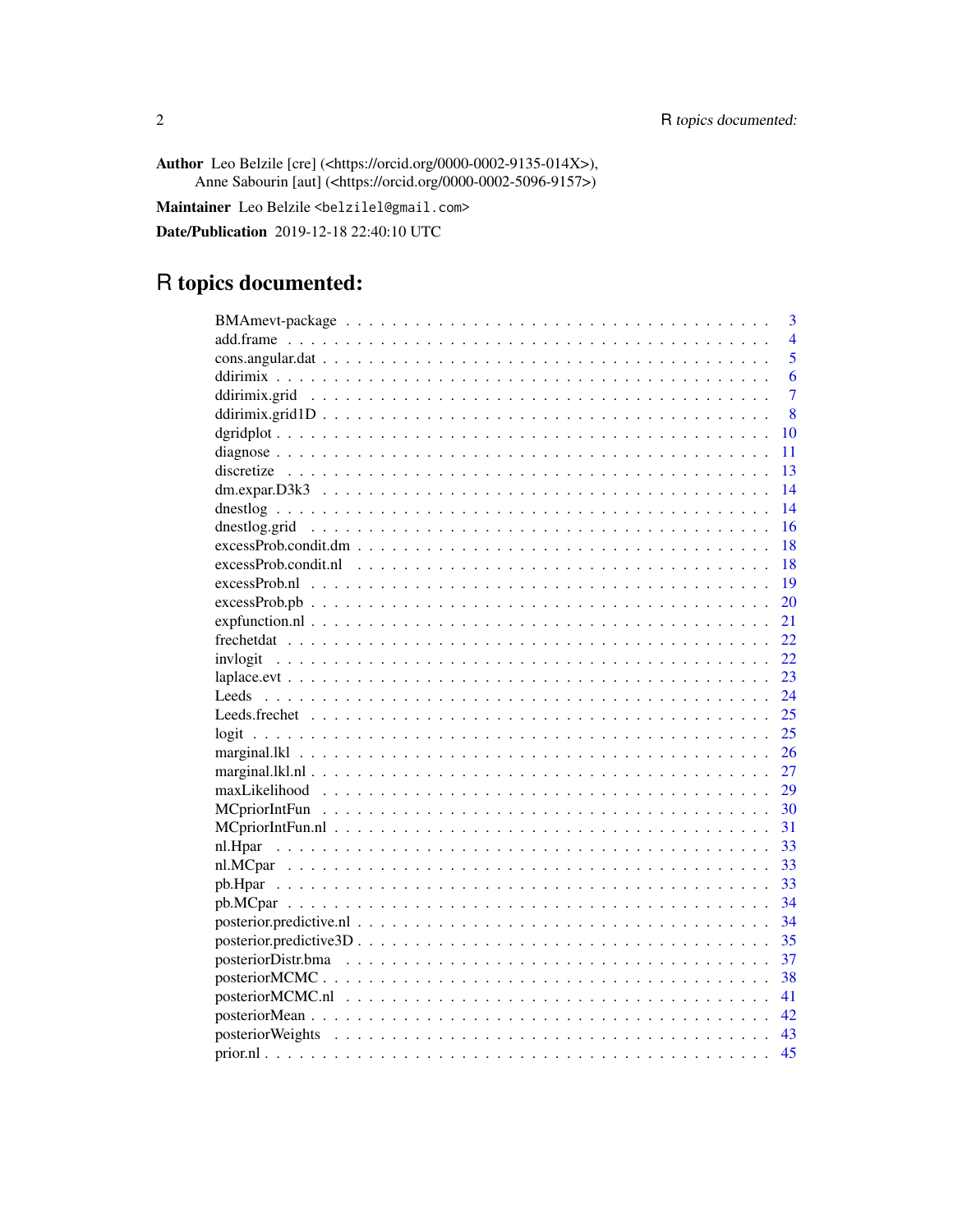## <span id="page-2-0"></span>BMAmevt-package 3

| Index | 54 |
|-------|----|
|       |    |
|       |    |
|       |    |
|       |    |
|       |    |
|       |    |
|       |    |
|       |    |
|       |    |

BMAmevt-package *Bayesian Model Averaging for Multivariate Extremes*

#### Description

Toolkit for Bayesian estimation of the dependence structure in Multivariate Extreme Value parametric models, with possible use of Bayesian model Averaging techniques

## Details

| Package:  | <b>BMAmevt</b>  |
|-----------|-----------------|
| Type:     | Package         |
| Version:  | 1.0             |
| Date:     | $2012 - 03 - 1$ |
| License:  | $GPL-2$         |
| LazyData: | no              |

Includes a Generic MCMC sampler. Estimation of the marginal distributions is a prerequisite, *e.g.* using one of the packages ismev, evd, evdbayes or POT. This package handles data sets which are assumed to be marginally unit-Frechet distributed.

## Author(s)

Anne Sabourin <sabourin@math.univ-lyon1.fr>

## See Also

evdbayes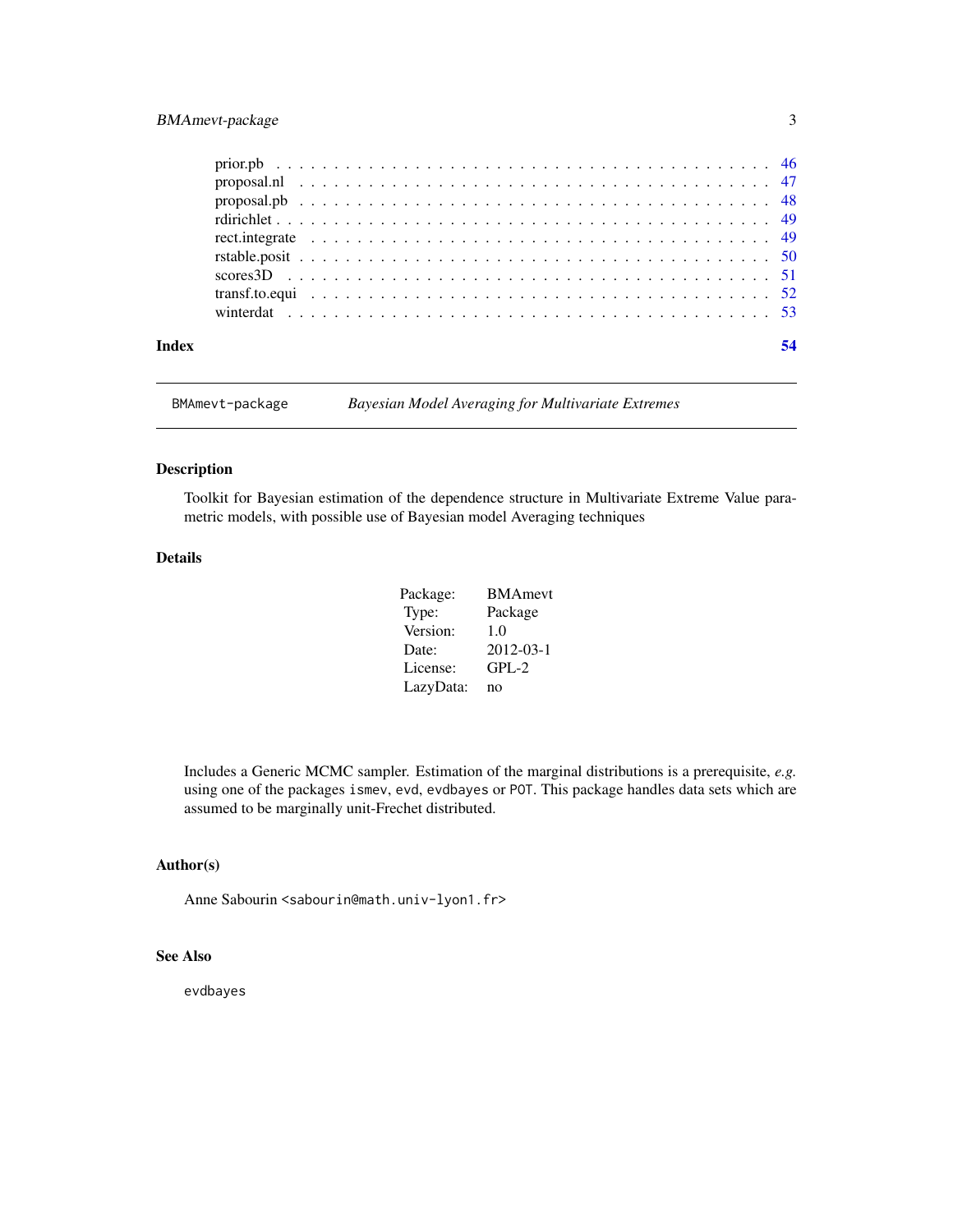<span id="page-3-0"></span>

## Description

Adds graphical elements to the current plot (on the two-dimensional simplex).

## Usage

```
add.frame(
 equi = FALSE,lab1 = "w1",lab2 = "w2",lab3 = "w3",npoints = 60,col.polygon = "black",
 axes = TRUE)
```
## Arguments

| equi             | logical. Is the simplex represented as an equilateral triangle (if TRUE) or a right<br>triangle (if FALSE)? |
|------------------|-------------------------------------------------------------------------------------------------------------|
| lab1             | Character string: label for first component.                                                                |
| lab <sub>2</sub> | Character string: label for second component.                                                               |
| lab3             | Character string: label for third component.                                                                |
| npoints          | The number of grid nodes on the squared grid containing the desired triangle.                               |
| col.polygon      | The background color outside the simplex.                                                                   |
| axes             | logical. Should axes be added?                                                                              |

## Details

Generic graphical tool for obtaining nice plots of the two-dimensional simplex

## Examples

```
plot.new()
add.frame()
plot.new()
mult.x=sqrt(2); mult.y=sqrt(3/2)
plot.window( xlim=c(0,mult.x),ylim=c(0,mult.y), asp=1,bty ="n")
add.frame(equi=TRUE)
```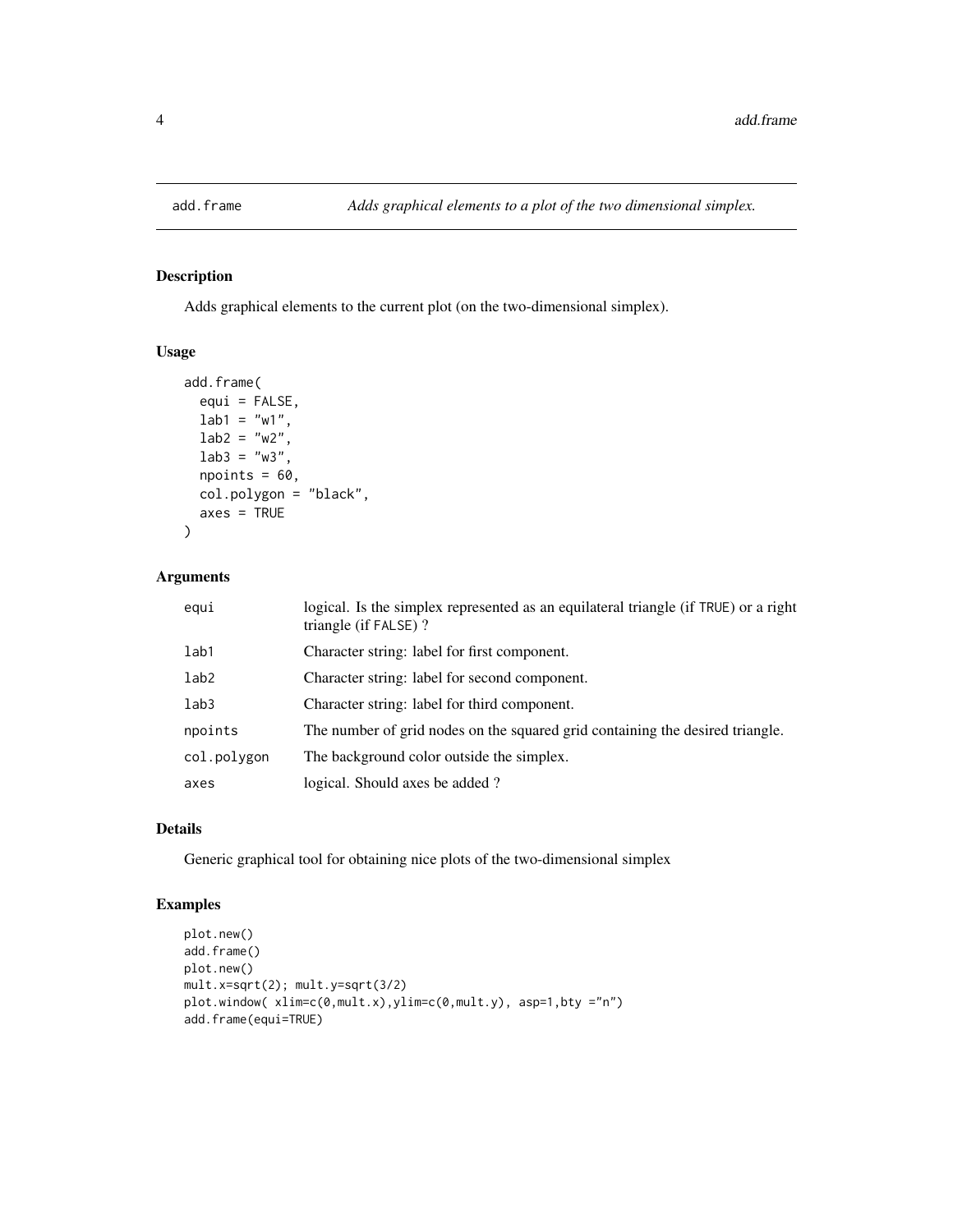<span id="page-4-1"></span><span id="page-4-0"></span>cons.angular.dat *Angular data set generation from unit Frechet data.*

## Description

Builds an angular data set, retaining the points with largest radial component.

## Usage

```
cons.angular.dat(
 coordinates = c(1, 2, 3),
  frechetDat = get("frechetdat"),
 n = 100,displ = TRUE,invisible = TRUE,
  add = FALSE,lab1 = "w1",lab2 = "w2",lab3 = "w3",npoints = 60,col.polygon = "white",
  ...
)
```

| coordinates | Index vector of the columns in frechetDat to be retained to construct the an-<br>gular data set.            |
|-------------|-------------------------------------------------------------------------------------------------------------|
| frechetDat  | The data set. A matrix: each row is a multivariate record. May contain NA's.                                |
| n           | The number of desired observations in the final angular data set. Should be less<br>than $nrow(frechtData)$ |
| displ       | logical. Should the angular data set be plotted?                                                            |
| invisible   | logical. Should the result be returned as invisible?                                                        |
| add         | logical. Only used when displ==TRUE. Should the points be added to the current<br>plot ?                    |
| lab1        | Character string: label for first component.                                                                |
| lab2        | Character string: label for second component.                                                               |
| lab3        | Character string: label for third component.                                                                |
| npoints     | The number of grid nodes on the squared grid containing the desired triangle.                               |
| col.polygon | The background color outside the simplex.                                                                   |
| .           | Additional graphical parameters and arguments to be passed to function plot. window<br>and points.          |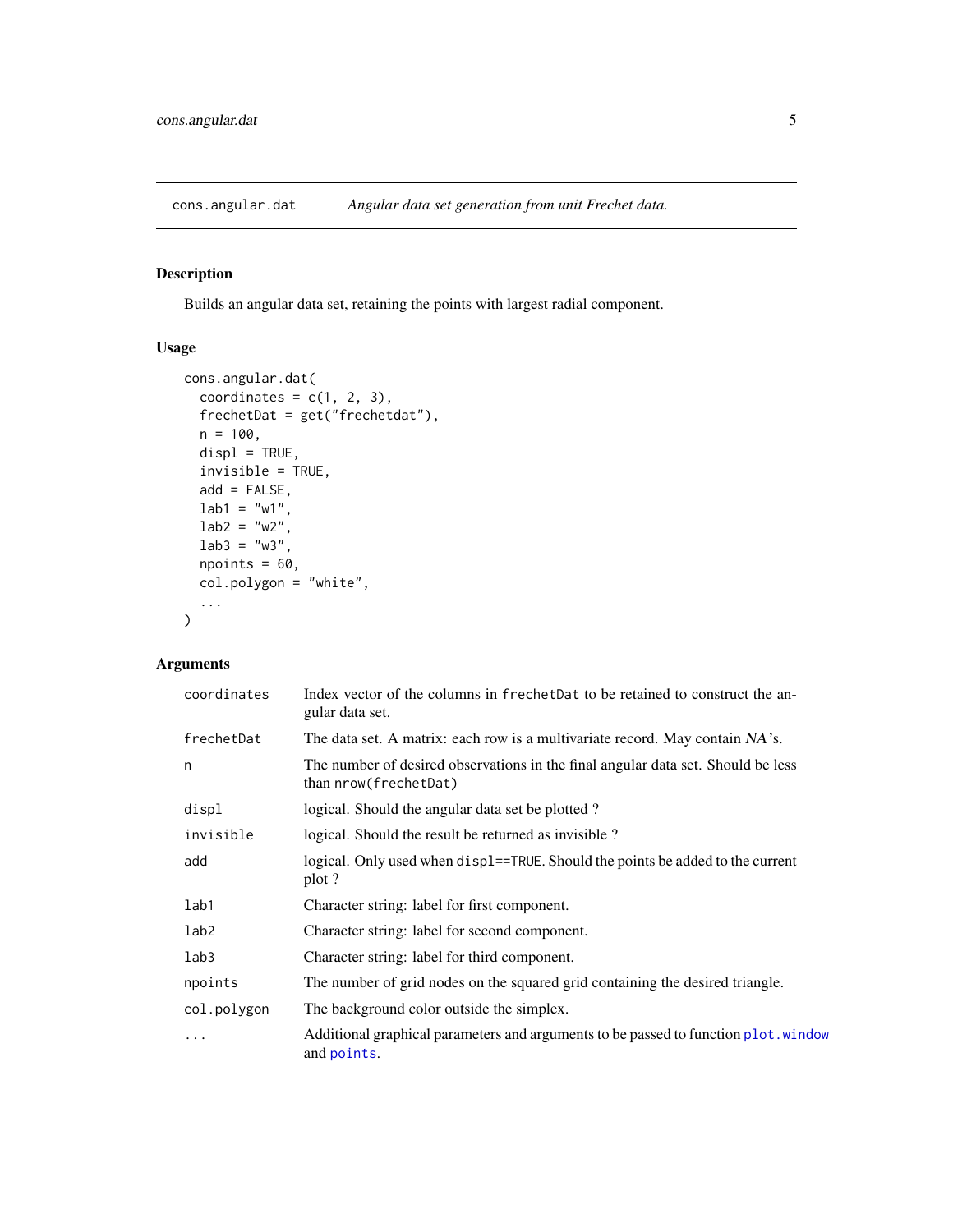## <span id="page-5-0"></span>Details

The data set frechetDat is assumed to be marginally unit Frechet distributed.

#### Value

The angular data set: A n\*length(coordinates) matrix, containing values between zero and one, which rows sum to one: Each row is thus a point on the unit simplex of dimension length(coordinates)-1. Returned as invisible if invisible==TRUE.

## Examples

## Not run: cons.angular.dat()

ddirimix *Angular density/likelihood function in the Dirichlet Mixture model.*

#### Description

Likelihood function (spectral density on the simplex) and angular data sampler in the Dirichlet mixture model.

#### Usage

```
ddirimix(
  x = c(0.1, 0.2, 0.7),
 par,
 wei = par$wei,
 Mu = par$Mu,
  lnu = par$lnu,
  log = FALSE,vectorial = FALSE
)
rdirimix(
 n = 10,
 par = get("dm.expar.D3k3"),
 wei = par$wei,
 Mu = par$Mu,lnu = par$lnu
\mathcal{L}
```
#### Arguments

x An angular data set which may be reduced to a single point: A  $n * p$  matrix or a vector of length p, where  $p$  is the dimension of the sample space and  $n$  is the sample size. Each row is a point on the simplex, so that each row sum to one. The error tolerance is set to 1e-8 in this package.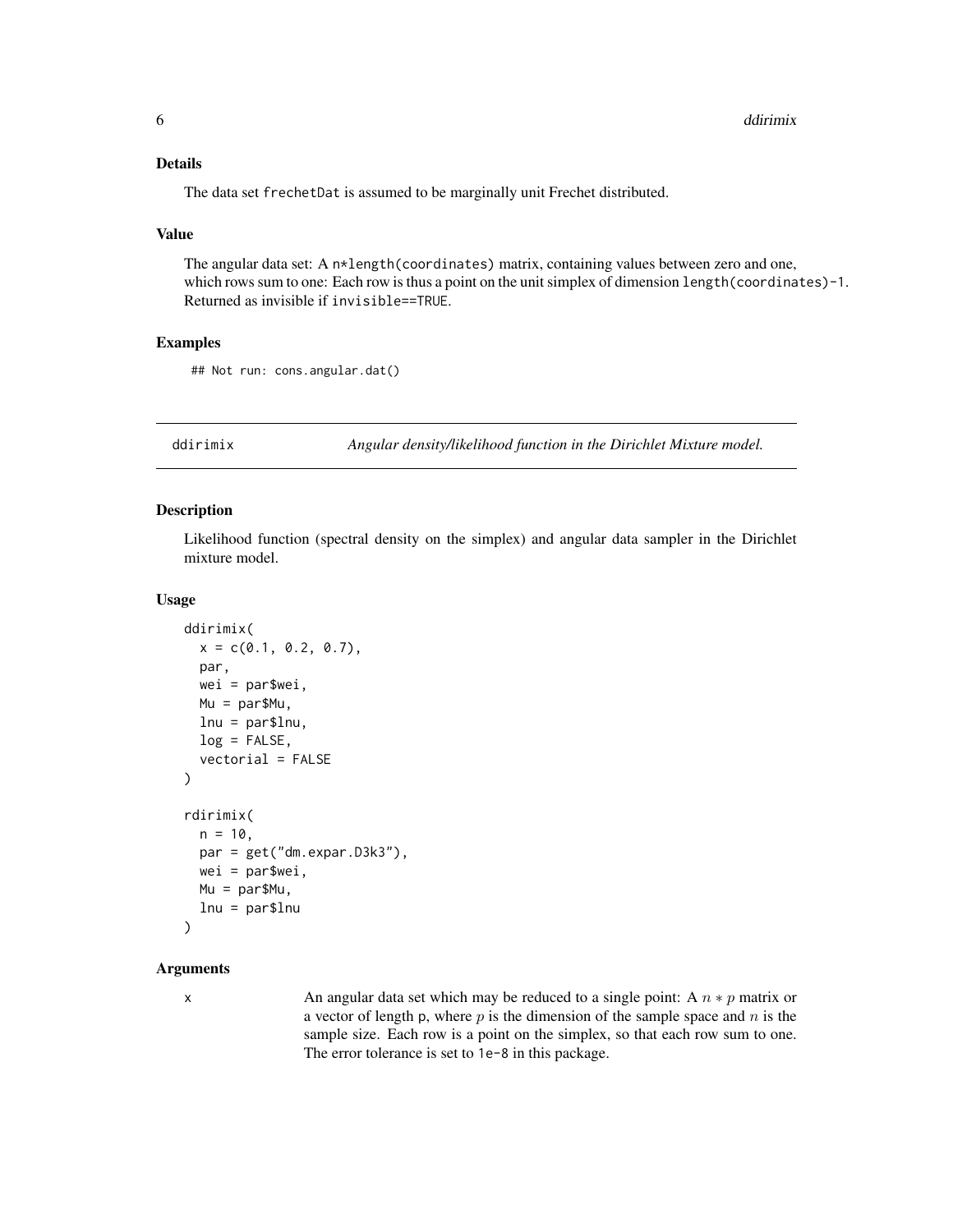## <span id="page-6-0"></span>ddirimix.grid 7

| par       | The parameter list for the Dirichlet mixture model.                         |
|-----------|-----------------------------------------------------------------------------|
| wei       | Optional. If present, overrides the value of par \$wei.                     |
| Mu        | Optional. If present, overrides the value of par\$Mu.                       |
| lnu       | Optional. If present, overrides the value of par\$1 nu.                     |
| log       | Logical: should the density or the likelihood be returned on the log-scale? |
| vectorial | Logical: Should a vector of size $n$ or a single value be returned?         |
| n         | The number of angular points to be generated                                |

## Details

The spectral probability measure defined on the simplex characterizes the dependence structure of multivariate extreme value models. The parameter list for a mixture with  $k$  components, is made of

- **Mu** The density kernel centers  $\mu_{i,m}, 1 \leq i \leq p, 1 \leq m \leq k$ : A  $p * k$  matrix, which columns sum to one, and such that Mu %\*% wei=1, for the moments constraint to be satisfied. Each column is a Dirichlet kernel center.
- wei The weights vector for the kernel densities: A vector of  $k$  positive numbers summing to one.
- **lnu** The logarithms of the shape parameters  $nu_m$ ,  $1 \leq m \leq k$  for the density kernels: a vector of size k.

The moments constraint imposes that the barycenter of the columns in Mu, with weights wei, be the center of the simplex.

#### Value

ddirimix returns the likelihood as a single number if vectorial ==FALSE, or as a vector of size nrow(x) containing the likelihood of each angular data point. If  $log = TNUE$ , the log-likelihood is returned instead. rdirimix returns a matrix with n points and p=nrow(Mu) columns.

ddirimix.grid *Plots the Dirichlet mixture density on a discretization grid*

#### Description

Only valid in the tri-variate case

#### Usage

```
ddirimix.grid(
 par = get("dm.expar.D3k3"),
 wei = par$wei,
 Mu = par$Mu,
  lnu = par$lnu,
  npoints = 30,eps = 10^(-3),
  equi = TRUE,
```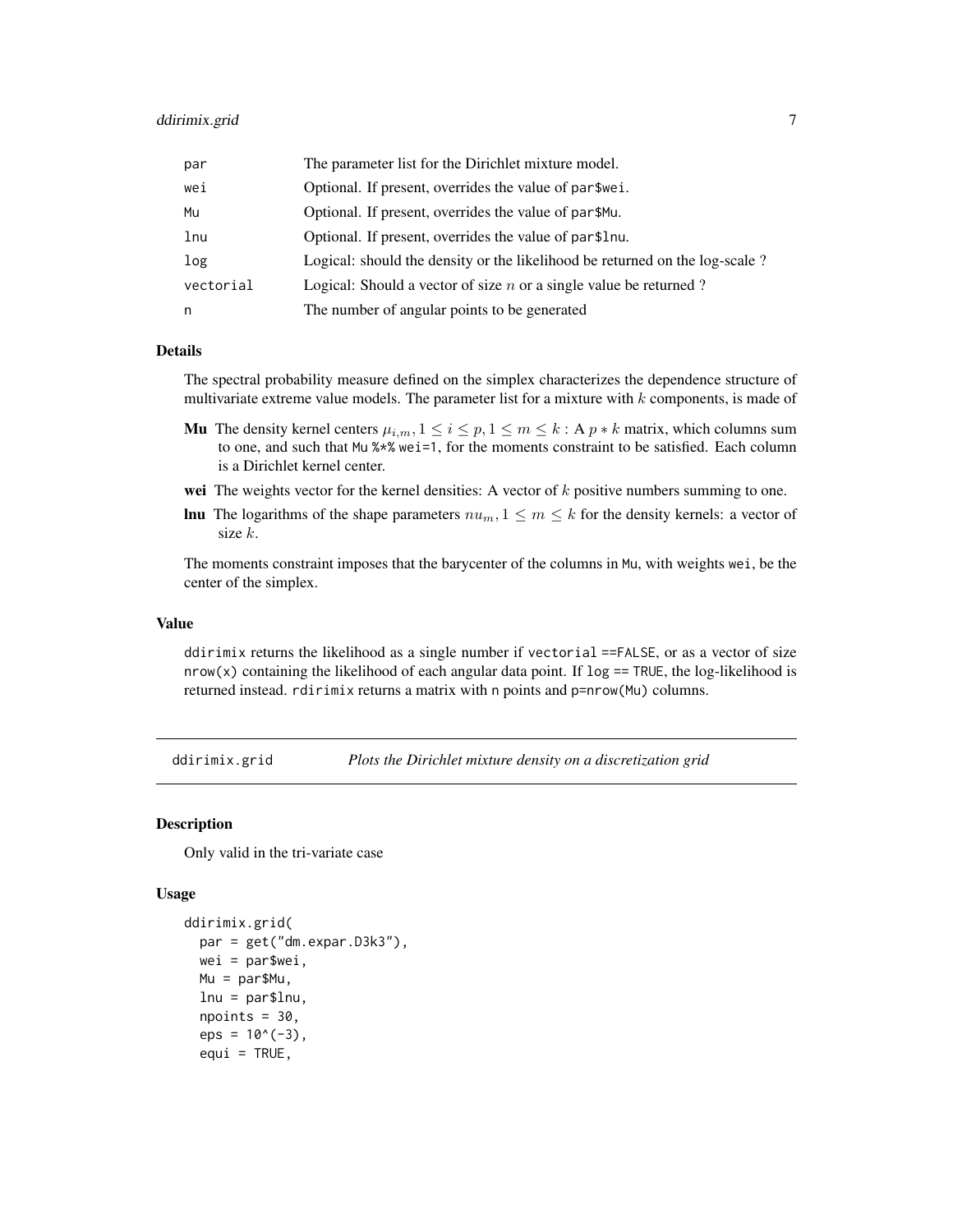```
marginal = TRUE,coord = c(1, 2, 3),
  invisible = TRUE,
  displ = TRUE,...
\mathcal{L}
```
## Arguments

| The parameter list for the Dirichlet mixture model.                                                                                                                                                                                                            |
|----------------------------------------------------------------------------------------------------------------------------------------------------------------------------------------------------------------------------------------------------------------|
| Optional. If present, overrides the value of par\$wei.                                                                                                                                                                                                         |
| Optional. If present, overrides the value of par\$Mu.                                                                                                                                                                                                          |
| Optional. If present, overrides the value of par\$lnu.                                                                                                                                                                                                         |
| The number of grid nodes on the squared grid containing the desired triangle.                                                                                                                                                                                  |
| Positive number: minimum distance from any node inside the simplex to the<br>simplex boundary                                                                                                                                                                  |
| logical. Is the simplex represented as an equilateral triangle (if TRUE) or a right<br>triangle (if FALSE)?                                                                                                                                                    |
| logical. If TRUE, the angular density corresponds to the marginal intensity mea-<br>sure, over coordinates coord. Otherwise, it is only the projection of the full<br>dimensional angular measure (hence the moments constraints is not satisfied<br>anymore). |
| A vector of size 3: the indices of the coordinates upon which the marginalization<br>is to be done.                                                                                                                                                            |
| Logical: should the result be returned as invisible?                                                                                                                                                                                                           |
| Logical: should a plot be issued?                                                                                                                                                                                                                              |
| Additional arguments to be passed to dgridplot.                                                                                                                                                                                                                |
|                                                                                                                                                                                                                                                                |

## Value

The discretized density

| ddirimix.grid1D | Univariate projection or marginalization of a Dirichlet mixture density |
|-----------------|-------------------------------------------------------------------------|
|                 | on on $[0,1]$                                                           |

## Description

Plots a univariate Dirichlet mixture (in other words, a Beta mixture) angular density for extreme bi-variate data.

<span id="page-7-0"></span>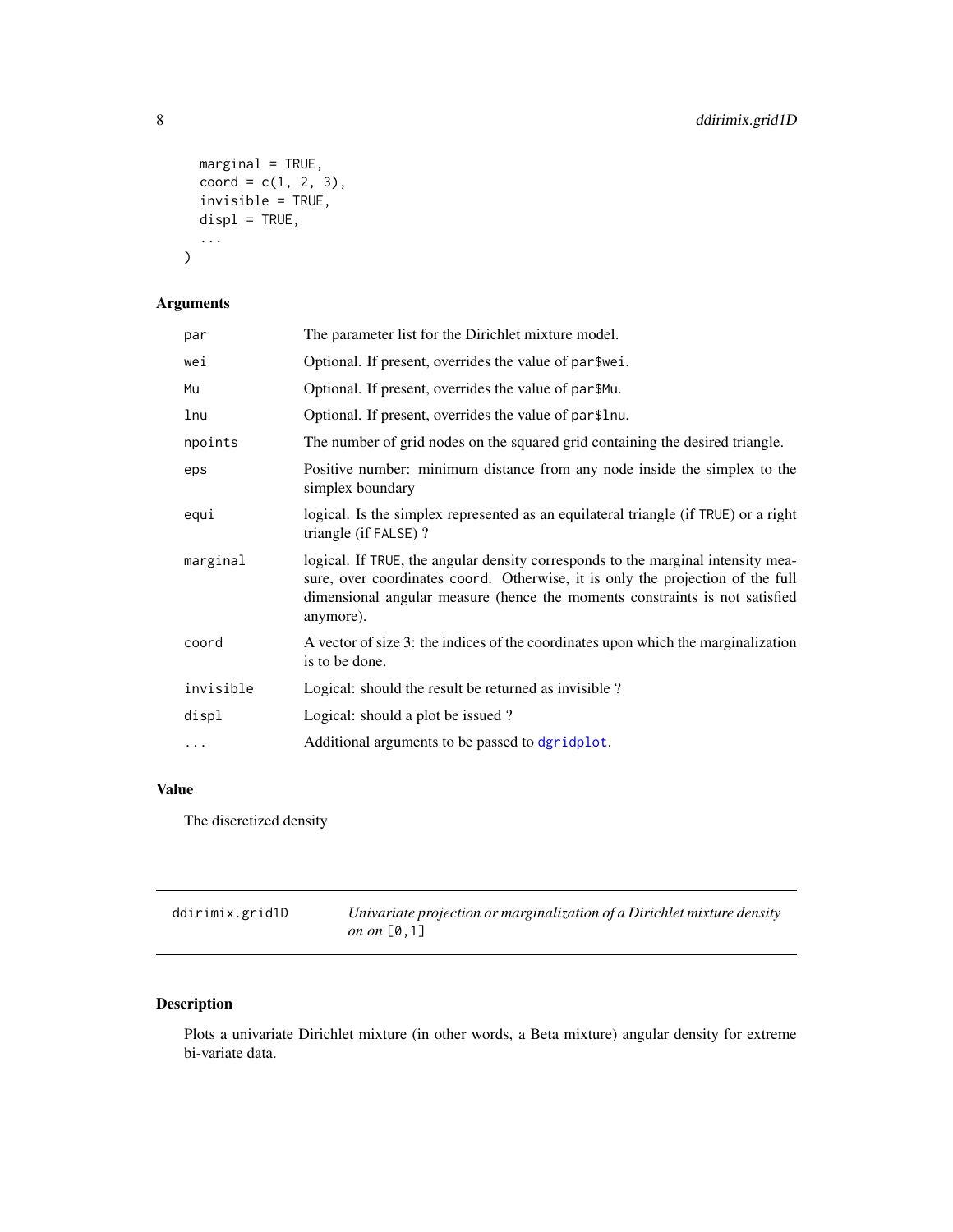## ddirimix.grid1D 9

## Usage

```
ddirimix.grid1D(
 par = get("dm.expar.D2k4"),
 wei = par$wei,
 Mu = par$Mu,
 lnu = par$lnu,
 npoints = 30,eps = 10^(-3),
 coord = c(1, 2),marginal = TRUE,
 invisible = TRUE,
 displ = TRUE,add = FALSE,...
\mathcal{L}
```
## Arguments

| par       | The parameter list for the Dirichlet mixture model.                                                                                                                                                                                                                                           |
|-----------|-----------------------------------------------------------------------------------------------------------------------------------------------------------------------------------------------------------------------------------------------------------------------------------------------|
| wei       | Optional. If present, overrides the value of par\$wei.                                                                                                                                                                                                                                        |
| Mu        | Optional. If present, overrides the value of par\$Mu.                                                                                                                                                                                                                                         |
| lnu       | Optional. If present, overrides the value of par\$lnu.                                                                                                                                                                                                                                        |
| npoints   | number of points on the 1D discretization grid.                                                                                                                                                                                                                                               |
| eps       | the minimum value $( = 1$ - the maximum value) of the grid points.                                                                                                                                                                                                                            |
| coord     | A vector of size 2: the indices of the coordinates upon which the marginalization<br>or projection is to be done if the dimension of the sample space is greater than<br>two.                                                                                                                 |
| marginal  | logical. If TRUE, the angular density corresponds to the marginal intensity mea-<br>sure of the extreme Poisson process, over coordinates coord. Otherwise, it is<br>only the projection of the full dimensional angular measure (hence the moments<br>constraints is not satisfied anymore). |
| invisible | Logical: should the result be returned as invisible?                                                                                                                                                                                                                                          |
| displ     | Logical: should a plot be issued?                                                                                                                                                                                                                                                             |
| add       | Logical: should the density be added to the currently active plot?                                                                                                                                                                                                                            |
| $\cdots$  | Additional arguments to be passed to plot                                                                                                                                                                                                                                                     |
|           |                                                                                                                                                                                                                                                                                               |

## Value

The discretized density on [eps,1-eps] (included in [0,1])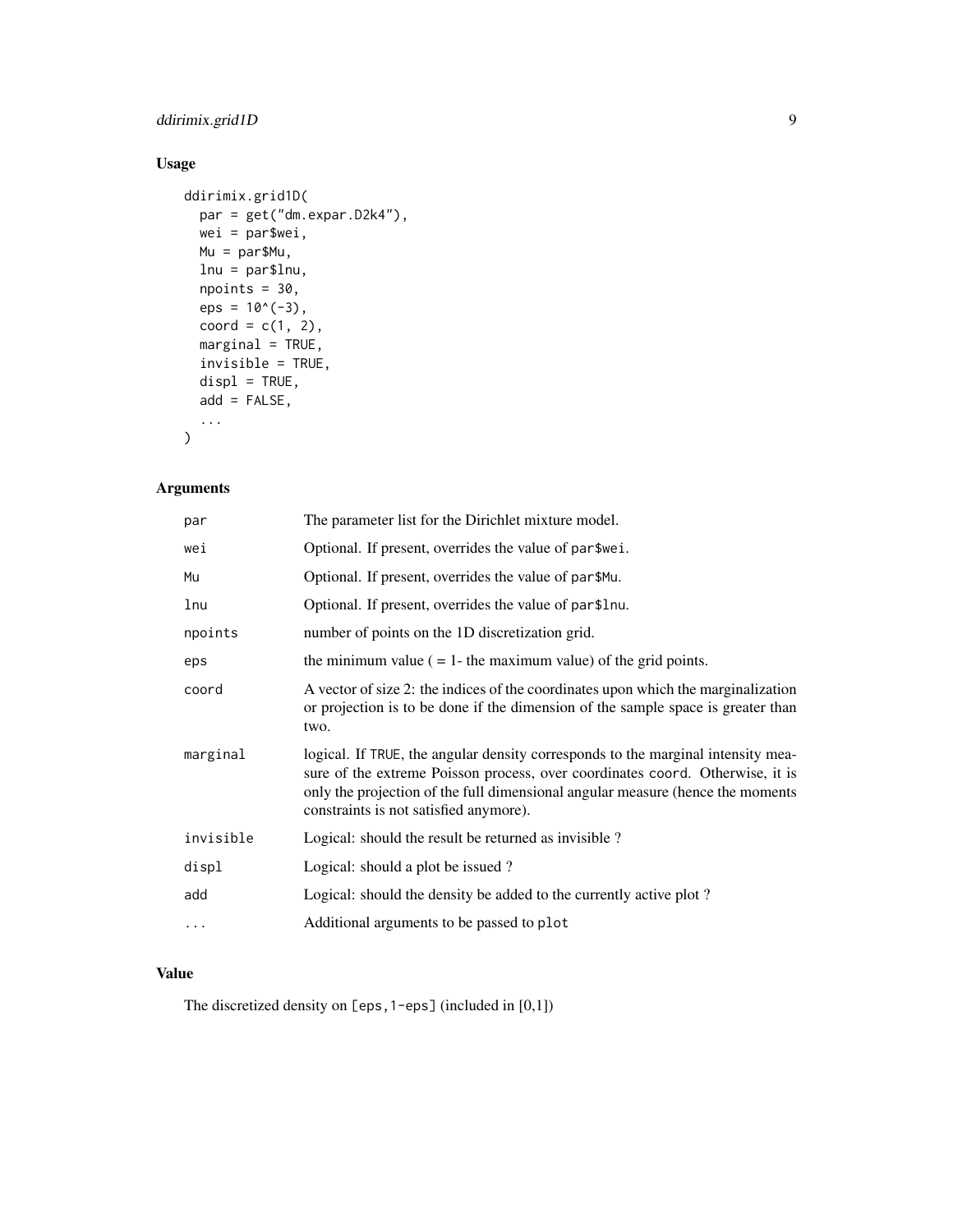<span id="page-9-1"></span><span id="page-9-0"></span>

## Description

Plots contours or gray-scale level sets of a spectral density on the two-dimensional simplex.

#### Usage

```
dgridplot(
  density = matrix(5 * sin(1/73 * (1:(40 * 40)))^2, ncol = 40, nrow = 40),
  eps = 10^(-3),
 equi = TRUE,add = FALSE,breaks = seq(-0.01, 5.1, length.out = 1000),levels = seq(0, 6, length.out = 13),
  col.lines = "black",
  labcex = 0.8,
 background = FALSE,
  col.polygon = gray(0.5),
  lab1 = "w1",lab2 = "w2",lab3 = "w3",...
\mathcal{E}
```

| density     | A npoints*npoints matrix containing the density's values scattered on the dis-<br>cretization grid defined by npoints, equi, eps (see discretize). |
|-------------|----------------------------------------------------------------------------------------------------------------------------------------------------|
| eps         | Positive number: minimum distance from any node inside the simplex to the<br>simplex boundary                                                      |
| equi        | logical. Is the simplex represented as an equilateral triangle (if TRUE) or a right<br>triangle (if FALSE)?                                        |
| add         | Logical. Should the contours be added to a currently active plot?                                                                                  |
| breaks      | Set of breakpoints for the gray scale colors. See image                                                                                            |
| levels      | Levels to which plot the contour lines. See contour                                                                                                |
| col.lines   | The color to be used for the contour lines.                                                                                                        |
| labcex      | cex for contour labeling. See contour.                                                                                                             |
| background  | Logical. Should a the background be filled inside the simplex via a call to image<br>?                                                             |
| col.polygon | The background color outside the simplex.                                                                                                          |
| lab1        | Character string: label for first component.                                                                                                       |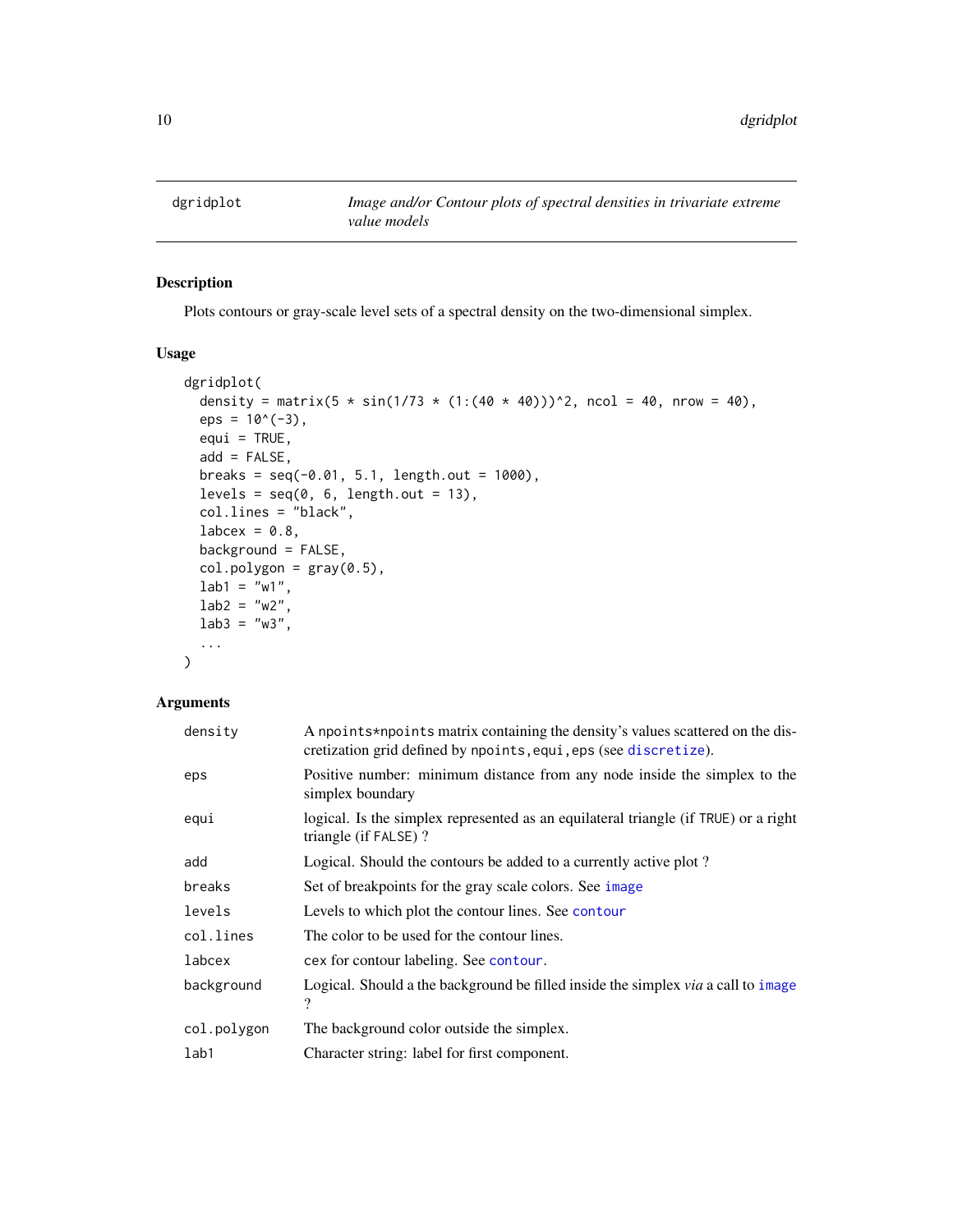#### <span id="page-10-0"></span>diagnose **11**

| lab2                    | Character string: label for second component.                                       |
|-------------------------|-------------------------------------------------------------------------------------|
| lab3                    | Character string: label for third component.                                        |
| $\cdot$ $\cdot$ $\cdot$ | Additional graphical parameters and arguments to be passed to contour and<br>image. |

#### Details

The function interprets the density matrix as [contour](#page-0-0) does, *i.e.* as a table of  $f(X[i], Y[j])$ values, with column 1 at the bottom, where X and Y are returned by [discretize](#page-12-1) and f is the density function.

### Examples

```
wrapper \leq function(x, y, my.fun,...)
      {
       sapply(seq\_along(x), \text{ FUN} = function(i) \text{ my.fun}(x[i], y[i],...)}
grid <- discretize(npoints=40,eps=1e-3,equi=FALSE)
Density <- outer(grid$X,grid$Y,FUN=wrapper,
                my.fun=function(x,y){10*((x/2)^2+y^2)*((x+y)<1)})
dgridplot(density= Density,npoints=40, equi=FALSE)
```
<span id="page-10-1"></span>diagnose *Diagnostics for the MCMC output in the PB and NL models.*

#### Description

The method issues several convergence diagnostics, in the particular case when the PB or the NL model is used. The code may be easily modified for other angular models.

#### Usage

```
diagnose(obj, ...)
## S3 method for class 'PBNLpostsample'
diagnose(
  obj,
  true.par = NULL,
  from = NULL,
  to = NULL,
  autocor.max = 0.2,default.thin = 50,
  xlim.density = c(-4, 4),
  ylim.density = NULL,
  plot = TRUE,
```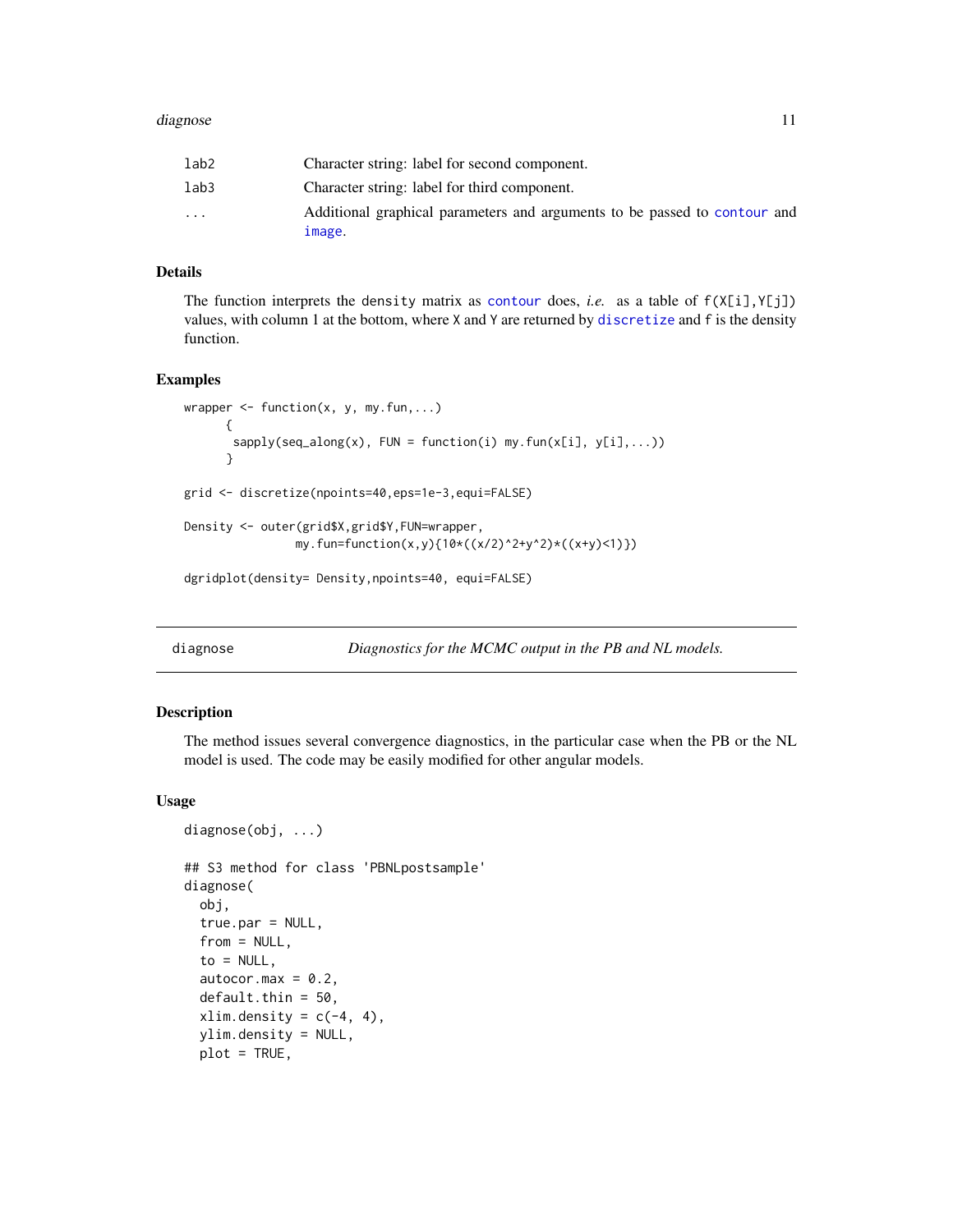```
predictive = FALSE,
  save = TRUE,
  ...
\lambda
```
#### Arguments

| obj          | an object of class postsample: posterior sample, as produced by posteriorMCMC.pb<br>or posteriorMCMC.nl                                                                                                         |
|--------------|-----------------------------------------------------------------------------------------------------------------------------------------------------------------------------------------------------------------|
| $\cdots$     | Additional parameters to be passed to the functions posterior.predictive.pb<br>or posterior.predictive.nl.                                                                                                      |
| true.par     | The true parameter. If NULL, it is considered as unknown.                                                                                                                                                       |
| from         | Integer or NULL. If NULL, the default value is used. Otherwise, should be greater<br>than post. sample\$Nbin. Indicates the index where the averaging process should<br>start. Default to post. sample\$Nbin +1 |
| to           | Integer or NULL. If NULL, the default value is used. Otherwise, must be lower<br>than Nsim+1. Indicates where the averaging process should stop. Default to<br>post.sample\$Nsim.                               |
| autocor.max  | The maximum accepted auto-correlation for two successive parameters in the<br>thinned sample.                                                                                                                   |
| default.thin | The default thinning interval if the above condition cannot be satisfied.                                                                                                                                       |
| xlim.density | The x1 im interval for the density plots, on the transformed scale.                                                                                                                                             |
| ylim.density | the ylim intervals for the density plots.                                                                                                                                                                       |
| plot         | Logical. Should plots be issued?                                                                                                                                                                                |
| predictive   | Logical. Should the predictive density be plotted?                                                                                                                                                              |
| save         | Logical: should the result be saved ? Only used if the posterior sample has been<br>saved itself (i.e. if it contains save=TRUE in its arguments list)                                                          |

#### Value

A list made of

predictive The posterior predictive, or 0 if predictive=FALSE

effective.size the effective sample size of each component

heidelTest The first part of the Heidelberger and Welch test (stationarity test). The first row indicates "success" (1) or rejection(0), the second line shows the number of iterations to be discarded, the third line is the p-value of the test statistic.

gewekeTest The test statistics from the Geweke stationarity test.

gewekeScore The p-values for the above test statistics

thin The thinning interval retained

correl.max.thin The maximum auto-correlation for a lag equal to thin

linked.est.mean The posterior mean of the transformed parameter (on the real line)

linked.est.sd The standard deviation of the transformed parameters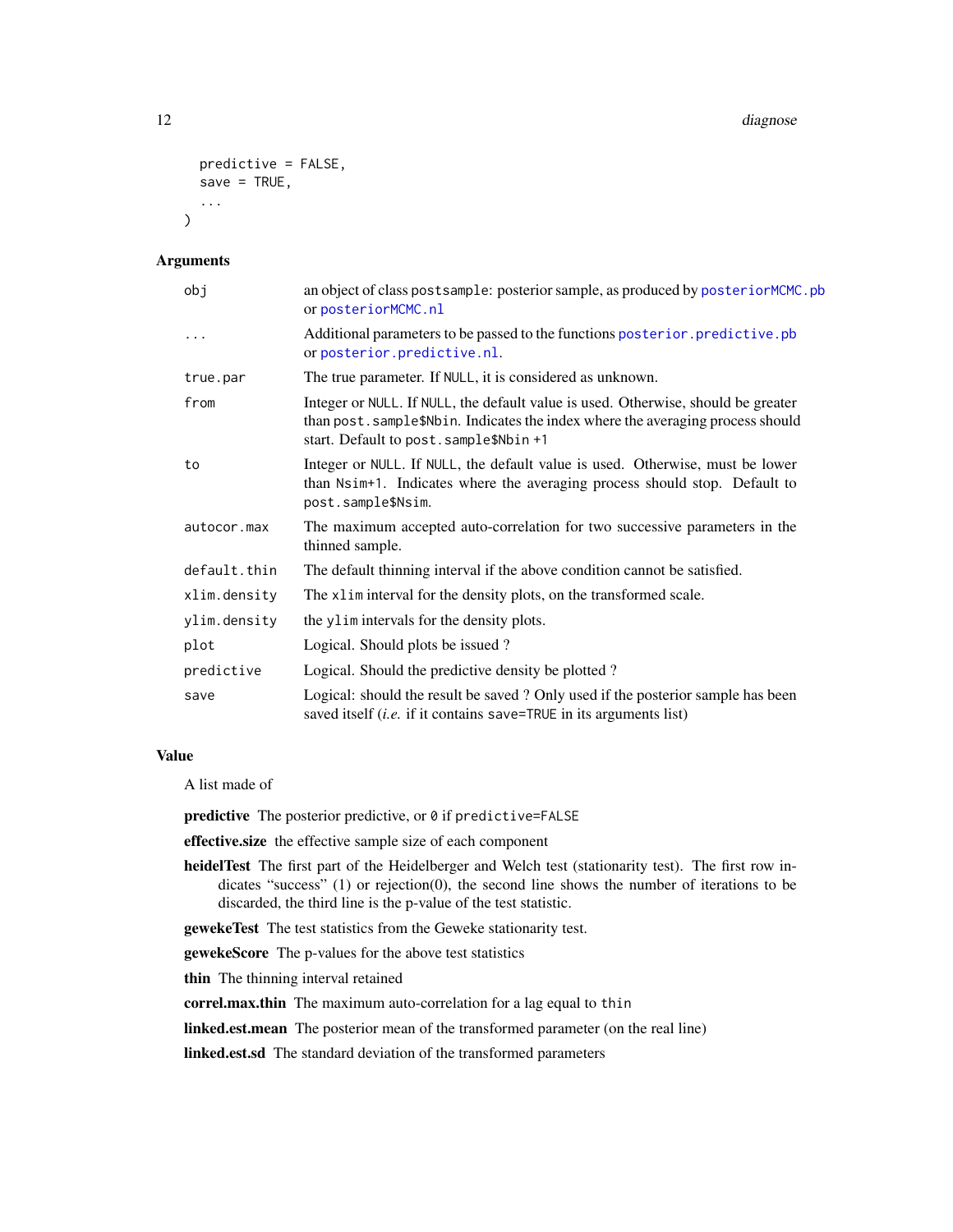#### <span id="page-12-0"></span>discretize the contract of the contract of the contract of the contract of the contract of the contract of the contract of the contract of the contract of the contract of the contract of the contract of the contract of the

est.mean The posterior mean of the original parameters, as they appears in the expression of the likelihood

sample.sd the posterior standard deviation of the original parameters

<span id="page-12-1"></span>discretize *Discretization grid builder.*

## Description

Builds a discretization grid covering the two-dimensional unit simplex, with specified number of points and minimal distance from the boundary.

#### Usage

discretize(npoints =  $40$ , eps =  $0.001$ , equi = FALSE)

## Arguments

| npoints | The number of grid nodes on the squared grid containing the desired triangle.                                |
|---------|--------------------------------------------------------------------------------------------------------------|
| eps     | Positive number: minimum distance from any node inside the simplex to the<br>simplex boundary                |
| eaui    | logical. Is the simplex represented as an equilateral triangle (if TRUE) or a right<br>triangle (if FALSE) ? |

## Details

The npoints\*npoints grid covers either the equilateral representation of the simplex, or the right angled one. In any case, the grid is *rectangular*: some nodes lie outside the triangle. Density computations on such a grid should handle the case when the point passed as argument is outside the simplex (typically, the function should return zero in such a case).

#### Value

A list containing two elements: X and Y, vectors of size npoints, the Cartesian coordinates of the grid nodes.

#### Note

In case equi==TRUE, epsilon is the minimum distance from any node inside the simplex to the simplex boundary, *after transformation* to the right-angled representation.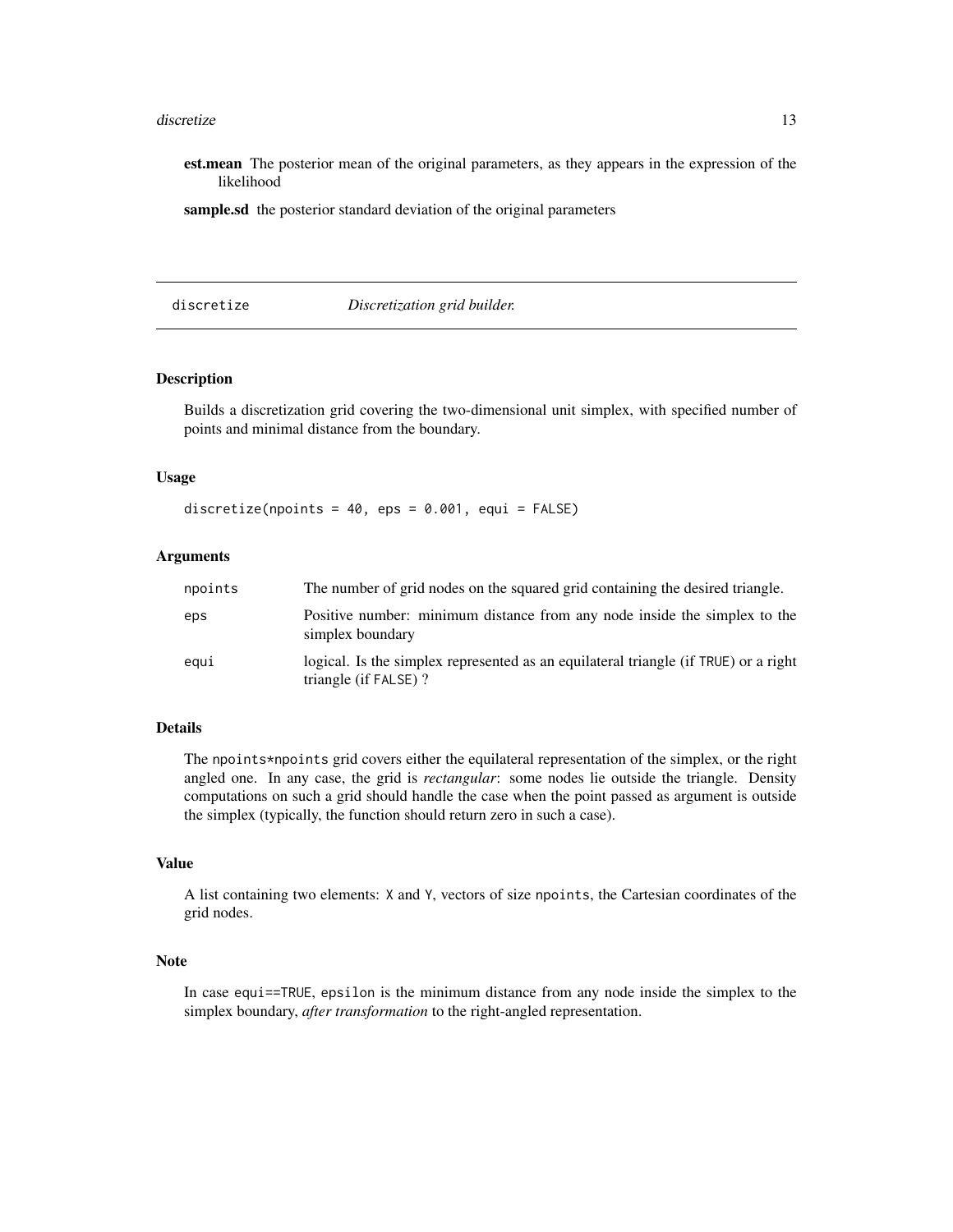#### Description

The Dirichlet mixture density has three components, the center of mass of the three columns of Mu, with weights wei is  $(1/3, 1/3, 1/3)$ : the centroid of the two dimensional unit simplex.

#### Format

A list made of

- Mu A  $3*3$  matrix, which rows sum to one, such that the center of mass of the three column vectors (weighted with wei) is the centroid of the simplex: each column is the center of a Dirichlet mixture component.
- wei A vector of length three, summing to one: the mixture weights
- lnu A vector of length three: the logarithm of the concentration parameters.

<span id="page-13-2"></span>dnestlog *Pairwise Beta (PB) and Nested Asymmetric Logistic (NL) distributions*

#### <span id="page-13-1"></span>Description

Likelihood function (spectral density) and random generator in the Pairwise Beta and NL models.

#### Usage

```
dnestlog(
  x = \text{rbind}(c(0.1, 0.3, 0.6), c(0.3, 0.3, 0.4)),par = c(0.5, 0.5, 0.2, 0.3),
 log = FALSE,vectorial = TRUE
)
dpairbeta(
  x,
 par = c(1, rep(2, choose(4, 2) + 1)),log = FALSE,vectorial = TRUE)
rnestlog(
  n = 5,
 par = c(0.2, 0.3, 0.4, 0.5),
  threshold = 1000,
```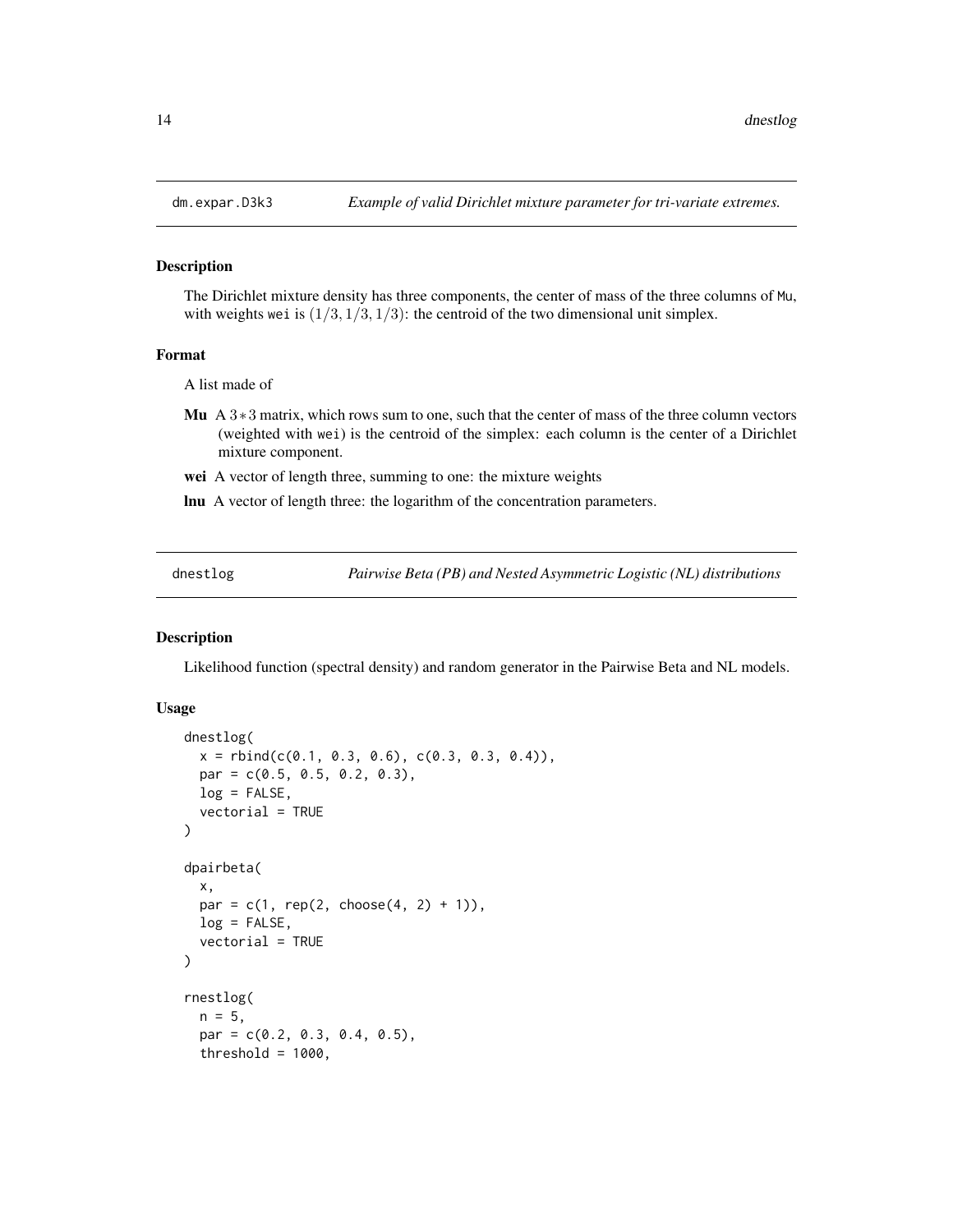#### <span id="page-14-0"></span>dnestlog and the control of the control of the control of the control of the control of the control of the control of the control of the control of the control of the control of the control of the control of the control of

```
return.points = FALSE
\mathcal{L}rpairbeta(n = 1, dimData = 3, par = c(1, rep(1, 3)))
```
#### Arguments

| X             | An angular data set (may be reduced to a single point). A npoints*dimData<br>matrix (or a vector of length(dimData). For the NL model, dimData is always<br>3. Each row is a point on the simplex, so that the sum of each rows should equal<br>1 (the error tolerance is set to 1e-8 in this package). |
|---------------|---------------------------------------------------------------------------------------------------------------------------------------------------------------------------------------------------------------------------------------------------------------------------------------------------------|
| par           | The parameter for the Pairwise Beta or the Nested Logistic density.                                                                                                                                                                                                                                     |
|               | • In the Pairwise Beta model, par is of length choose $(p, 2)$ +1. The first ele-<br>ment is the global dependence parameter, the subsequent ones are the pair-<br>wise dependence parameters, in lexicographic order (e.g. $\beta_{12}, \beta_{13}, \beta_{23}$ ).                                     |
|               | • In the NL model, par is a vector of length four with components between<br>zero and one. The first one is the global dependence parameter, the three<br>subsequent ones are the pairwise dependence parameters, again in lexico-<br>graphic order.                                                    |
| log           | Logical. Should the density be returned on the log scale?                                                                                                                                                                                                                                               |
| vectorial     | Logical. Should a vector or a single value be returned?                                                                                                                                                                                                                                                 |
| n             | The number of points on the simplex to be generated.                                                                                                                                                                                                                                                    |
| threshold     | The radial threshold $r$ above which the simulated points should be kept to build<br>the angular dataset. Should be set to a high value, for the asymptotic approxi-<br>mation                                                                                                                          |
|               | $P(W \in B \mid   X   > r) \simeq H(B)$                                                                                                                                                                                                                                                                 |
|               | to hold.                                                                                                                                                                                                                                                                                                |
| return.points | logical: should the censored vectorial dataset corresponding to the angular one<br>be returned?                                                                                                                                                                                                         |
| dimData       | the dimension of the sample space, which is $1+$ the dimension of the simplex.                                                                                                                                                                                                                          |

## Details

Applies to angular data sets. The density is given with respect to the Lebesgue measure on  $R^{p-1}$ , where p is the number of columns in x (or the length of x, if the latter is a single point).

## Value

The value returned by the likelihood function is imposed (see *e.g.* [posteriorMCMC](#page-37-1). In contrast, the random variable have unconstrained output format.

• dpairbeta returns the likelihood as a single number if vectorial ==FALSE, or as a vector of size nrow(x) containing the likelihood of each angular data point. If  $log == TRUE$ , the loglikelihood is returned instead. rpairbeta returns a matrix with n rows and dimData columns.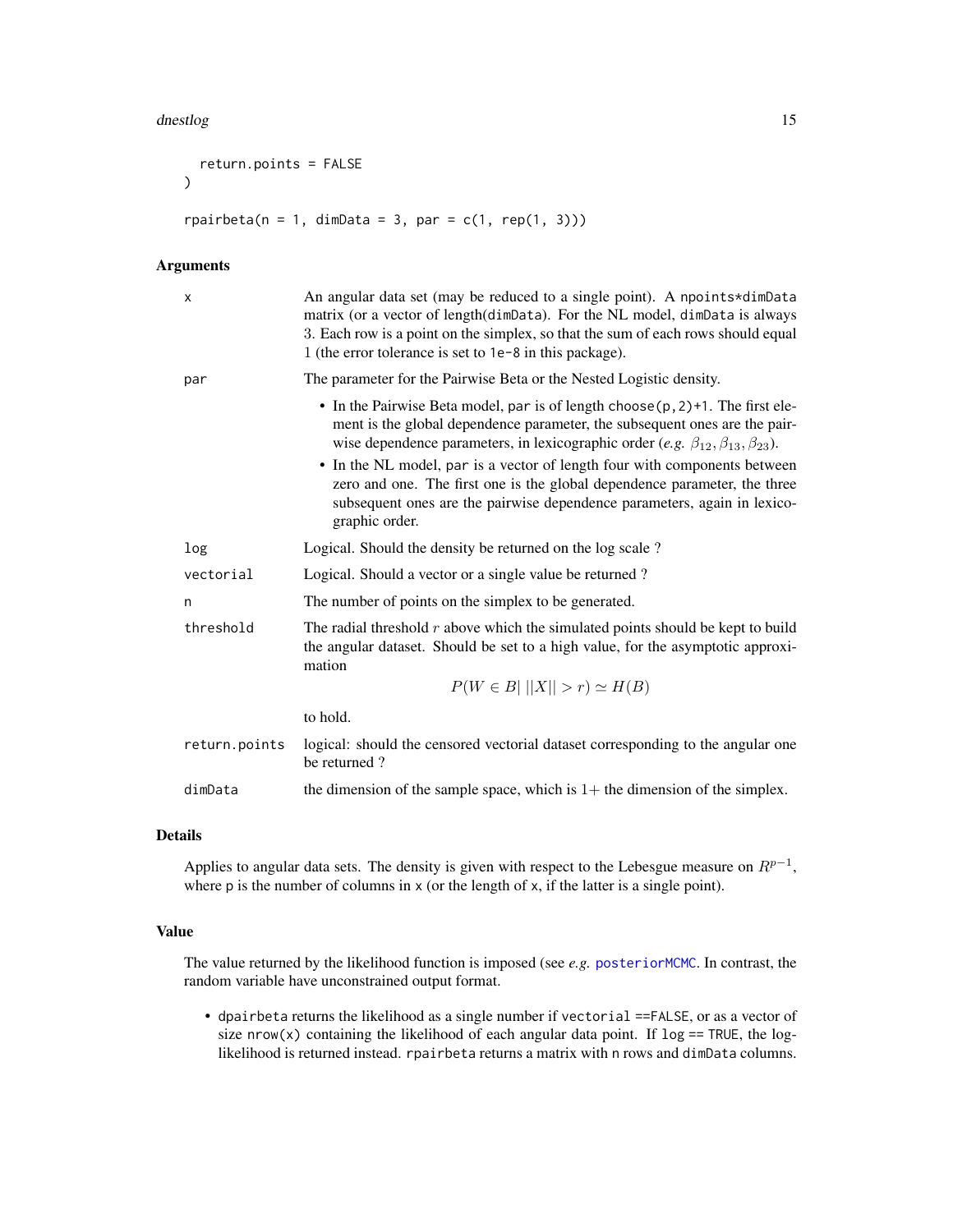- <span id="page-15-0"></span>• dnestlog returns the likelihood as a single number if vectorial ==FALSE, or as a vector of size nrow(x) containing the likelihood of each angular data point. If  $log == TRUE$ , the loglikelihood is returned instead. rnestlog returns a matrix with n rows and dimData columns if return.points==FALSE (the default). Otherwise, a list is returned, with two elements:
	- Angles: The angular data set
	- Points: The full tri-variate data set above threshold (*i.e.* Angles multiplied by the radial components)

dnestlog.grid *PB and NL spectral densities on the two-dimensional simplex*

## Description

The two functions compute respectively the NL and PB spectral densities, in the three-dimensional case, on a discretization grid. A plot is issued (optional).

#### Usage

```
dnestlog.grid(
 par,
  npoints = 50,
  eps = 0.001,
  equi = TRUE,displ = TRUE,invisible = TRUE,
  ...
)
dpairbeta.grid(
 par,
  npoints = 50,
  eps = 0.001,equi = TRUE,displ = TRUE,invisible = TRUE,
  ...
)
```
## Arguments

par The parameter for the Pairwise Beta or the Nested Logistic density.

• In the Pairwise Beta model, par is of length choose(p,2)+1. The first element is the global dependence parameter, the subsequent ones are the pairwise dependence parameters, in lexicographic order (*e.g.*  $\beta_{12}, \beta_{13}, \beta_{23}$ ).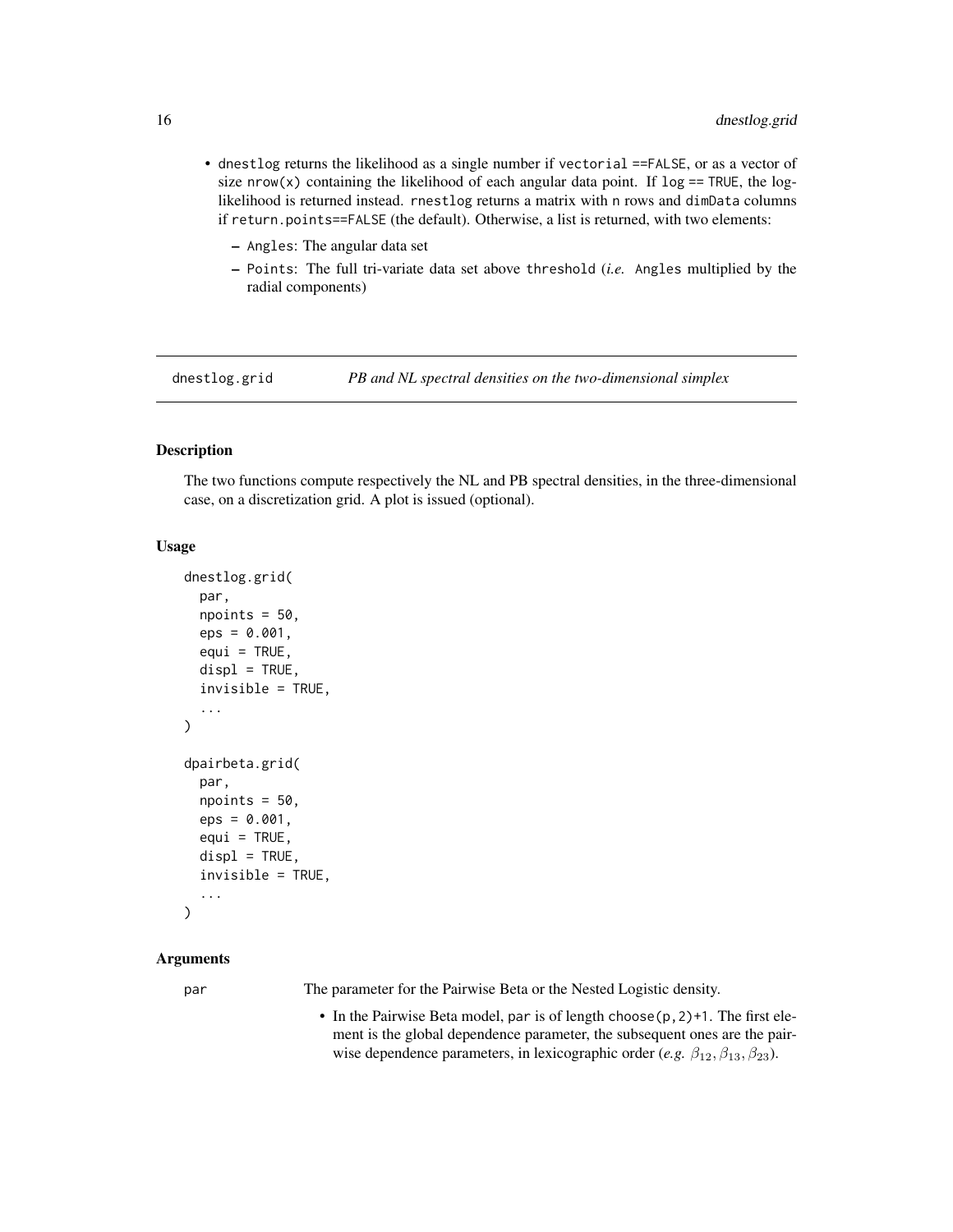<span id="page-16-0"></span>

|           | • In the NL model, par is a vector of length four with components between<br>zero and one. The first one is the global dependence parameter, the three<br>subsequent ones are the pairwise dependence parameters, again in lexico-<br>graphic order. |
|-----------|------------------------------------------------------------------------------------------------------------------------------------------------------------------------------------------------------------------------------------------------------|
| npoints   | The number of grid nodes on the squared grid containing the desired triangle.                                                                                                                                                                        |
| eps       | Positive number: minimum distance from any node inside the simplex to the<br>simplex boundary                                                                                                                                                        |
| equi      | logical. Is the simplex represented as an equilateral triangle (if TRUE) or a right<br>triangle (if FALSE)?                                                                                                                                          |
| displ     | logical. Should a plot be produced?                                                                                                                                                                                                                  |
| invisible | logical. If TRUE, the result is returned as invisible.                                                                                                                                                                                               |
| $\cdots$  | Additional arguments to be passed to dgridplot                                                                                                                                                                                                       |

## Value

A npoints\*npoints matrix containing the considered density's values on the grid. The row (resp. column) indices increase with the first (resp. second) coordinate on the simplex.

#### Note

If equi==TRUE, the density is relative to the Hausdorff measure on the simplex itself: the values It equi =  $\frac{1}{1}$  RUE, the density is relative to the Hausd-<br>obtained with equi = FALSE are thus divided by  $\sqrt{3}$ .

## Examples

```
dpairbeta.grid(par=c( 0.8, 8, 5, 2),
npoints=70, eps = 1e-3, equi = TRUE, displ = TRUE, invisible=TRUE)
## or ...
Dens <- dpairbeta.grid(par=c(0.8, 8, 5, 2),
npoints=70, eps = 1e-3, equi = TRUE, displ = FALSE)
Grid=discretize(npoints=70,eps=1e-3,equi=TRUE)
dev.new()
image(Grid$X, Grid$Y, Dens)
contour(Grid$X, Grid$Y, Dens, add=TRUE)
add.frame(equi=TRUE, npoints=70, axes=FALSE)
```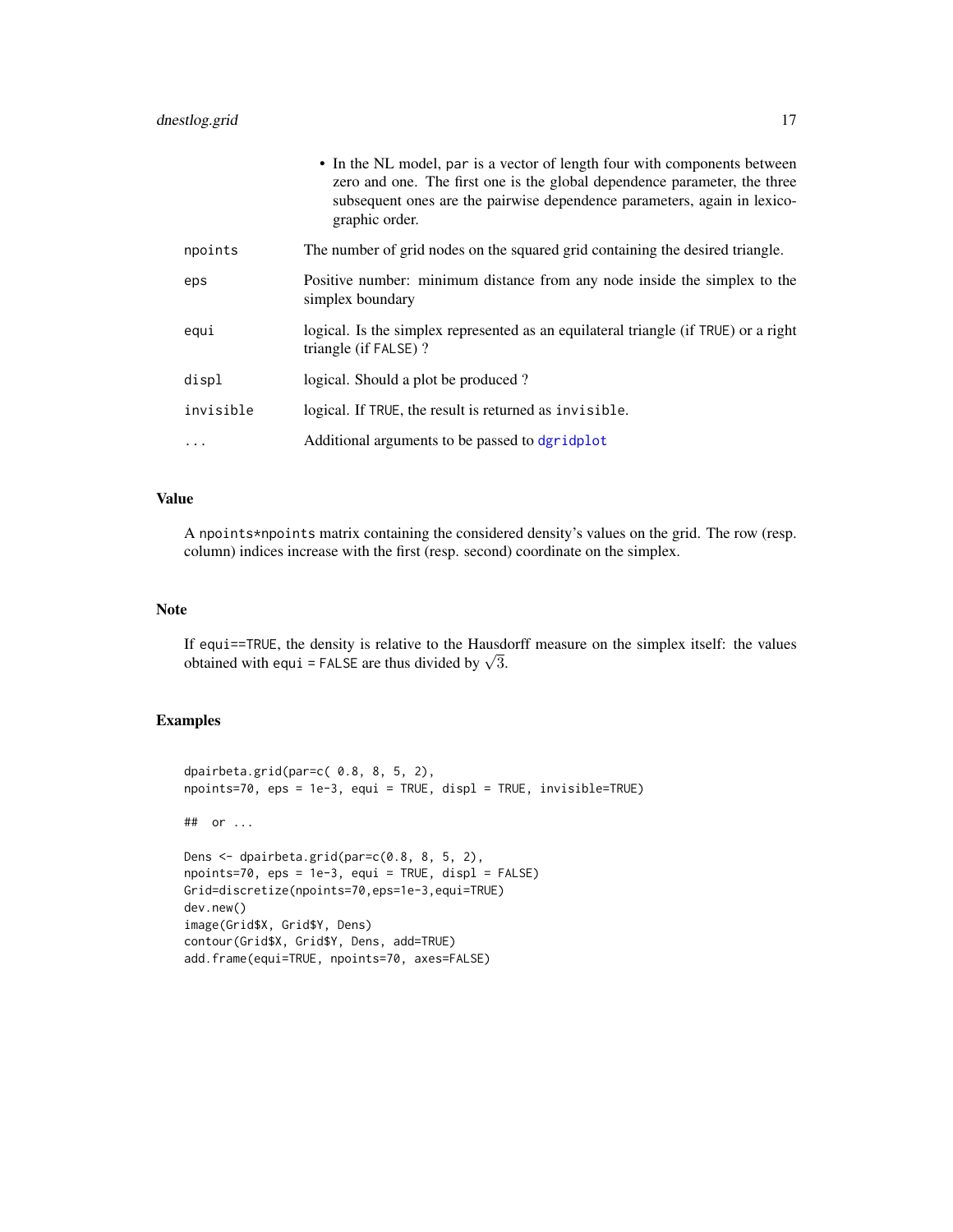<span id="page-17-0"></span>excessProb.condit.dm *Probability of joint threshold exceedance, in the Dirichlet Mixture model, given a DM parameter.*

## Description

simple MC integration on the simplex.

#### Usage

```
excessProb.condit.dm(
 N = 100,
 par = get("dm.expar.D3k3"),
  thres = rep(100, 3),
  plot = FALSE,
  add = FALSE)
```
## Arguments

| N     | The number of MC iterations to be performed             |
|-------|---------------------------------------------------------|
| par   | the DM parameter, as a list                             |
| thres | the multivariate threshold                              |
| plot  | logical: should convergence diagnostic plots be issued? |
| add   | logical: should the plot be added to a current one?     |

#### Value

a list made of

mean the mean estimate from the MC sample esterr the estimated standard deviation of the estimator estsd The estimated standard deviation of the MC sample

excessProb.condit.nl *Probability of joint threshold excess in the NL model*

## Description

Probability of joint threshold excess in the NL model

#### Usage

```
excessProb.condit.nl(par = c(0.3, 0.4, 0.5, 0.6), thres = rep(100, 3))
```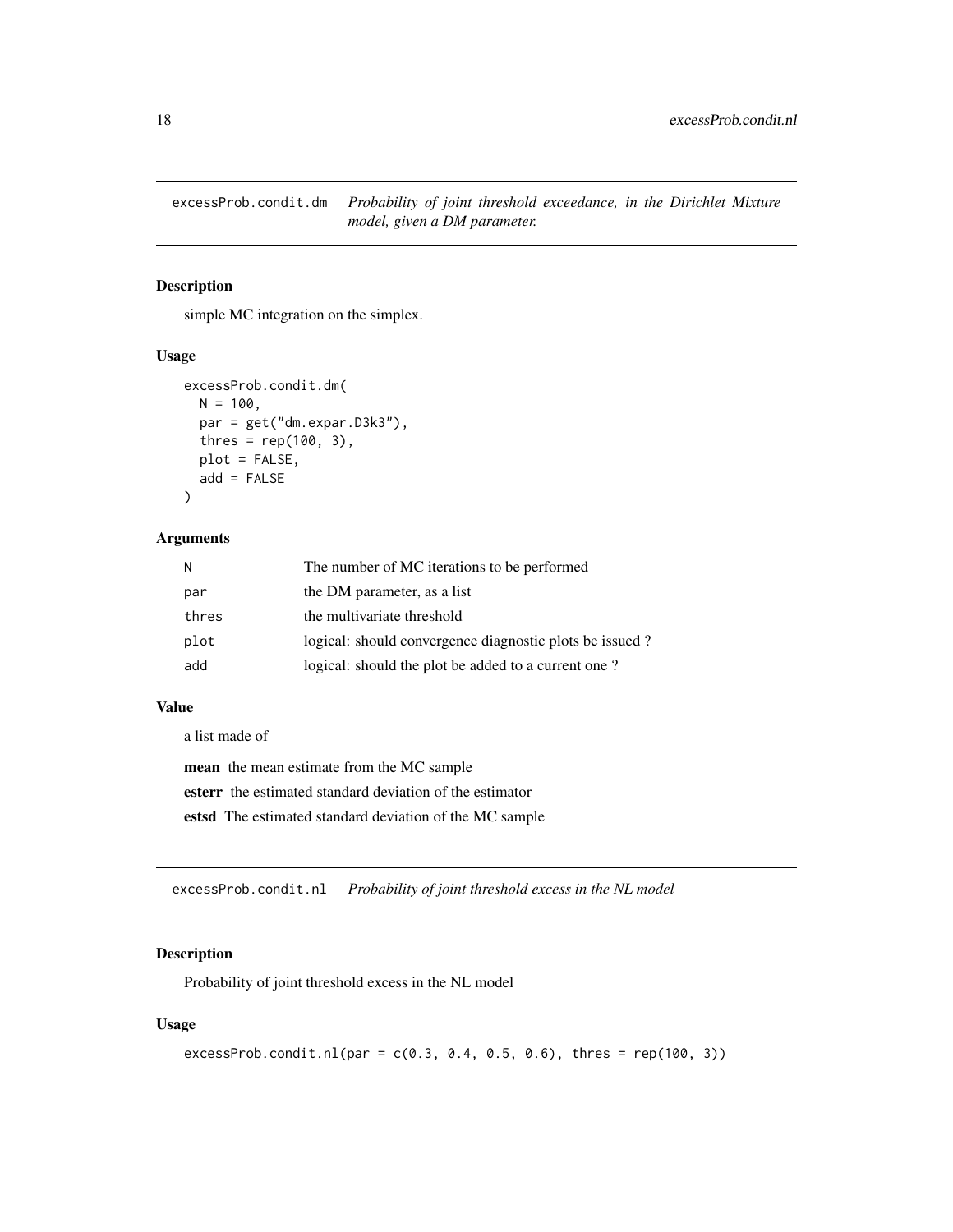## <span id="page-18-0"></span>excessProb.nl 19

## Arguments

| par   | The Nested logistic parameter: of length four. |
|-------|------------------------------------------------|
| thres | a positive vector of size three.               |

## Value

The approximate probability of joint excess, valid when at least one coordinate of thres is large

| excessProb.nl | Posterior distribution the probability of joint threshold excess, in the |
|---------------|--------------------------------------------------------------------------|
|               | NL model.                                                                |

## Description

Posterior distribution the probability of joint threshold excess, in the NL model.

## Usage

```
excessProb.nl(
  post.sample,
  from = NULL,
  to = NULL,
  thin = 100,
  thres = rep(100, 3),
  known.par = FALSE,true.par,
  displ = FALSE\mathcal{E}
```

| post.sample | The posterior sample, as returned by posteriorMCMC                                                                                                                                                              |
|-------------|-----------------------------------------------------------------------------------------------------------------------------------------------------------------------------------------------------------------|
| from        | Integer or NULL. If NULL, the default value is used. Otherwise, should be greater<br>than post. sample\$Nbin. Indicates the index where the averaging process should<br>start. Default to post. sample\$Nbin +1 |
| to          | Integer or NULL. If NULL, the default value is used. Otherwise, must be lower<br>than Nsim+1. Indicates where the averaging process should stop. Default to<br>post.sample\$Nsim.                               |
| thin        | Thinning interval.                                                                                                                                                                                              |
| thres       | a positive vector of size three.                                                                                                                                                                                |
| known.par   | logical. Is the true parameter known?                                                                                                                                                                           |
| true.par    | The true parameter, only used if known. par=TRUE                                                                                                                                                                |
| displ       | logical. Should a plot be produced?                                                                                                                                                                             |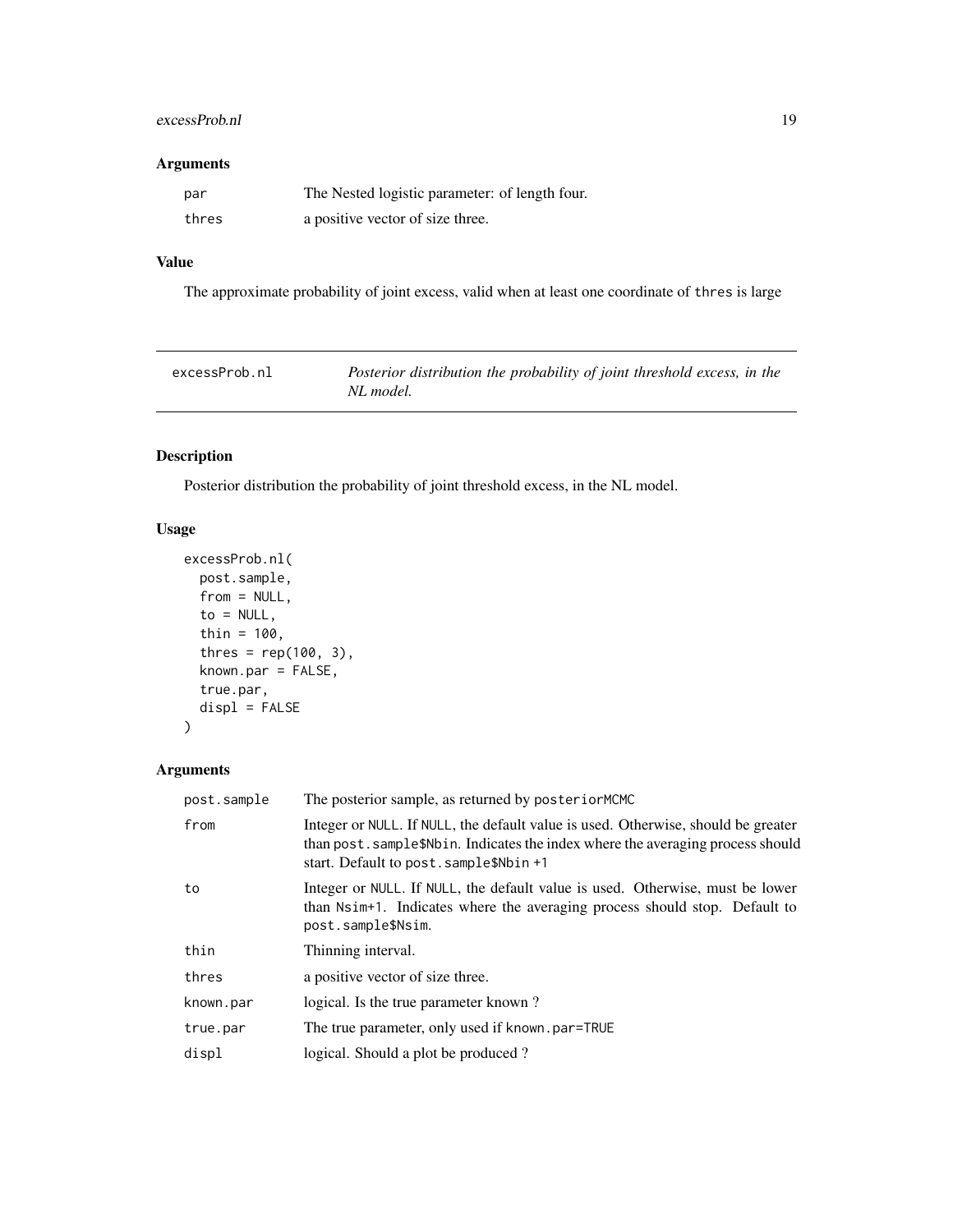## <span id="page-19-0"></span>Value

A list made of

whole The output of posteriorMean called with FUN=excessProb.condit.nl.

mean The posterior mean of the excess probability

esterr The standard deviation of the mean estimator

estsd The standard deviation of the excess probability, in the posterior sample.

lowquant The lower 0.1 quantile of the empirical posterior distribution of the excess probability upquant The upper 0.1 quantile of the empirical posterior distribution of the excess probability true NULL if known.par=FALSE, otherwise the excess probability in the true model.

excessProb.pb *Estimates the probability of joint excess (Frechet margins)*

#### Description

Double Monte-Carlo integration.

#### Usage

```
excessProb.pb(
  post.sample,
 Nmin.intern = 100,
  precision = 0.05,
  from = NULL,
  to = NULL,
  thin = 100,
  displ = FALSE,thres = rep(500, 5),
  known.par = FALSE,
  true.par
)
```

| post.sample | The posterior sample.                                                                                                                                                                                           |
|-------------|-----------------------------------------------------------------------------------------------------------------------------------------------------------------------------------------------------------------|
| Nmin.intern | The minimum number of MC iteration in the internal loop (excess probability,<br>conditional to a parameter).                                                                                                    |
| precision   | The desired precision for the internal MC estimate                                                                                                                                                              |
| from        | Integer or NULL. If NULL, the default value is used. Otherwise, should be greater<br>than post. sample\$Nbin. Indicates the index where the averaging process should<br>start. Default to post. sample\$Nbin +1 |
| to          | Integer or NULL. If NULL, the default value is used. Otherwise, must be lower<br>than Nsim+1. Indicates where the averaging process should stop. Default to<br>post.sample\$Nsim.                               |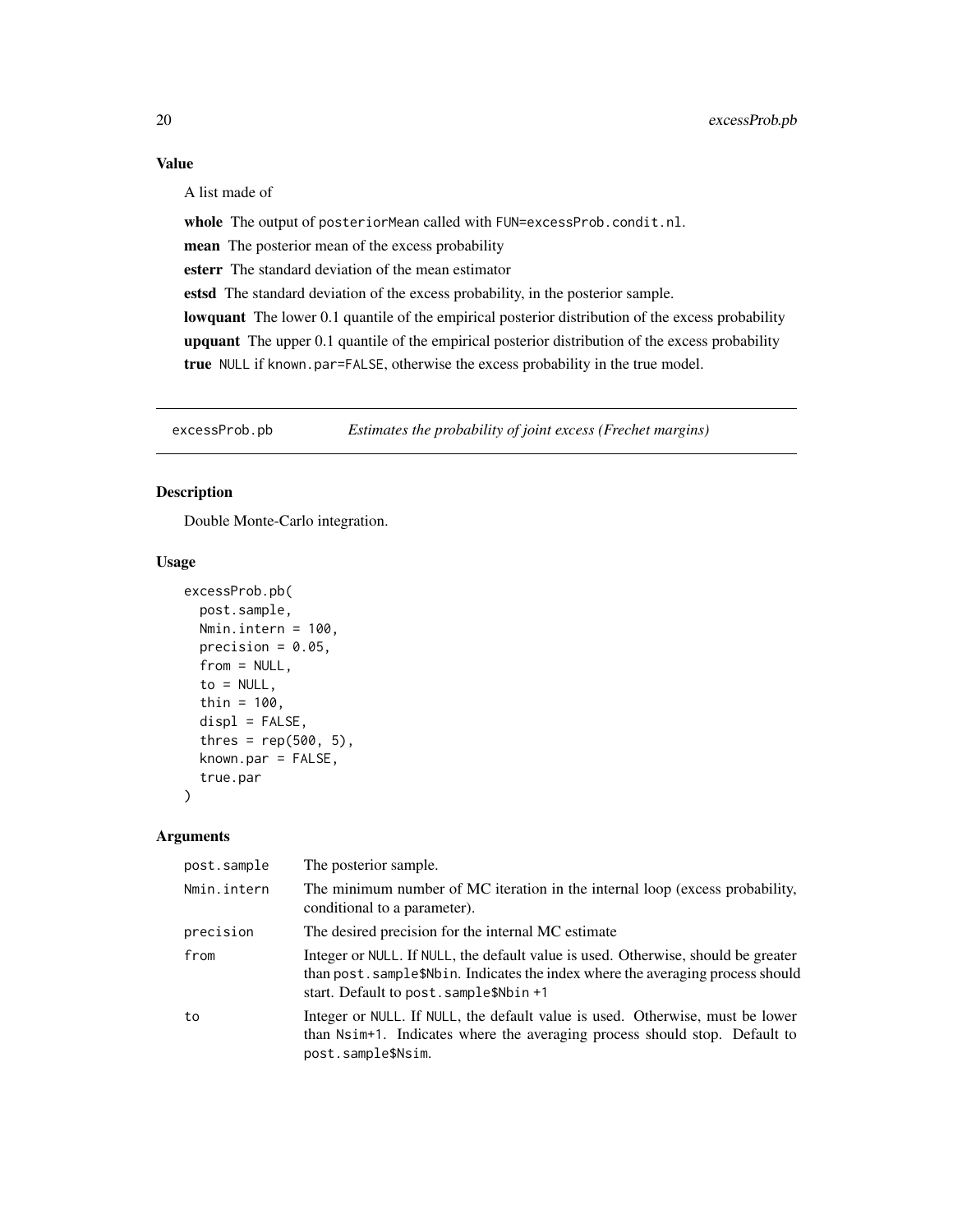## <span id="page-20-0"></span>expfunction.nl 21

| thin      | Thinning interval.                                 |
|-----------|----------------------------------------------------|
| displ     | logical. Should a plot be produced?                |
| thres     | A multivariate threshold                           |
| known.par | Logical                                            |
| true.par  | The true parameter from which the data are issued. |

#### Value

A list made of

- whole A vector of estimated excess probabilities, one for each element of the thinned posterior sample.
- mean the estimated threshold excess probability: mean estimate.
- esterr The estimated standard deviation of the mean estimate (where the Monte-Carlo error is neglected)
- estsd The estimated standard deviation of the posterior sample (where the Monte-Carlo error is neglected)
- lowquants The three lower 0.1 quantiles of, respectively, the conditional mean estimates and of the upper and lower bounds of the Gaussian (centered) 80 % confidence intervals around the conditional estimates.
- upquants The three upper 0.9 quantiles
- true.est the mean estimate conditional to the true parameter: a vector of size three: the mean estimate , and the latter +/- the standard deviation of the estimate

expfunction.nl *Exponent function in the NL model.*

#### Description

The exponent function V for a max-stable variable M is such that  $P(M < x) = exp(-V(x))$ 

#### Usage

expfunction.nl(par =  $c(0.3, 0.4, 0.5, 0.6)$ , x =  $10 * rep(1, 3)$ )

#### Arguments

| par | The parameter for the NL distribution, respectively of length two or four. |
|-----|----------------------------------------------------------------------------|
|     | A vector of three extended positive real numbers                           |

#### Value

the value of  $V(x)$  for  $x = thres$ .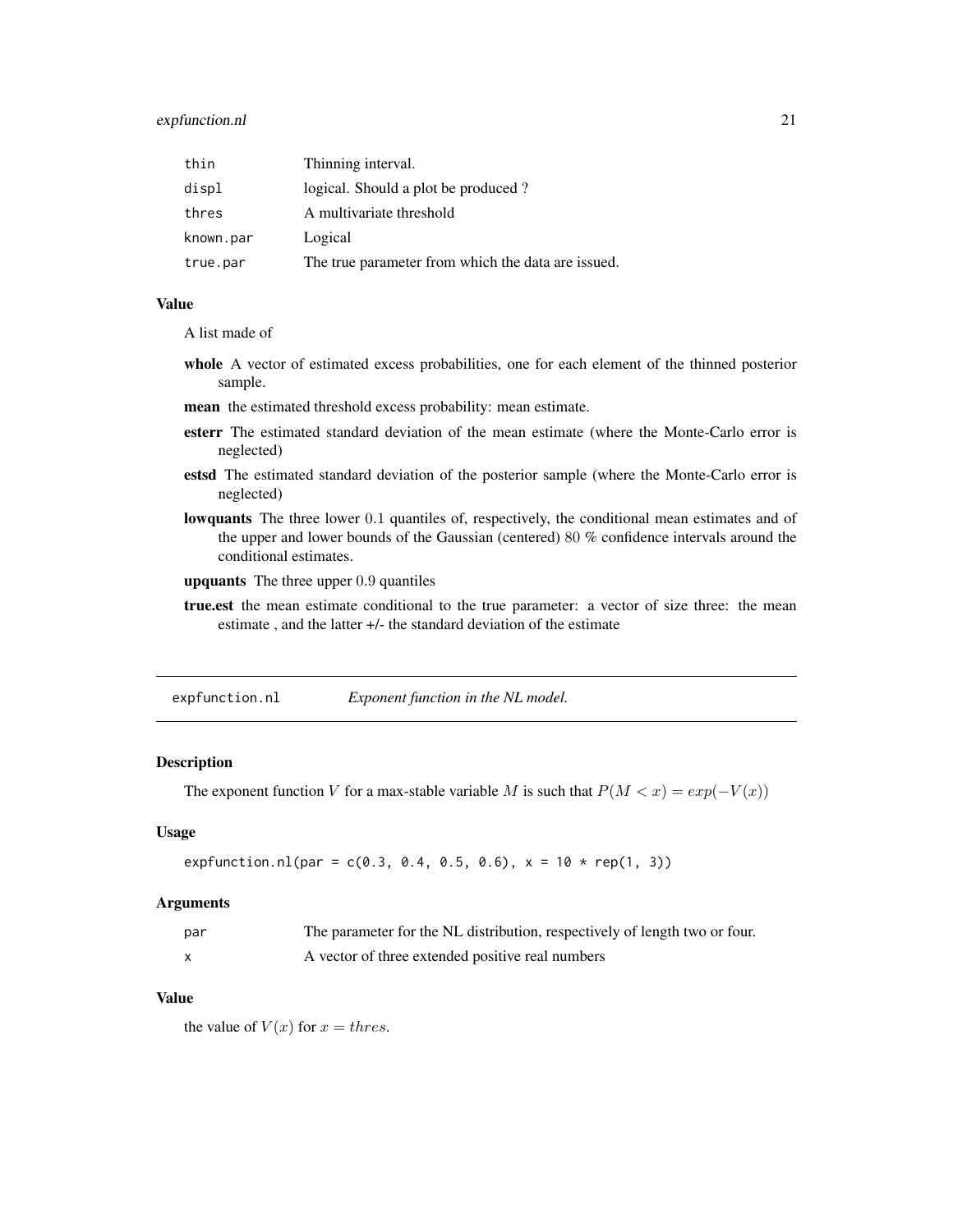<span id="page-21-1"></span><span id="page-21-0"></span>

## Description

Five-variate dataset which margins follow unit-Frechet distributions, obtained from [winterdat](#page-52-1) by probability integral transform. Marginal estimation was performed by maximum likelihood estimation of a Generalized Pareto distribution over marginal thresholds corresponding to 0.7 quantiles, following Cooley *et.al.* (see reference below). The "non extreme" part of the marginal distributions was approximated by the empirical distribution function.

#### Format

A 601 ∗ 5 - matrix:

#### References

COOLEY, D., DAVIS, R. and NAVEAU, P. (2010). The pairwise beta distribution: A flexible parametric multivariate model for extremes. *Journal of Multivariate Analysis 101, 2103-2117*.

invlogit *Inverse logit transformation*

## Description

Inverse transformation of the logit function.

#### Usage

invlogit(x)

#### Arguments

x A real number

#### Value

A number between 0 and 1.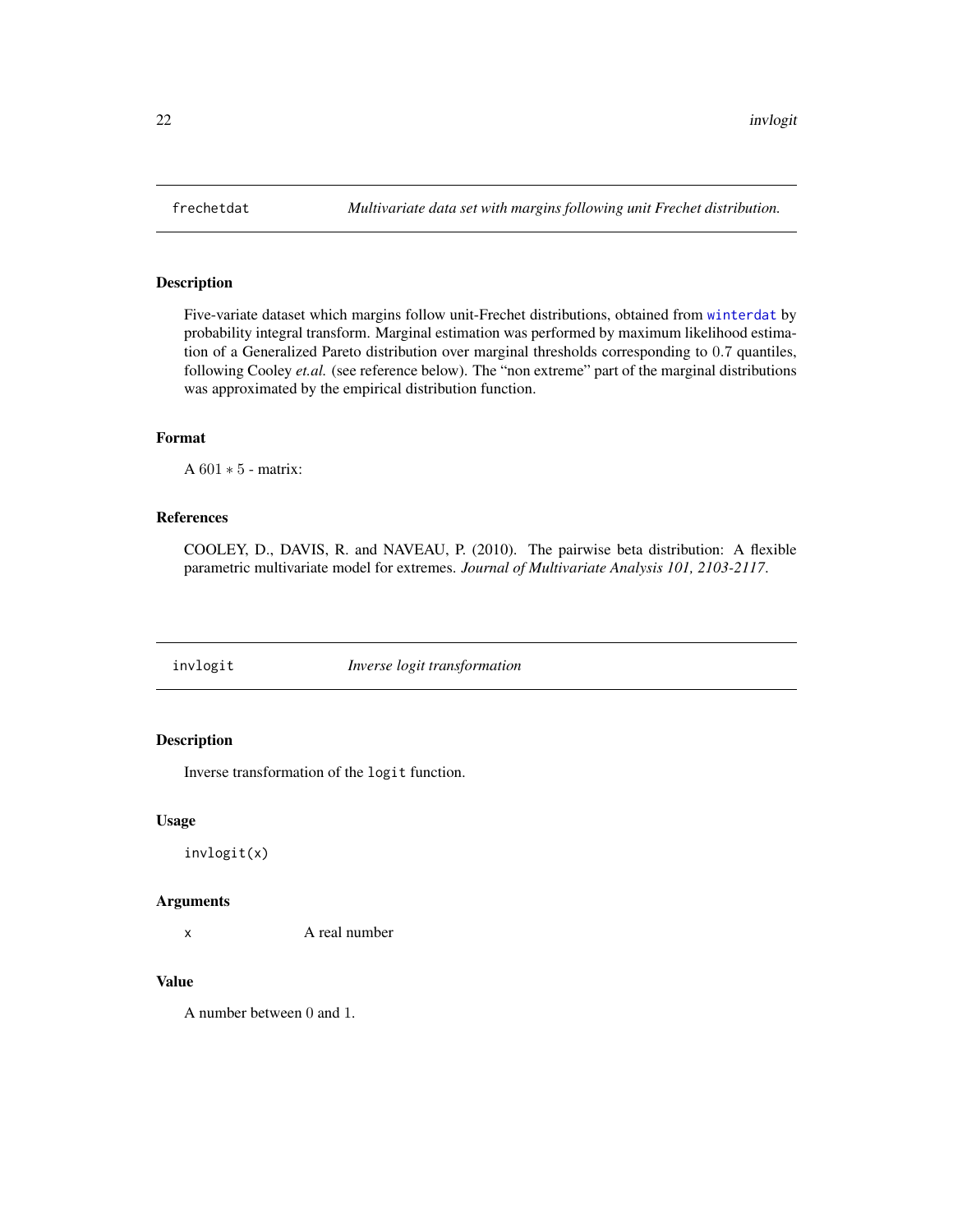<span id="page-22-0"></span>laplace.evt *Laplace approximation of a model marginal likelihood by Laplace approximation.*

## Description

Approximation of a model marginal likelihood by Laplace method.

## Usage

```
laplace.evt(
  mode = NULL,
  npar = 4,
  likelihood,
  prior,
  Hpar,
  data,
  link,
  unlink,
  method = "L-BFGS-B"
\mathcal{L}
```
## Arguments

| mode       | The parameter vector (on the "unlinked" scale, <i>i.e.</i> before transformation to the<br>real line) which maximizes the posterior density, or NULL. |
|------------|-------------------------------------------------------------------------------------------------------------------------------------------------------|
| npar       | The size of the parameter vector. Default to four.                                                                                                    |
| likelihood | The likelihood function, e.g. dpairbeta or dnestlog                                                                                                   |
| prior      | The prior density (takes an "unlinked" parameter as argument and returns the<br>density of the linked parameter)                                      |
| Hpar       | The prior hyper parameter list.                                                                                                                       |
| data       | The angular dataset                                                                                                                                   |
| link       | The link function, from the "classical" or "unlinked" parametrization onto the<br>real line. (e.g. log for the PB model, an logit for the NL model)   |
| unlink     | The inverse link function (e.g. exp for the PB model and invlogit for the NL<br>model)                                                                |
| method     | The optimization method to be used. Default to "L-BFGS-B".                                                                                            |

## Details

The posterior mode is either supplied, or approximated by numerical optimization. For an introduction about Laplace's method, see *e.g.* Kass and Raftery, 1995 and the references therein.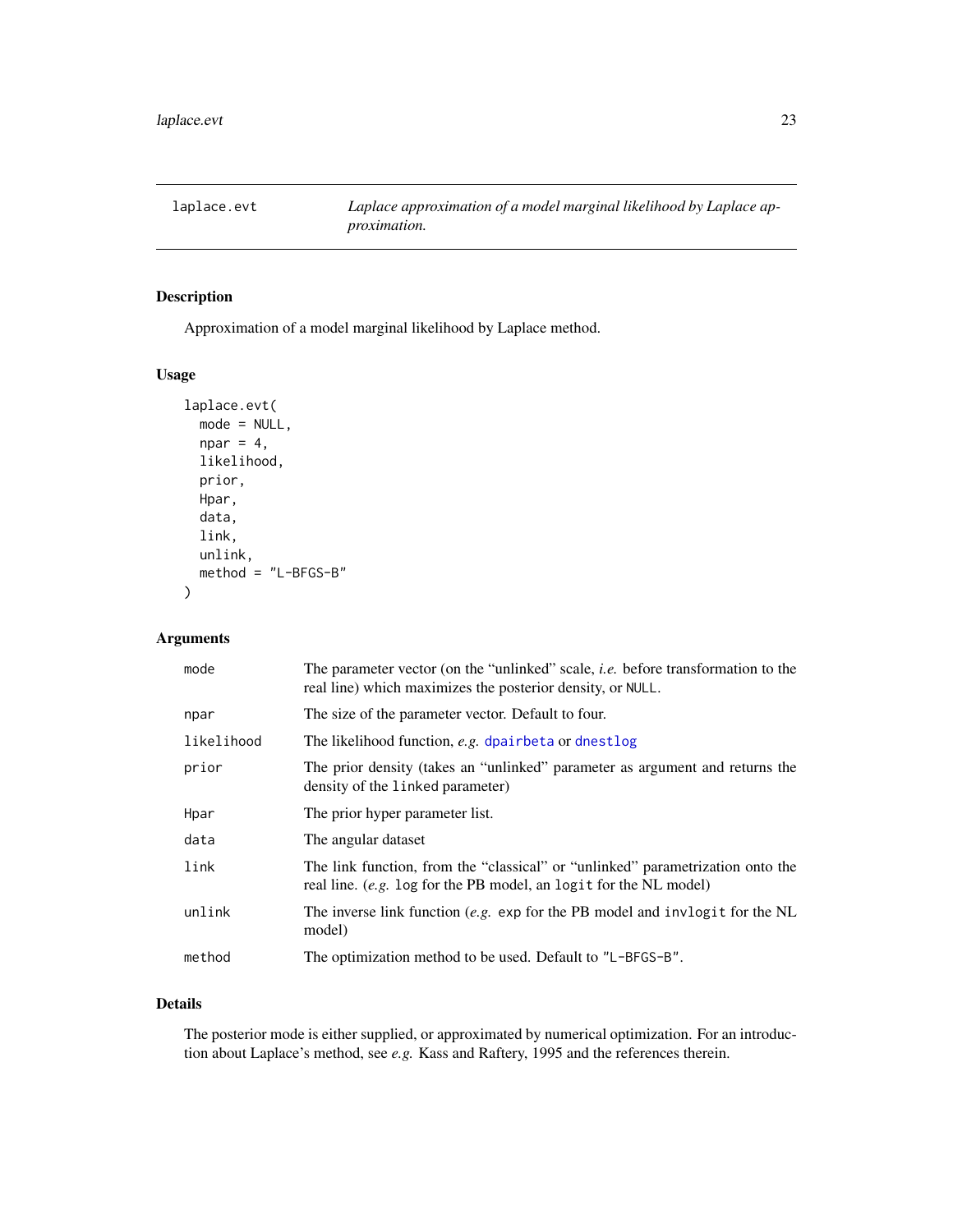#### <span id="page-23-0"></span>Value

A list made of

mode the parameter (on the unlinked scale) deemed to maximize the posterior density. This is equal to the argument if the latter is not null.

value The value of the posterior, evaluated at mode.

laplace.llh The logarithm of the estimated marginal likelihood

invHess The inverse of the estimated hessian matrix at mode

#### References

KASS, R.E. and RAFTERY, A.E. (1995). Bayes Factors. *Journal of the American Statistical Association, Vol. 90, No.430*

Leeds *Tri-variate 'angular' data set approximately distributed according to a multivariate extremes angular distribution*

## Description

The data set is constructed from coordinates (columns) 1, 2, 3 of [frechetdat](#page-21-1). It contains 100 angular points corresponding to the tri-variate vectors  $V = (X, Y, Z)$  with largest  $L^1$  norm ( $||V|| =$  $X + Y + Z$ ). The angular points are obtained by 'normalizing': *e.g.*,  $x = X/||V||$ . Thus, each row in Leeds is a point on the two-dimensional simplex :  $x + y + z = 1$ .

#### Format

A 100 ∗ 3 - matrix.

#### References

COOLEY, D., DAVIS, R. and NAVEAU, P. (2010). The pairwise beta distribution: A flexible parametric multivariate model for extremes. *Journal of Multivariate Analysis 101, 2103-2117*

RESNICK, S. (1987). Extreme values, regular variation, and point processes, *Applied Probability. A, vol. 4, Series of the Applied Probability Trust. Springer-Verlag, New York*.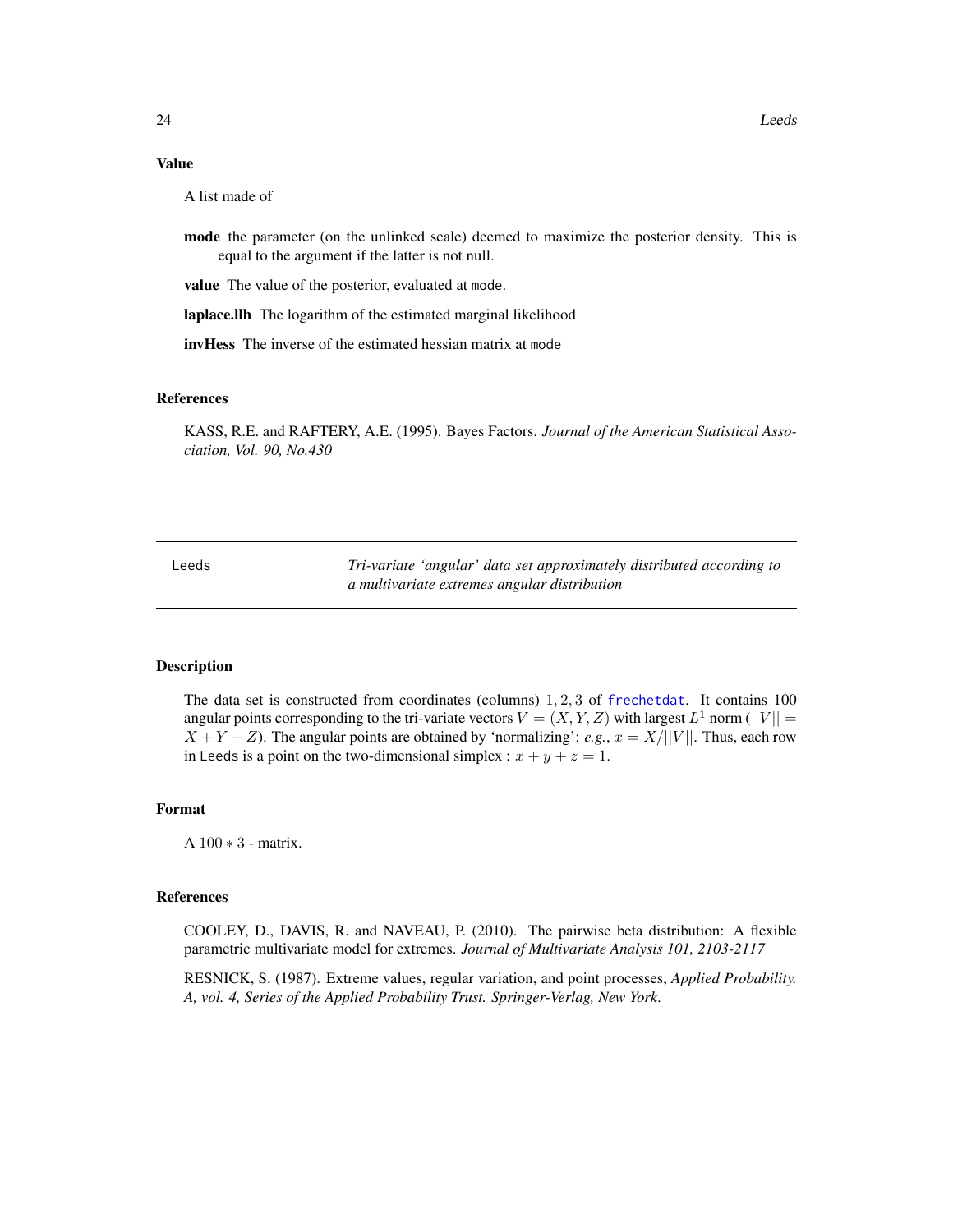<span id="page-24-0"></span>

#### Description

The data set contains 590 (transformed) daily maxima of five air pollutants recorded in Leeds (U.K.) during five winter seasons (1994-1998). Contains NA's. Marginal transformation to unit Frechet was performed by Cooley *et.al.* (see reference below).##'  $x = X/||V||$ . Thus,

## Format

A 590 ∗ 5 - matrix:

#### References

COOLEY, D., DAVIS, R. and NAVEAU, P. (2010). The pairwise beta distribution: A flexible parametric multivariate model for extremes. *Journal of Multivariate Analysis 101, 2103-2117*

logit *Logit transformation*

## Description

Bijective Transformation from  $(0, 1)$  to the real line, defined by  $logit(p) = log(p/(1 - p))$ .

#### Usage

logit(p)

## Arguments

 $p$  A real number in [0, 1]

## Value

A real number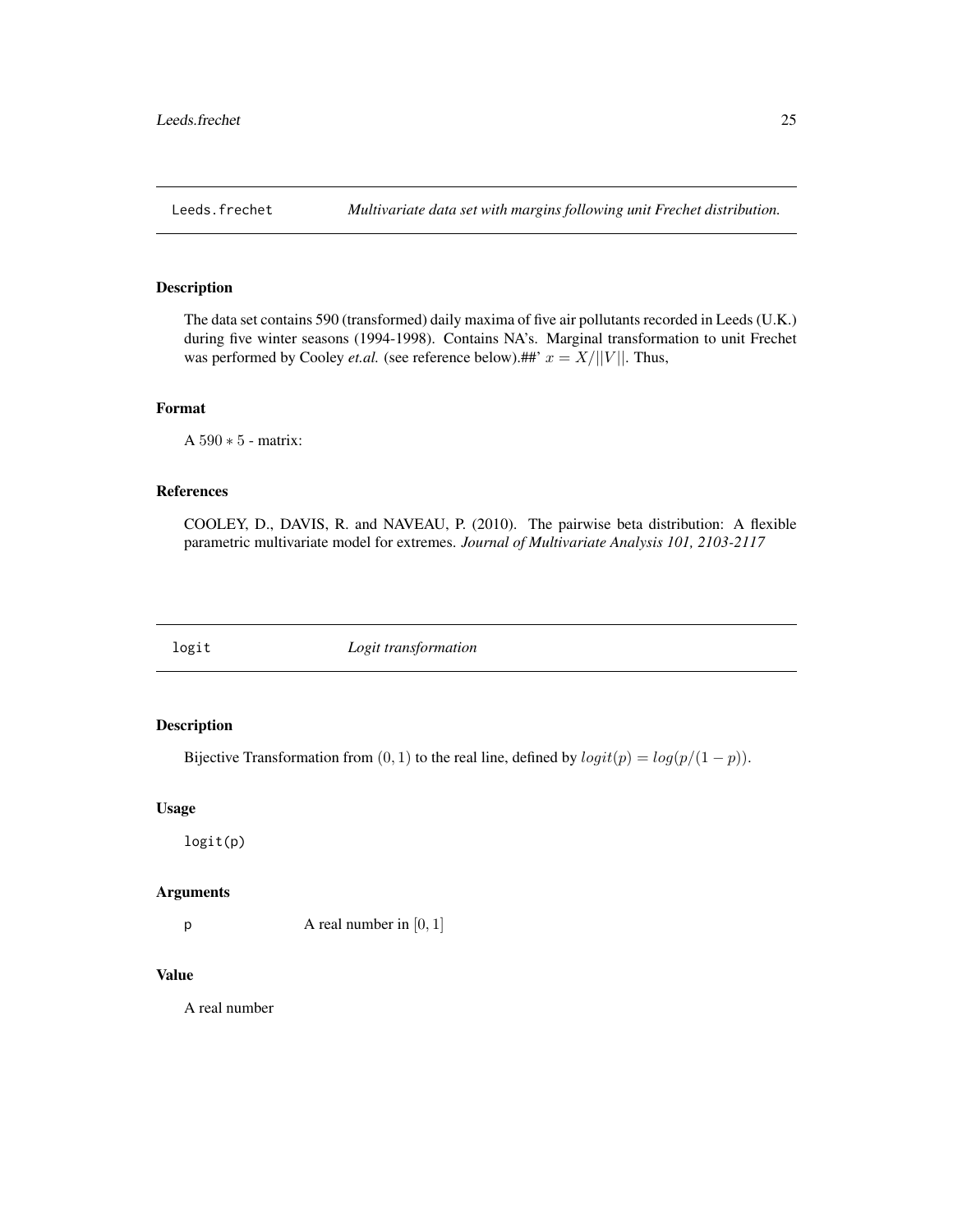<span id="page-25-1"></span><span id="page-25-0"></span>

## Description

Estimates the marginal likelihood of a model, proceeding by simple Monte-Carlo integration under the prior distribution.

## Usage

```
marginal.lkl(
 dat,
 likelihood,
 prior,
 Nsim = 300,
 displ = TRUE,Hpar,
 Nsim.min = Nsim,
 precision = 0,
 show.progress = floor(seq(1, Nsim, length.out = 20))
)
```

| dat           | The angular data set relative to which the marginal model likelihood is to be<br>computed                                                                                                                                                                                                                                                                                                                                                                                             |
|---------------|---------------------------------------------------------------------------------------------------------------------------------------------------------------------------------------------------------------------------------------------------------------------------------------------------------------------------------------------------------------------------------------------------------------------------------------------------------------------------------------|
| likelihood    | The likelihood function of the model. See posteriorMCMC for the required for-<br>mat.                                                                                                                                                                                                                                                                                                                                                                                                 |
| prior         | The prior distribution: of type<br>function(type=c("r","d"), n, par, Hpar, log, dimData), where dimData is<br>the dimension of the sample space $(e.g., for the two-dimensional simplex (train-$<br>gle), dimData=3. Should return either a matrix with n rows containing a random<br>parameter sample generated under the prior (if type $== "d")$ , or the density of<br>the parameter par (the logarithm of the density if log==TRUE. See prior.pb<br>and prior. nl for templates. |
| Nsim          | Total number of iterations to perform.                                                                                                                                                                                                                                                                                                                                                                                                                                                |
| displ         | logical. If TRUE, a plot is produced, showing the temporal evolution of the cumu-<br>lative mean, with approximate confidence intervals of $+/-2$ estimated standard<br>errors.                                                                                                                                                                                                                                                                                                       |
| Hpar          | A list containing Hyper-parameters to be passed to prior.                                                                                                                                                                                                                                                                                                                                                                                                                             |
| Nsim.min      | The minimum number of iterations to be performed.                                                                                                                                                                                                                                                                                                                                                                                                                                     |
| precision     | the desired relative precision. See MCpriorIntFun.                                                                                                                                                                                                                                                                                                                                                                                                                                    |
| show.progress | An vector of integers containing the times (iteration numbers) at which a mes-<br>sage showing progression will be printed on the standard output.                                                                                                                                                                                                                                                                                                                                    |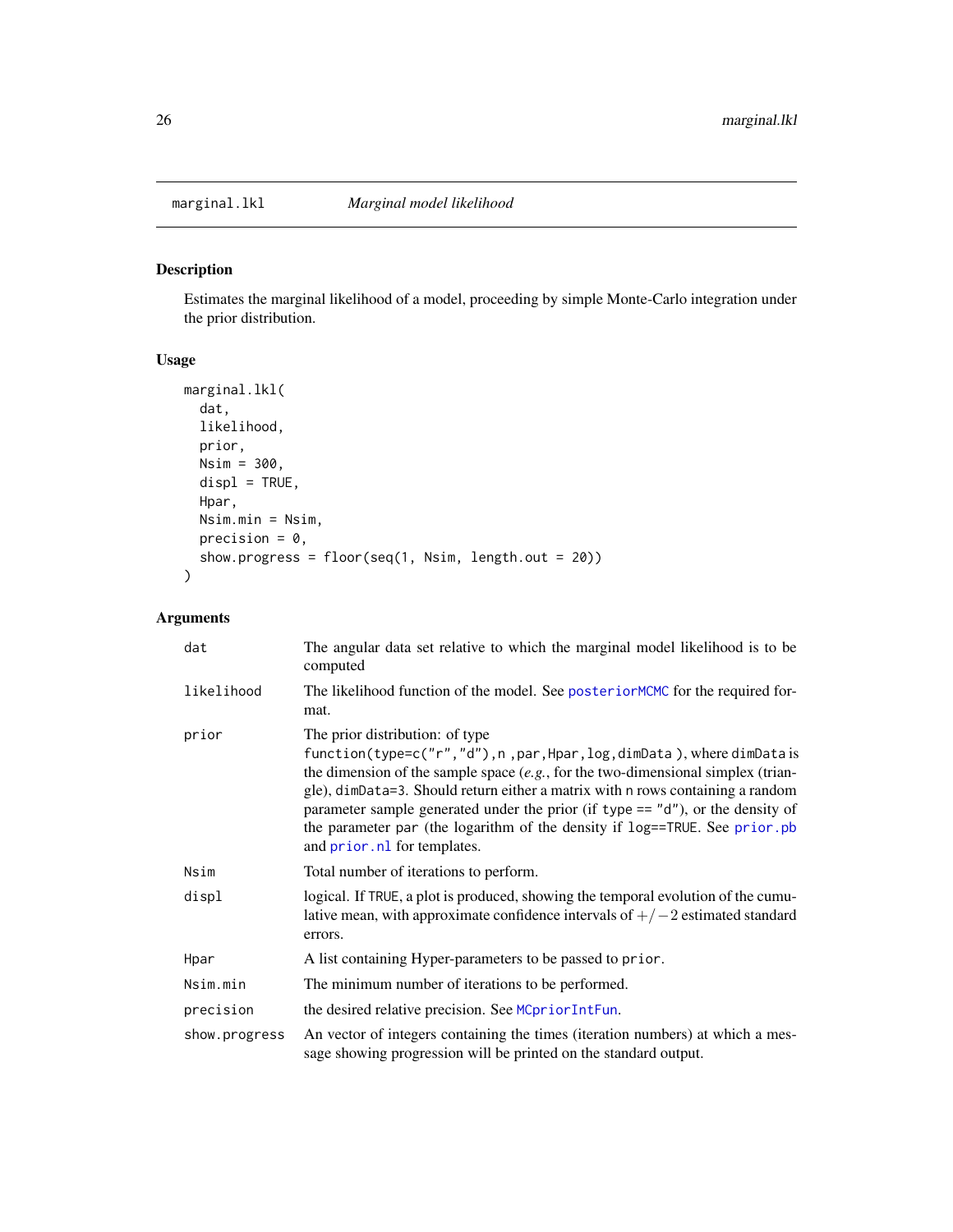## <span id="page-26-0"></span>Details

The function is a wrapper calling [MCpriorIntFun](#page-29-1) with parameter FUN set to likelihood.

## Value

The list returned by [MCpriorIntFun](#page-29-1). The estimate is the list's element named emp.mean.

#### Note

The estimated standard deviations of the estimates produced by this function should be handled with care:For "larger" models than the Pairwise Beta or the NL models, the likelihood may have infinite second moment under the prior distribution. In such a case, it is recommended to resort to more sophisticated integration methods, *e.g.* by sampling from a mixture of the prior and the posterior distributions. See the reference below for more details.

## References

KASS, R. and RAFTERY, A. (1995). Bayes factors. *Journal of the american statistical association , 773-795*.

## See Also

[marginal.lkl.pb](#page-26-1), [marginal.lkl.nl](#page-26-2) for direct use with the implemented models.

#### **Examples**

```
## Not run:
 lklNL= marginal.lkl(dat=Leeds,
                 likelihood=dnestlog,
                 prior=prior.nl,
                 Nsim=20e+3,
                 displ=TRUE,
                 Hpar=nl.Hpar,
                )
```
## End(Not run)

<span id="page-26-2"></span>marginal.lkl.nl *Marginal likelihoods of the PB and NL models.*

#### <span id="page-26-1"></span>**Description**

Wrappers for [marginal.lkl](#page-25-1), in the specific cases of the PB and NL models, with parameter likelihood set to dpairbeta or dnestlog, and prior set to prior.pb or prior.nl. See [MCpriorIntFun](#page-29-1) for more details.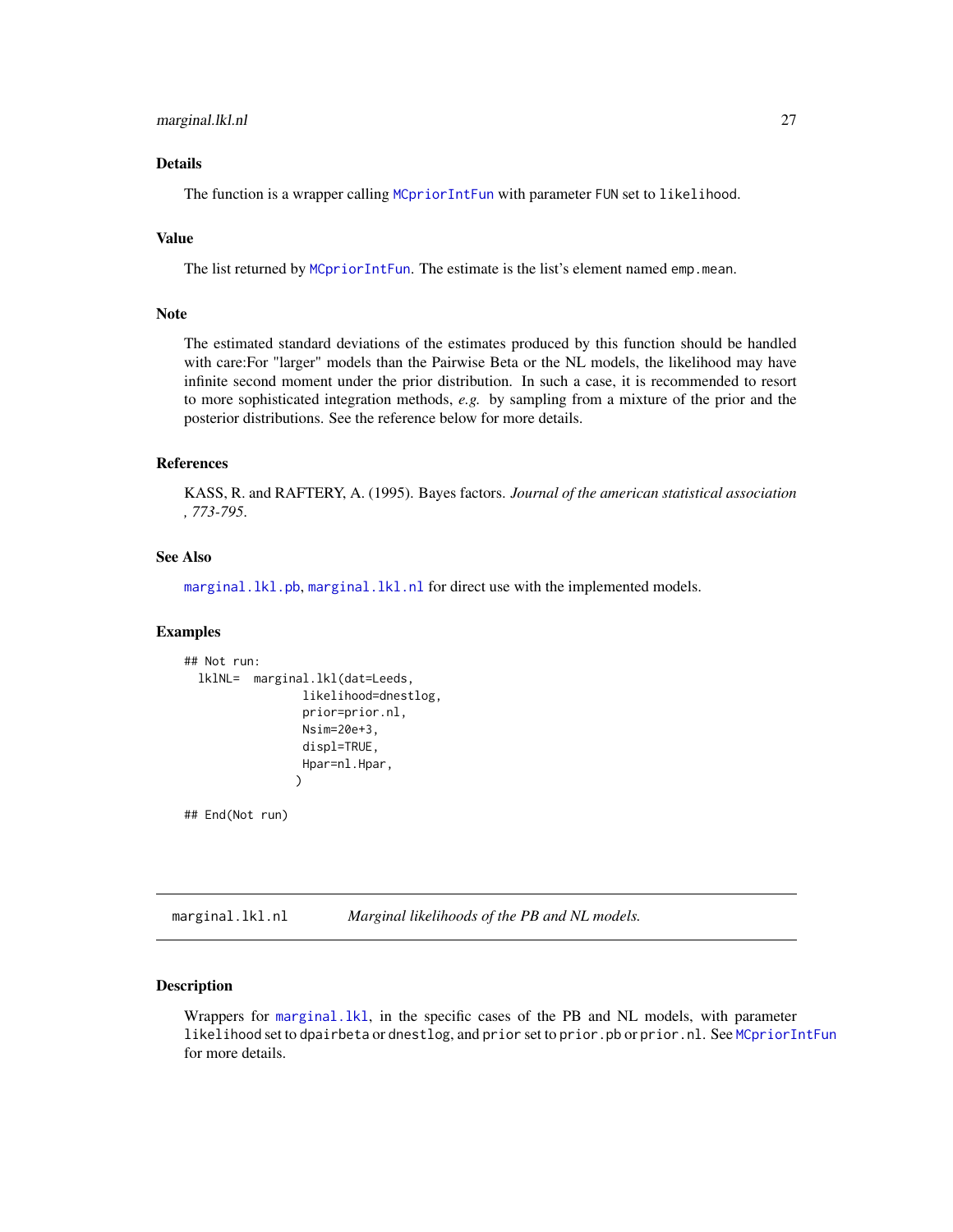## Usage

```
marginal.lkl.nl(
  dat,
 Nsim = 10000,
 displ = TRUE,Hpar = get("nl.Hpar"),
 Nsim.min = Nsim,
 precision = 0,
 show.progress = floor(seq(1, Nsim, length.out = 20))
\mathcal{L}marginal.lkl.pb(
  dat,
 Nsim = 10000,
 displ = TRUE,Hpar = get("pb.Hpar"),
 Nsim.min = Nsim,
 precision = 0,
  show.progress = floor(seq(1, Nsim, length.out = 20))
)
```
## Arguments

| dat           | The angular data set relative to which the marginal model likelihood is to be<br>computed                                                                                       |
|---------------|---------------------------------------------------------------------------------------------------------------------------------------------------------------------------------|
| Nsim          | Total number of iterations to perform.                                                                                                                                          |
| displ         | logical. If TRUE, a plot is produced, showing the temporal evolution of the cumu-<br>lative mean, with approximate confidence intervals of $+/-2$ estimated standard<br>errors. |
| Hpar          | A list containing Hyper-parameters to be passed to prior.                                                                                                                       |
| Nsim.min      | The minimum number of iterations to be performed.                                                                                                                               |
| precision     | the desired relative precision. See MCpriorIntFun.                                                                                                                              |
| show.progress | An vector of integers containing the times (iteration numbers) at which a mes-<br>sage showing progression will be printed on the standard output.                              |

## Value

The list returned by [marginal.lkl](#page-25-1), *i.e.*, the one returned by [MCpriorIntFun](#page-29-1)

## See Also

[marginal.lkl](#page-25-1), [MCpriorIntFun](#page-29-1) .

## Examples

## Not run:

<span id="page-27-0"></span>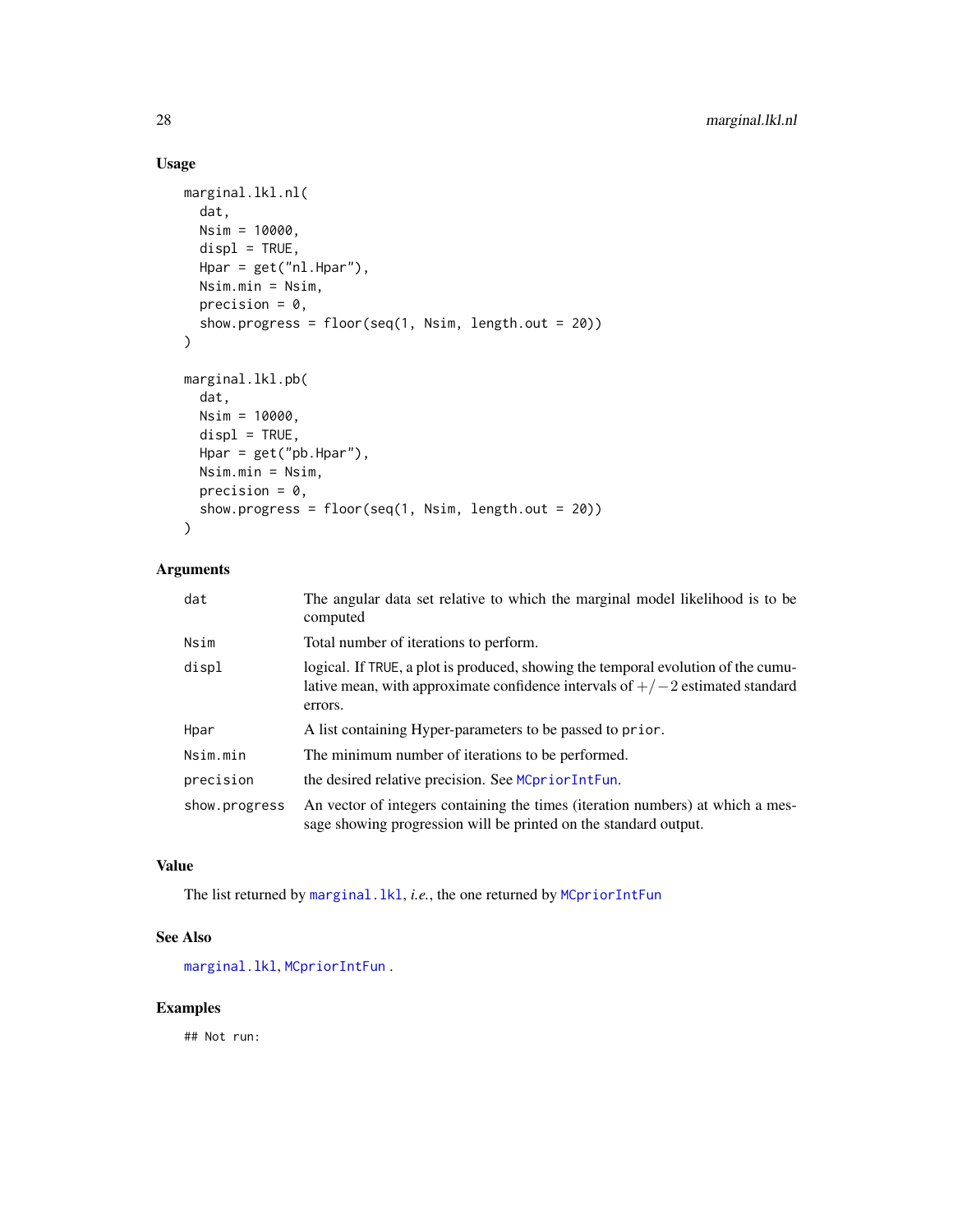## <span id="page-28-0"></span>maxLikelihood 29

```
marginal.lkl.pb(dat=Leeds ,
         Nsim=20e+3 ,
         displ=TRUE, Hpar = get("pb.Hpar") ,
         \lambdamarginal.lkl.nl(dat=Leeds ,
         Nsim=10e+3 ,
         displ=TRUE, Hpar = get("nl.Hpar") ,
          )
```
## End(Not run)

maxLikelihood *Maximum likelihood optimization*

## Description

Maximum likelihood optimization

## Usage

```
maxLikelihood(
 data,
 model,
 init = NULL,
 maxit = 500,
 method = "L-BFGS-B",
 hess = T,
 link,
  unlink
)
```

| data   | The angular data to be used for inference.                                                                                                                    |
|--------|---------------------------------------------------------------------------------------------------------------------------------------------------------------|
| model  | A list made of                                                                                                                                                |
|        | <b>likelihood</b> The likelihood function, see dpairbet a for a template.<br><b>npar</b> The length of the parameter vector                                   |
| init   | NULL or a real vector of size model $\frac{1}{2}$ npar giving the initial values for $\frac{1}{2}$ ink {par }.                                                |
| maxit  | maximum number of iterations to be performed by function optim                                                                                                |
| method | The method to be used by optim                                                                                                                                |
| hess   | logical: should an approximation of the hessian be performed?                                                                                                 |
| link   | the link function from the natural marginal parameter spaces to the real line.                                                                                |
| unlink | the inverse link function. If x is any real number, then $unlink(x)$ should be in<br>the admissible range for the likelihood function and the prior function. |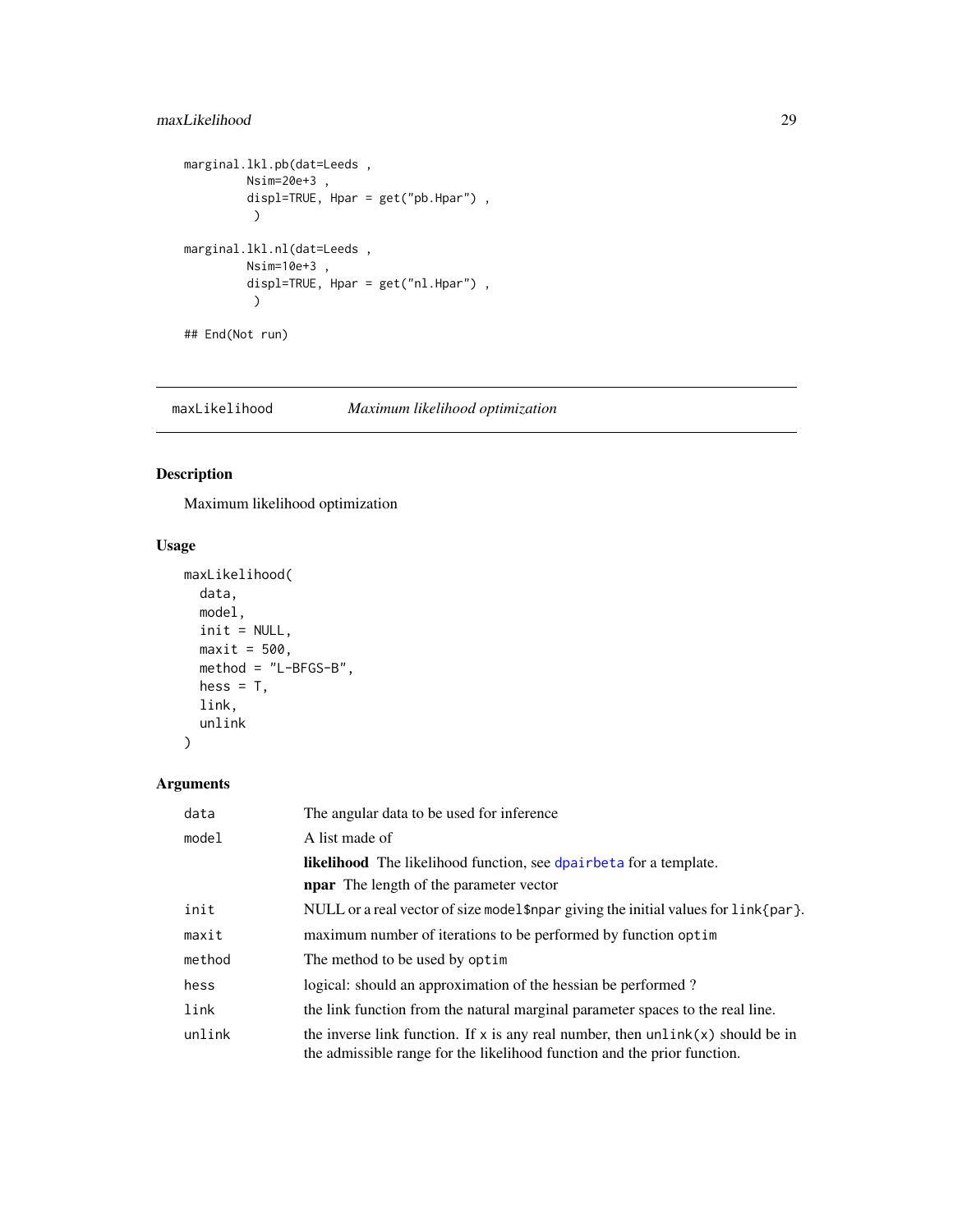## <span id="page-29-0"></span>Value

The list returned by optim and the AIC and BIC criteria

<span id="page-29-1"></span>

| MCpriorIntFun | Generic Monte-Carlo integration of a function under the prior distri- |
|---------------|-----------------------------------------------------------------------|
|               | bution                                                                |

## Description

Simple Monte-Carlo sampler approximating the integral of FUN with respect to the prior distribution.

## Usage

```
MCpriorIntFun(
 Nsim = 200,
 prior,
 Hpar,
 dimData,
 FUN = function(par, ...) { as.vector(par) },
 store = TRUE,
  show.progress = floor(seq(1, Nsim, length.out = 20)),
 Nsim.min = Nsim,
 precision = 0,
  ...
)
```

| Nsim          | Maximum number of iterations                                                                                                                                                                                                                                                                                                                                                                                                                                                         |
|---------------|--------------------------------------------------------------------------------------------------------------------------------------------------------------------------------------------------------------------------------------------------------------------------------------------------------------------------------------------------------------------------------------------------------------------------------------------------------------------------------------|
| prior         | The prior distribution: of type<br>function(type=c("r","d"), n, par, Hpar, log, dimData), where dimData is<br>the dimension of the sample space $(e.g.,$ for the two-dimensional simplex (trian-<br>gle), dimData=3. Should return either a matrix with n rows containing a random<br>parameter sample generated under the prior (if type $== "d")$ , or the density of<br>the parameter par (the logarithm of the density if log==TRUE. See prior.pb<br>and prior.nl for templates. |
| Hpar          | A list containing Hyper-parameters to be passed to prior.                                                                                                                                                                                                                                                                                                                                                                                                                            |
| dimData       | The dimension of the model's <i>sample</i> space, on which the parameter's dimen-<br>sion may depend. Passed to prior inside MC integrate Fun                                                                                                                                                                                                                                                                                                                                        |
| <b>FUN</b>    | A function to be integrated. It may return a vector or an array.                                                                                                                                                                                                                                                                                                                                                                                                                     |
| store         | Should the successive evaluations of FUN be stored?                                                                                                                                                                                                                                                                                                                                                                                                                                  |
| show.progress | same as in posteriorMCMC                                                                                                                                                                                                                                                                                                                                                                                                                                                             |
| Nsim.min      | The minimum number of iterations to be performed.                                                                                                                                                                                                                                                                                                                                                                                                                                    |
| precision     | The desired relative precision $\epsilon$ . See <b>Details</b> below.                                                                                                                                                                                                                                                                                                                                                                                                                |
| $\cdots$      | Additional arguments to be passed to FUN.                                                                                                                                                                                                                                                                                                                                                                                                                                            |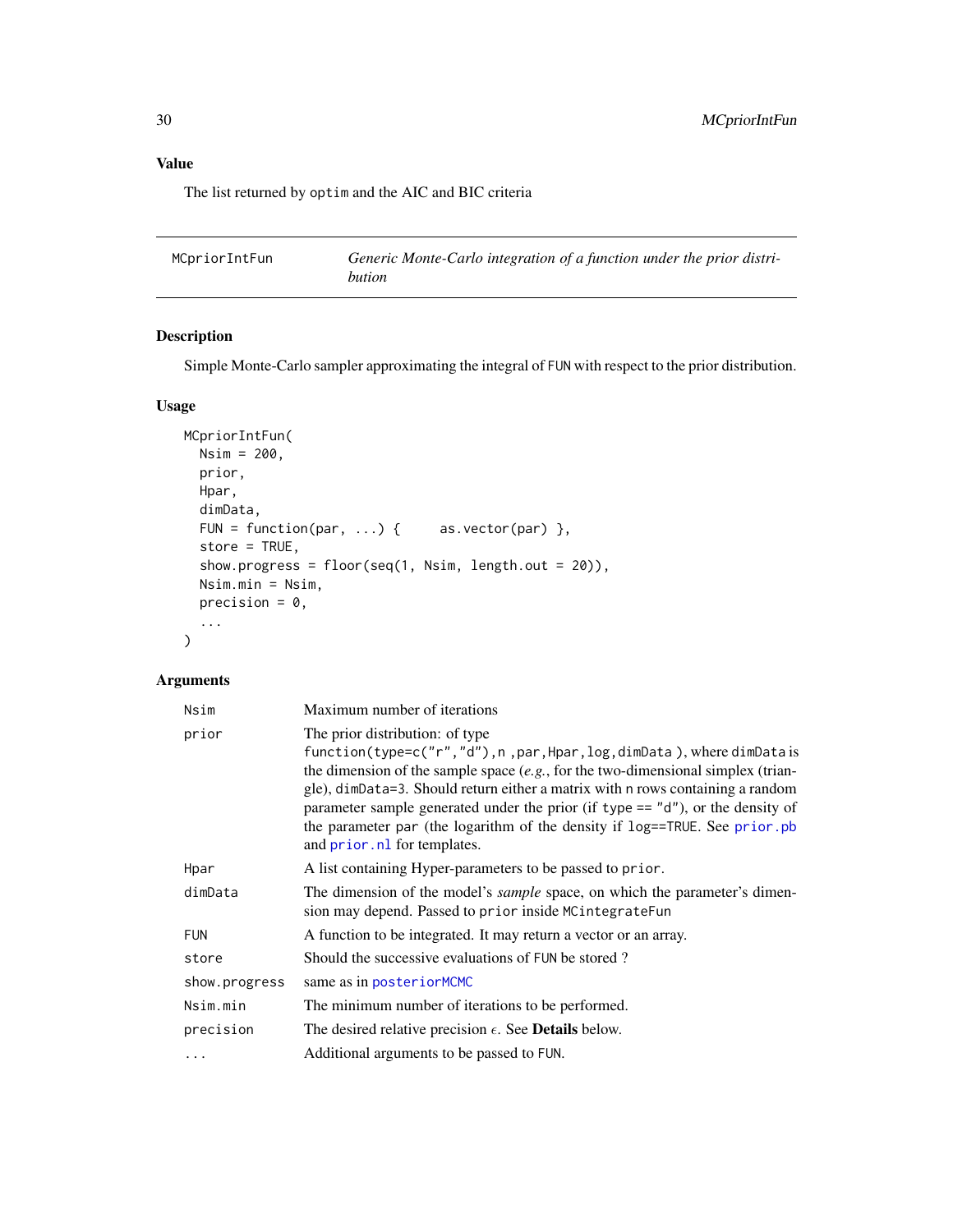#### <span id="page-30-0"></span>MCpriorIntFun.nl 31

## Details

The algorithm exits after n iterations, based on the following stopping rule : n is the minimum number of iteration, greater than Nsim.min, such that the relative error is less than the specified precision.

 $max(est.esterr(n)/|est.mean(n)|) \leq \epsilon,$ 

where  $est-mean(n)$  is the estimated mean of FUN at time n,  $est.err(n)$  is the estimated standard deviation of the estimate:  $est.err(n) = \sqrt{est.var(n)/(nsim - 1)}$ . The empirical variance is computed component-wise and the maximum over the parameters' components is considered.

The algorithm exits in any case after Nsim iterations, if the above condition is not fulfilled before this time.

#### Value

A list made of

- stored.vals : A matrix with nsim rows and length(FUN(par)) columns.
- elapsed : The time elapsed during the computation.
- nsim : The number of iterations performed
- emp.mean : The desired integral estimate: the empirical mean.
- emp.stdev : The empirical standard deviation of the sample.
- est.error: The estimated standard deviation of the estimate (*i.e.*  $emp.stdev / \sqrt(nsim)$ ).
- not.finite : The number of non-finite values obtained (and discarded) when evaluating  $FUN(par, \ldots)$

#### Author(s)

Anne Sabourin

MCpriorIntFun.nl *Generic Monte-Carlo integration under the prior distribution in the PB and NL models.*

#### **Description**

Wrappers for [MCpriorIntFun](#page-29-1) with argument prior=prior.pb or prior=prior.nl

#### Usage

```
MCpriorIntFun.nl(
 Nsim = 200,
  FUN = function(par, ...) { par },
  store = TRUE,
 Hpar = get("nl.Hpar"),
  show.progress = floor(seq(1, Nsim, length.out = 20)),Nsim.min = Nsim,
```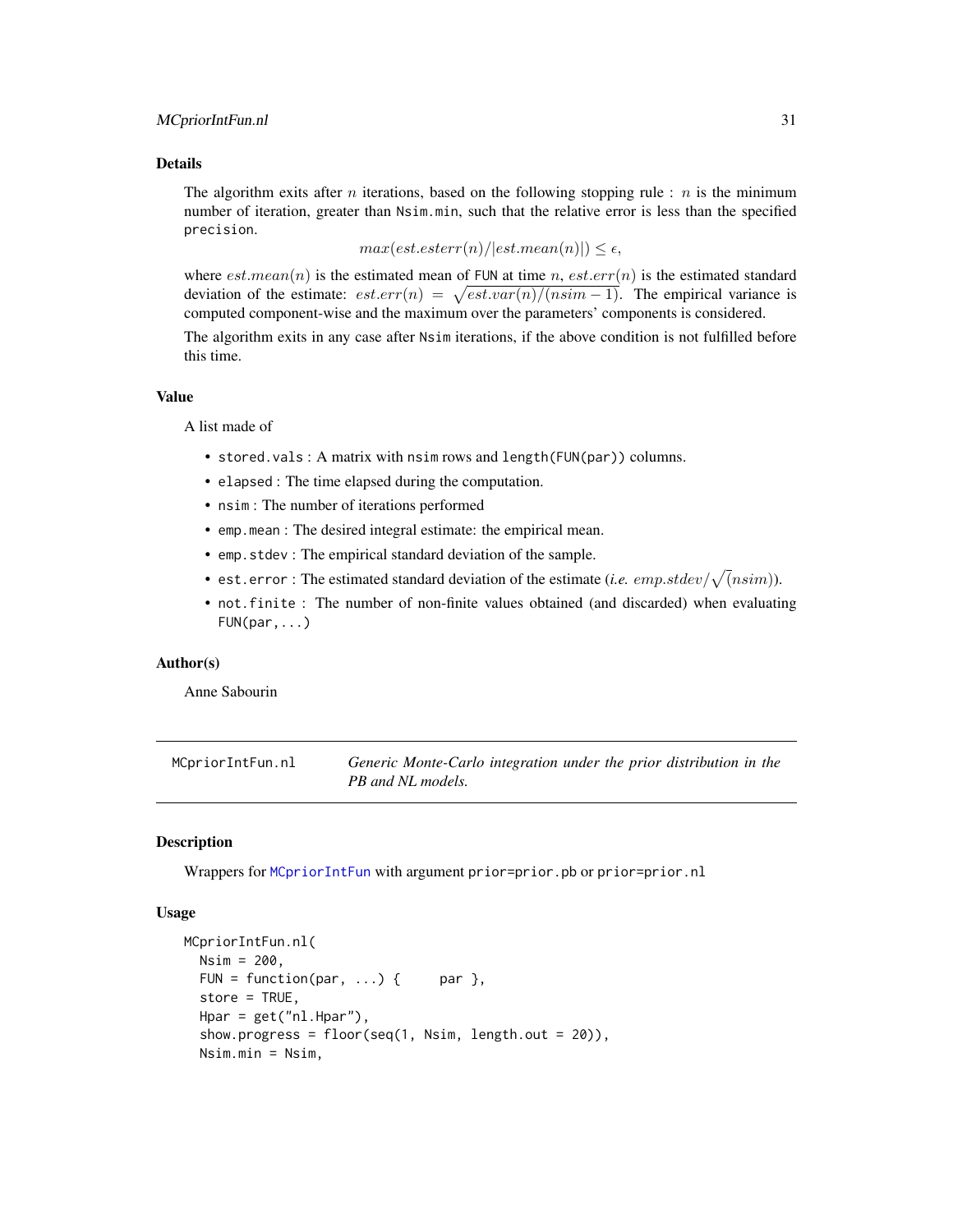```
precision = 0,
  ...
\mathcal{L}MCpriorIntFun.pb(
 Nsim = 200,
 Hpar = get("pb.Hpar"),
 dimData = 3,
 FUN = function(par, ...) { \qquad as.vector(par) },
 store = TRUE,
  show.progress = floor(seq(1, Nsim, length.out = 20)),
 Nsim.min = Nsim,
 precision = 0,
  ...
\mathcal{L}
```
## Arguments

| Nsim          | Maximum number of iterations                                                                                                                                                                                             |
|---------------|--------------------------------------------------------------------------------------------------------------------------------------------------------------------------------------------------------------------------|
| <b>FUN</b>    | A function to be integrated. It may return a vector or an array.                                                                                                                                                         |
| store         | Should the successive evaluations of FUN be stored?                                                                                                                                                                      |
| Hpar          | Hyper-parameters for the PB prior (in MCpriorIntFun.pb) or the NL prior<br>(MCpriorIntFun.nl). See pb. Hpar and nl. Hpar for the required formats.                                                                       |
| show.progress | same as in posteriorMCMC                                                                                                                                                                                                 |
| Nsim.min      | The minimum number of iterations to be performed.                                                                                                                                                                        |
| precision     | The desired relative precision $\epsilon$ . See <b>Details</b> below.                                                                                                                                                    |
| $\cdots$      | Additional arguments to be passed to FUN.                                                                                                                                                                                |
| dimData       | Only for the PB model: The dimension of model's sample space. The PB param-<br>eter space is of dimension choose (dim $Data, 2$ ) +1. The NL model implemented<br>here is restricted to three-dimensional sample spaces. |

## Value

The list returned by function [MCpriorIntFun](#page-29-1).

## See Also

[MCpriorIntFun](#page-29-1)

<span id="page-31-0"></span>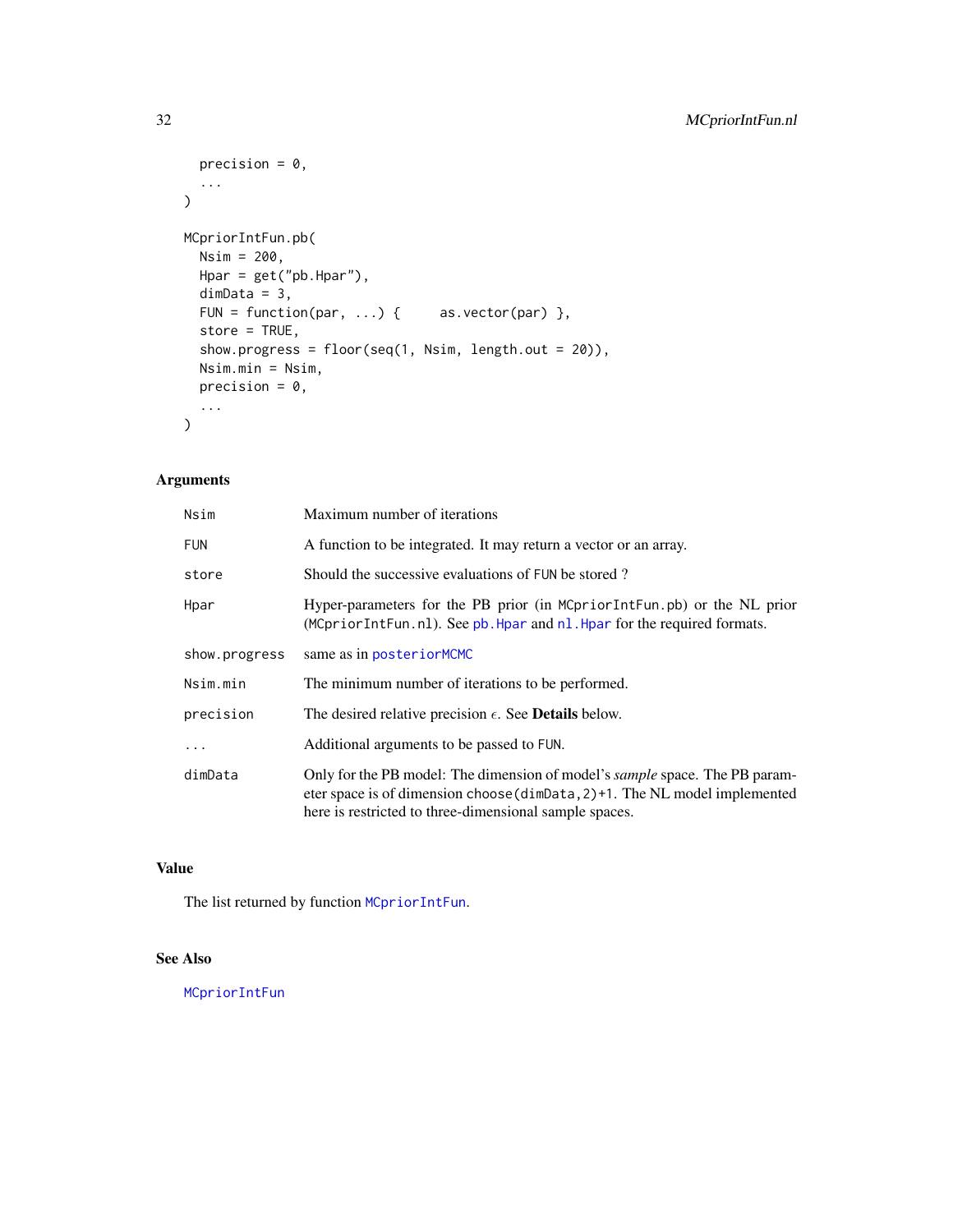<span id="page-32-2"></span><span id="page-32-0"></span>

#### Description

The logit-transformed parameters for the NL model are *a priori* Gaussian. The list has the same format as [pb.Hpar](#page-32-1).

#### Format

A list of four parameters:

mean.alpha, sd.alpha Mean and standard deviation of the normal prior distribution for the logittransformed global dependence parameter  $alpha$ . Default to  $0, 3$ .

mean.beta, sd.beta Idem for the pairwise dependence parameters.

| nl.MCpar | Default MCMC tuning parameter for the Nested Asymmetric logistic |
|----------|------------------------------------------------------------------|
|          | model.                                                           |

#### Description

The proposals (on the logit-scale) are Gaussian, centered aroud the current value.

#### Format

A list made of a single element: sd. The standard deviation of the normal proposition kernel centered at the (logit-transformed) current state. Default to 0.35.

<span id="page-32-1"></span>pb.Hpar *Default hyper-parameters for the Pairwise Beta model.*

#### Description

The log-transformed dependence parameters are a priori independent, Gausian. This list contains the means and standard deviation for the prior distributions.

#### Format

A list of four parameters:

mean.alpha Mean of the log-transformed global dependence parameter. Default to 0 ) sd.alpha Standard deviation of the log-transformed global dependence parameter. Default to 3. mean.beta Mean of each of the log-transformed pairwise dependence parameters. Default to 0) sd.beta Standard deviation of each of the log-transformed pairwise dependence parameters. Default to 3.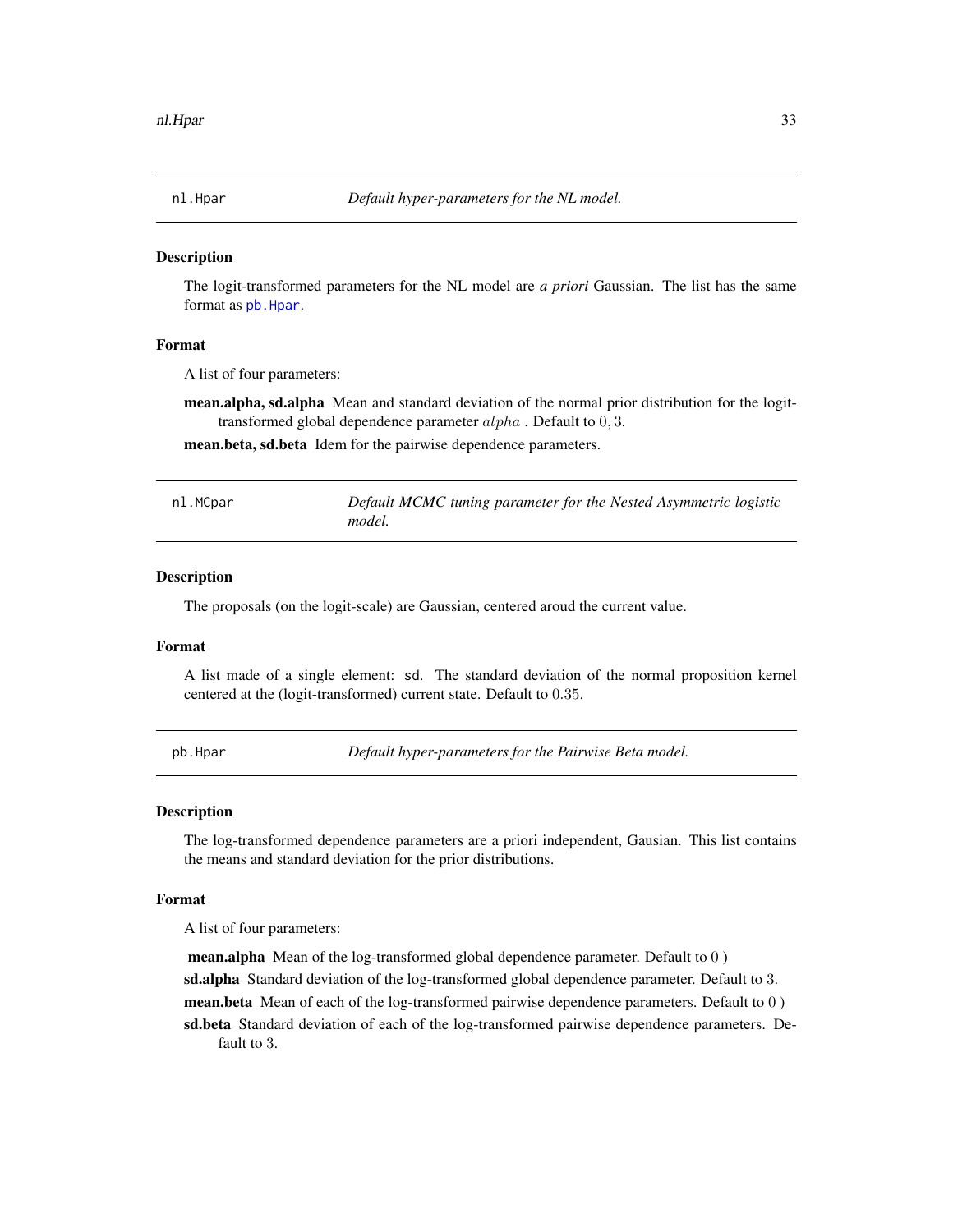<span id="page-33-3"></span><span id="page-33-0"></span>

#### Description

The proposal for the log-transformed parameters are Gaussian, centered at the current value.

## Format

A list made of a single element: sd, the standard deviation of the normal proposition kernel (on the log-transformed parameter). Default to 0.35.

<span id="page-33-2"></span>posterior.predictive.nl

*Posterior predictive densities in the three dimensional PB, NL and NL3 models*

#### <span id="page-33-1"></span>Description

Wrappers for [posterior.predictive3D](#page-34-1) in the PB and NL models.

#### Usage

```
posterior.predictive.nl(
  post.sample,
  from = post.sample$Nbin + 1,
  to = post.sample$Nsim,
  thin = 50,
  npoints = 40,eps = 0.001,
  equi = T,
  display = T,
  ...
\mathcal{E}posterior.predictive.pb(
  post.sample,
  from = post.sample$Nbin + 1,
  to = post.sample$Nsim,
  thin = 50,
  npoints = 40,
  eps = 10^(-3),
  equi = T,
  display = T,
  ...
)
```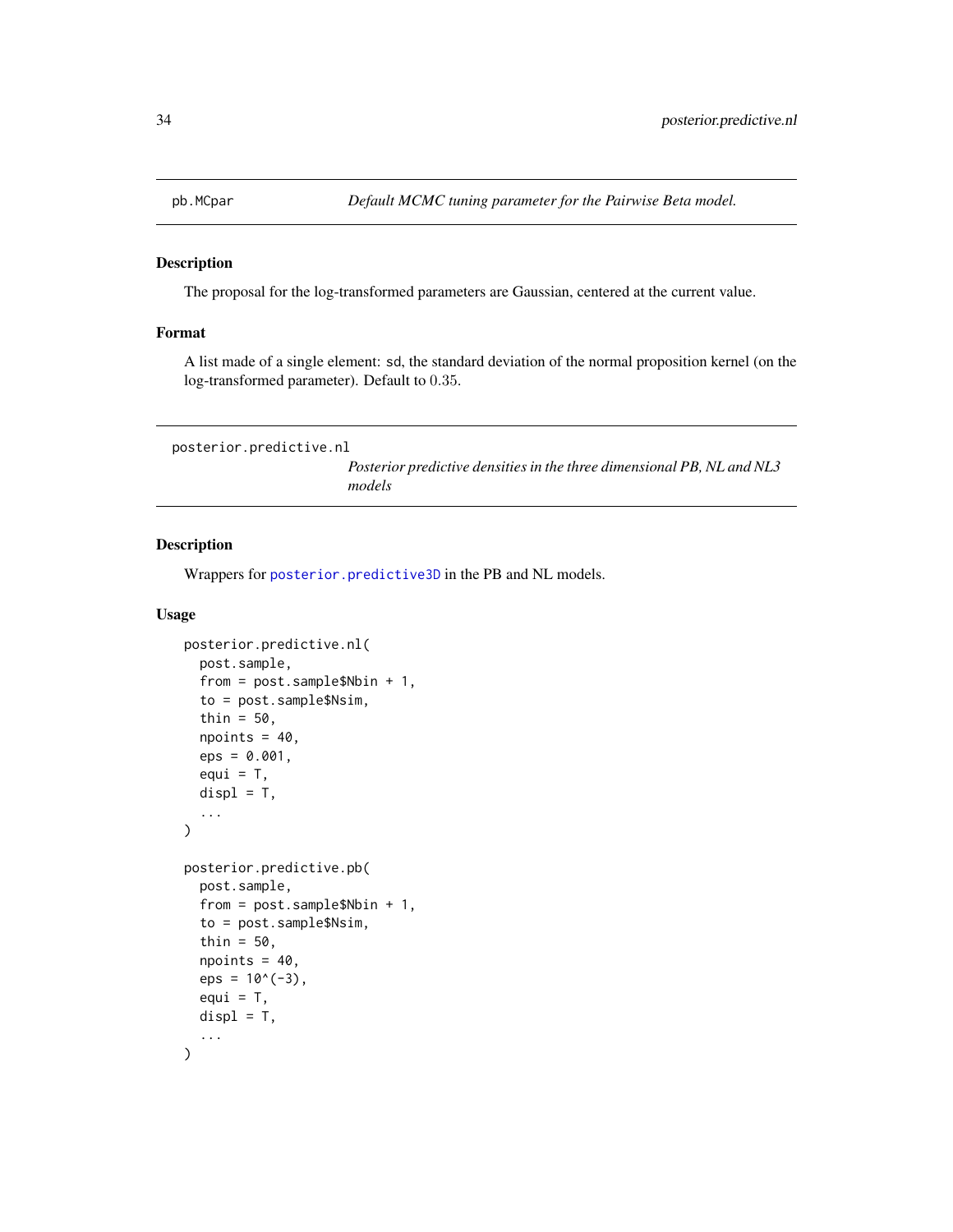### <span id="page-34-0"></span>Arguments

| post.sample | A posterior sample as returned by posteriorMCMC                                                                                                                                                                 |
|-------------|-----------------------------------------------------------------------------------------------------------------------------------------------------------------------------------------------------------------|
| from        | Integer or NULL. If NULL, the default value is used. Otherwise, should be greater<br>than post. sample\$Nbin. Indicates the index where the averaging process should<br>start. Default to post. sample\$Nbin +1 |
| to          | Integer or NULL. If NULL, the default value is used. Otherwise, must be lower<br>than Nsim+1. Indicates where the averaging process should stop. Default to<br>post.sample\$Nsim.                               |
| thin        | Thinning interval.                                                                                                                                                                                              |
| npoints     | The number of grid nodes on the squared grid containing the desired triangle.                                                                                                                                   |
| eps         | Positive number: minimum distance from any node inside the simplex to the<br>simplex boundary                                                                                                                   |
| equi        | logical. Is the simplex represented as an equilateral triangle (if TRUE) or a right<br>triangle (if FALSE)?                                                                                                     |
| displ       | logical. Should a plot be produced?                                                                                                                                                                             |
| .           | Additional graphical parameters and arguments to be passed to contour and<br>image.                                                                                                                             |

## Details

The posterior predictive density is approximated by averaging the densities corresponding to the parameters stored in post.sample. See [posterior.predictive3D](#page-34-1) for details.

## Value

A npoints\*npoints matrix: the posterior predictive density.

## See Also

[posterior.predictive3D](#page-34-1), [posteriorMCMC.pb](#page-40-1).

<span id="page-34-1"></span>posterior.predictive3D

*Posterior predictive density on the simplex, for three-dimensional extreme value models.*

## Description

Computes an approximation of the predictive density based on a posterior parameters sample. Only allowed in the three-dimensional case.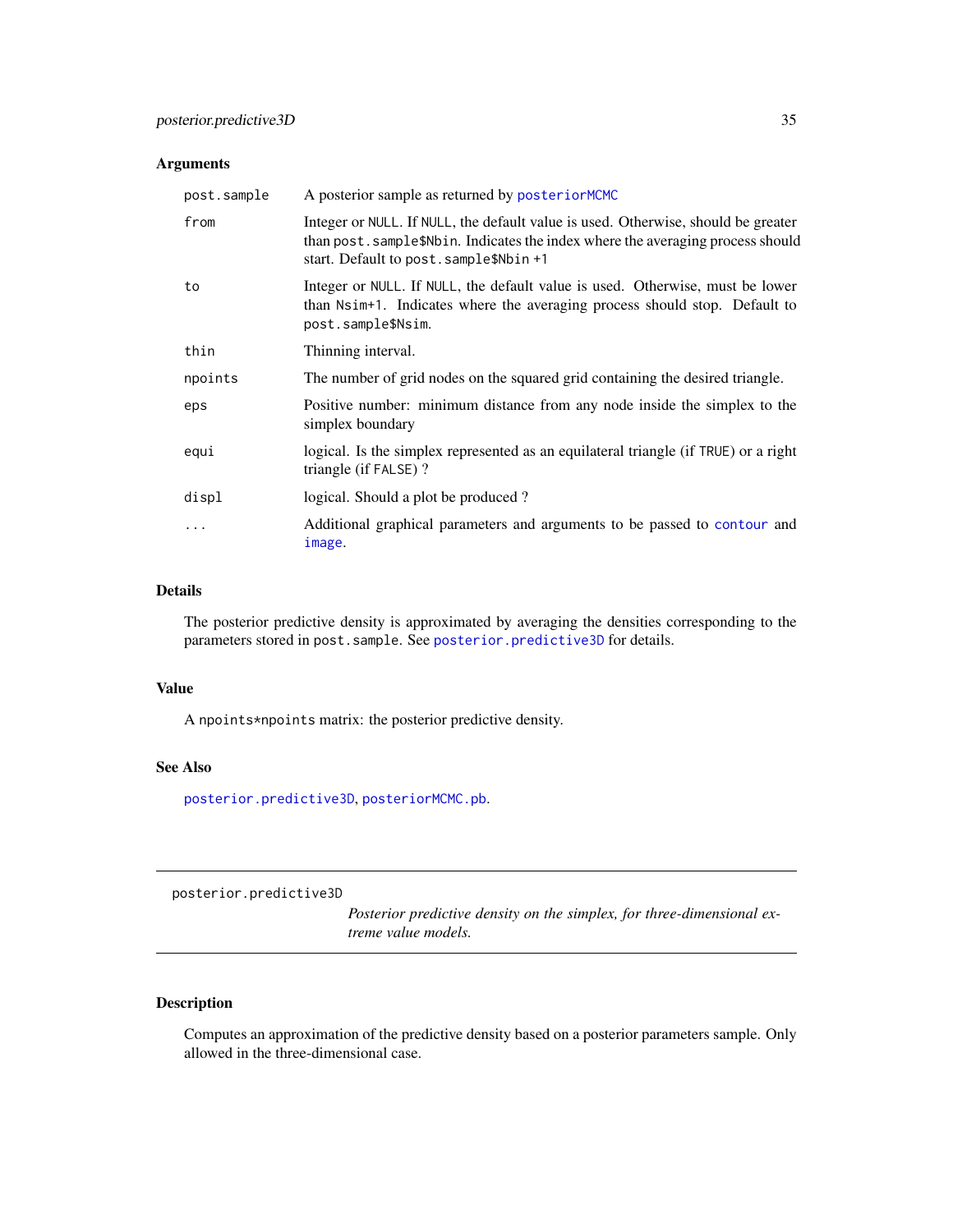## Usage

```
posterior.predictive3D(
 post.sample,
  densityGrid,
  from = post.sample$Nbin + 1,
  to = post.sample$Nsim,
  thin = 40,
  npoints = 40,eps = 10^(-3),
  equi = T,
  display = T,
  ...
\mathcal{L}
```
## Arguments

| post.sample | A posterior sample as returned by posteriorMCMC                                                                                                                                                                                                                                                                                                                                           |
|-------------|-------------------------------------------------------------------------------------------------------------------------------------------------------------------------------------------------------------------------------------------------------------------------------------------------------------------------------------------------------------------------------------------|
| densityGrid | A function returning a npoints *npoints matrix, representing a discretized ver-<br>sion of the spectral density on the two dimensional simplex. The function should<br>be compatible with dgridplot. In particular, it must use discretize to pro-<br>duce the discretization grid. It must be of type<br>function(par, npoints, eps, equi, displ, invisible,  ). See Details be-<br>low. |
| from        | Integer or NULL. If NULL, the default value is used. Otherwise, should be greater<br>than post. sample\$Nbin. Indicates the index where the averaging process should<br>start. Default to post. sample\$Nbin +1                                                                                                                                                                           |
| to          | Integer or NULL. If NULL, the default value is used. Otherwise, must be lower<br>than Nsim+1. Indicates where the averaging process should stop. Default to<br>post.sample\$Nsim.                                                                                                                                                                                                         |
| thin        | Thinning interval.                                                                                                                                                                                                                                                                                                                                                                        |
| npoints     | The number of grid nodes on the squared grid containing the desired triangle.                                                                                                                                                                                                                                                                                                             |
| eps         | Positive number: minimum distance from any node inside the simplex to the<br>simplex boundary                                                                                                                                                                                                                                                                                             |
| equi        | logical. Is the simplex represented as an equilateral triangle (if TRUE) or a right<br>triangle (if FALSE)?                                                                                                                                                                                                                                                                               |
| displ       | logical. Should a plot be produced?                                                                                                                                                                                                                                                                                                                                                       |
| $\cdots$    | Additional graphical parameters and arguments to be passed to contour and<br>image.                                                                                                                                                                                                                                                                                                       |

#### Details

The posterior predictive density is approximated by averaging the densities produced by the function densityGrid(par,npoints,eps,equi,displ,invisible,...) for par in a subset of the parameters sample stored in post.sample. The arguments of densityGrid must be

• par: A vector containing the parameters.

<span id="page-35-0"></span>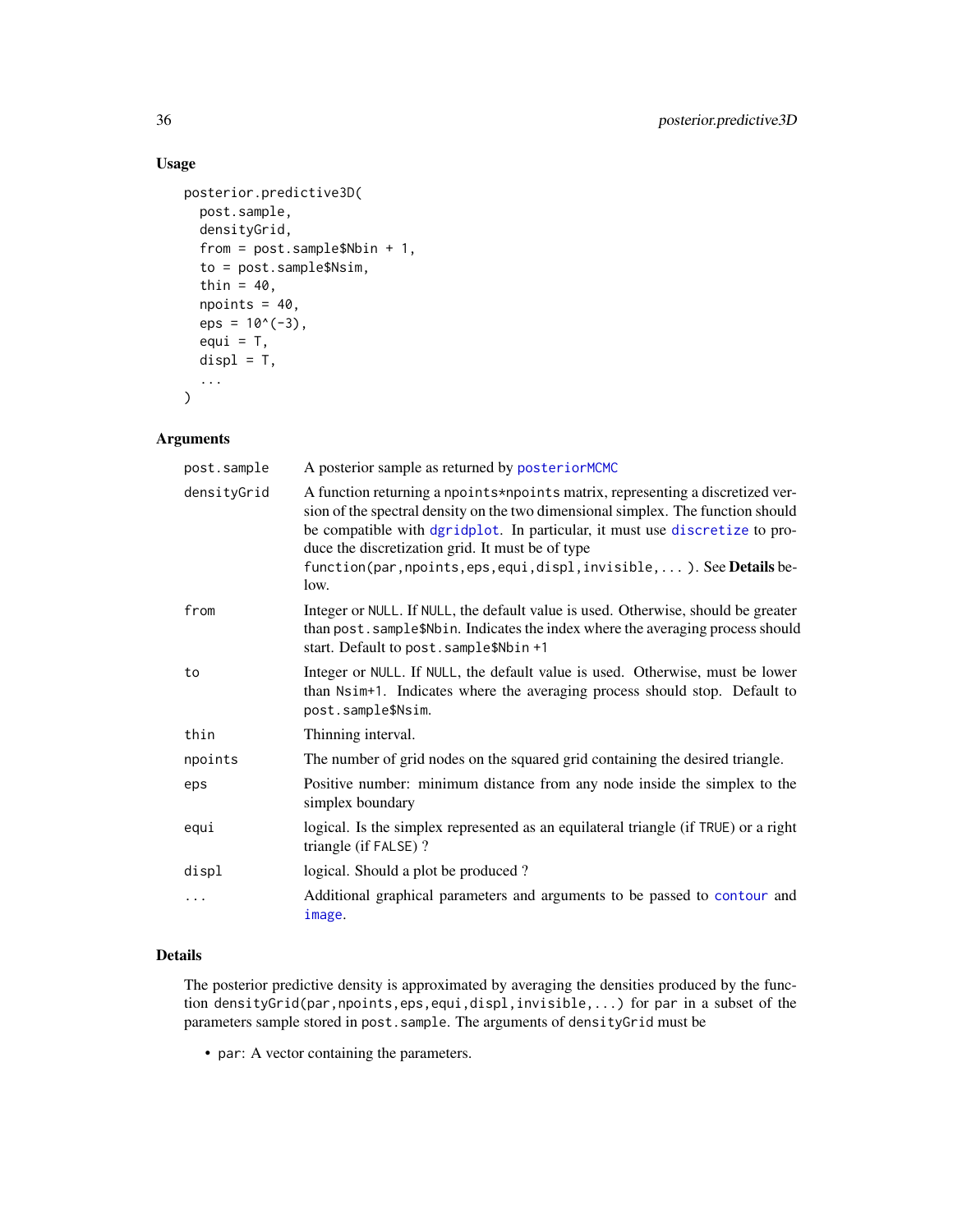## <span id="page-36-0"></span>posteriorDistr.bma 37

- npoints,eps,equi: Discretization parameters to be passed to [dgridplot](#page-9-1).
- displ: logical. Should a plot be produced ?
- invisible: logical. Should the result be returned as invisible ?
- ... additional arguments to be passed to [dgridplot](#page-9-1)

Only a sub-sample is used: one out of thin parameters is used (thinning). Further, only the parameters produced between time from and time to (included) are kept.

## Value

A npoints\*npoints matrix: the posterior predictive density.

#### Note

The computational burden may be high: it is proportional to npoints<sup>^2</sup>. Therefore, the function assigned to densityGridplot should be optimized, typically by calling .C with an internal, user defined C function.

#### Author(s)

Anne Sabourin

## See Also

[dgridplot](#page-9-1), [posteriorMCMC](#page-37-1).

posteriorDistr.bma *Posterior distribution in the average model*

#### Description

Builds an empirical distribution defined as a sum of weighted Dirac masses from posterior samples in individual models.

#### Usage

```
posteriorDistr.bma(postweights = c(0.5, 0.5), post.distrs = list())
```

| postweights | a vector of positive real numbers, summing to one: the posterior weights (in the<br>same order as the elements of post. distrs) of the individual models. |
|-------------|-----------------------------------------------------------------------------------------------------------------------------------------------------------|
| post.distrs | A list of same length as postweights. Each element must be a vector which<br>will be used as a posterior sample.                                          |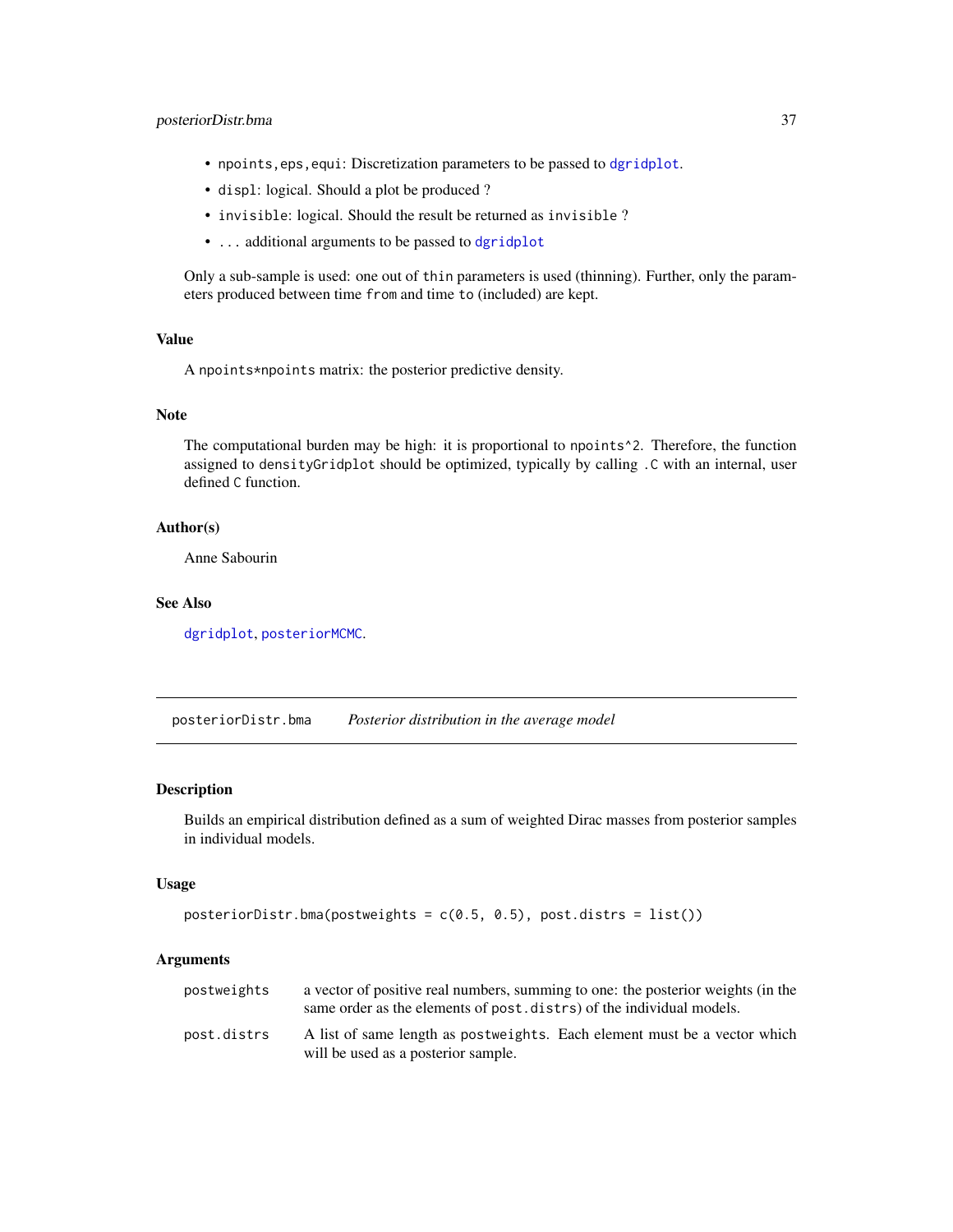<span id="page-37-0"></span>A matrix with two rows and as many columns as the sum of the lengths of the elements of post.distrs. The second line contains the weighted posterior sample in the BMA; the first line contains the weights to be assigned to each corresponding value on the second one.

<span id="page-37-1"></span>posteriorMCMC *MC MC sampler for parametric spectral measures*

#### Description

Generates a posterior parameters sample, and computes the posterior mean and component-wise variance on-line.

#### Usage

```
posteriorMCMC(
 prior = function(type = c("r", "d"), n, par, Hpar, log, dimData) { NULL },
 proposal = function(type = c("r", "d"), cur.par, prop.par, MCpar, log) { NULL },
 likelihood = function(x, par, log, vectorial) { NULL },
 Nsim,
 dat,
 Hpar,
 MCpar,
 Nbin = 0,
 par.start = NULL,
  show.progress = floor(seq(1, Nsim, length.out = 20)),seed = NULL,kind = "Mersenne-Twister",
  save = FALSE,class = NULL,
 name.save = NULL,save.directory = "~",
 name.dat = ""name.model = "")
```
#### Arguments

prior The prior distribution: of type

function(type=c("r","d"),n ,par,Hpar,log,dimData ), where dimData is the dimension of the sample space (*e.g.*, for the two-dimensional simplex (triangle), dimData=3. Should return either a matrix with n rows containing a random parameter sample generated under the prior (if type == "d"), or the density of the parameter par (the logarithm of the density if log==TRUE. See [prior.pb](#page-45-1) and [prior.nl](#page-44-1) for templates.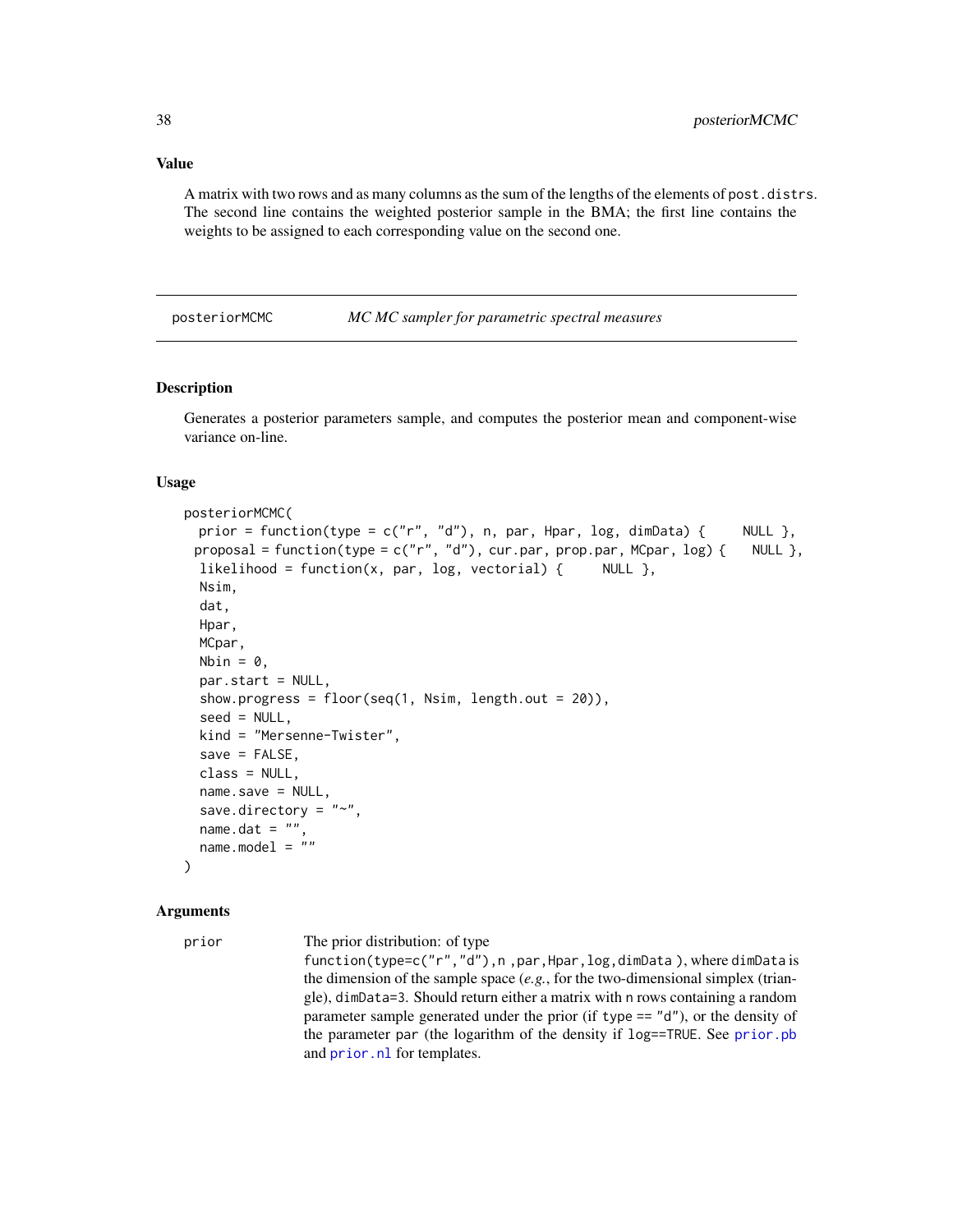<span id="page-38-0"></span>

| proposal       | The proposal function: of type<br>function(type = c("r","d"), cur.par, prop.par, MCpar, log). Should re-<br>turn the (logarithm of) the proposal density for the move cur. par $\rightarrow$ prop. par<br>if type == $"d".$ If type == $"r",$ proposal must return a candidate parameter,<br>depending on cur. par, as a vector. See proposal. pb or proposal. nl for tem-<br>plates.  |
|----------------|----------------------------------------------------------------------------------------------------------------------------------------------------------------------------------------------------------------------------------------------------------------------------------------------------------------------------------------------------------------------------------------|
| likelihood     | The likelihood function. Should be of type<br>function(x, par, log, vectorial), where log and vectorial are logical flags<br>indicating respectively if the result is to be returned on the log-scale, and if the<br>value is a vector of length $nrow(x)$ or a single number (the likelihood, or the<br>log-likelihood, for the data set x). See dpairbeta or dnestlog for templates. |
| Nsim           | Total number of iterations to perform.                                                                                                                                                                                                                                                                                                                                                 |
| dat            | An angular data set, e.g. constructed by cons. angular. dat: A matrix which<br>rows are the Cartesian coordinates of points on the unit simplex (summing to<br>one).                                                                                                                                                                                                                   |
| Hpar           | A list containing Hyper-parameters to be passed to prior.                                                                                                                                                                                                                                                                                                                              |
| MCpar          | A list containing MC MC tuning parameters to be passed to proposal.                                                                                                                                                                                                                                                                                                                    |
| Nbin           | Length of the burn-in period.                                                                                                                                                                                                                                                                                                                                                          |
| par.start      | Starting point for the MC MC sampler.                                                                                                                                                                                                                                                                                                                                                  |
| show.progress  | An vector of integers containing the times (iteration numbers) at which a mes-<br>sage showing progression will be printed on the standard output.                                                                                                                                                                                                                                     |
| seed           | The seed to be set <i>via</i> set, seed.                                                                                                                                                                                                                                                                                                                                               |
| kind           | The kind of random numbers generator. Default to "Mersenne-Twister". See<br>set. seed for details.                                                                                                                                                                                                                                                                                     |
| save           | Logical. Should the result be saved?                                                                                                                                                                                                                                                                                                                                                   |
| class          | Optional character string: additional class attribute to be assigned to the result.<br>A predefined class "PBNLpostsample" exists, for which a method performing<br>convergence diagnostics is defined (see diagnose)                                                                                                                                                                  |
| name.save      | A character string giving the name under which the result is to be saved. If NULL<br>(default), nothing is saved. Otherwise, the result is saved in file<br>paste(save.directory,"/", name.save,".rda", sep=""). A "log" list is also<br>saved, named<br>paste(name.save,".log",sep=""), in file<br>paste(save.directory,"/",name.log,".rda",sep="").                                  |
| save.directory | A character string giving the directory where the result is to be saved (without<br>trailing slash).                                                                                                                                                                                                                                                                                   |
| name.dat       | A character string naming the data set used for inference. Default to "".                                                                                                                                                                                                                                                                                                              |
| name.model     | A character string naming the model. Default to "".                                                                                                                                                                                                                                                                                                                                    |

## Value

A list made of

• stored.vals: A (Nsim-Nbin)\*d matrix, where d is the dimension of the parameter space.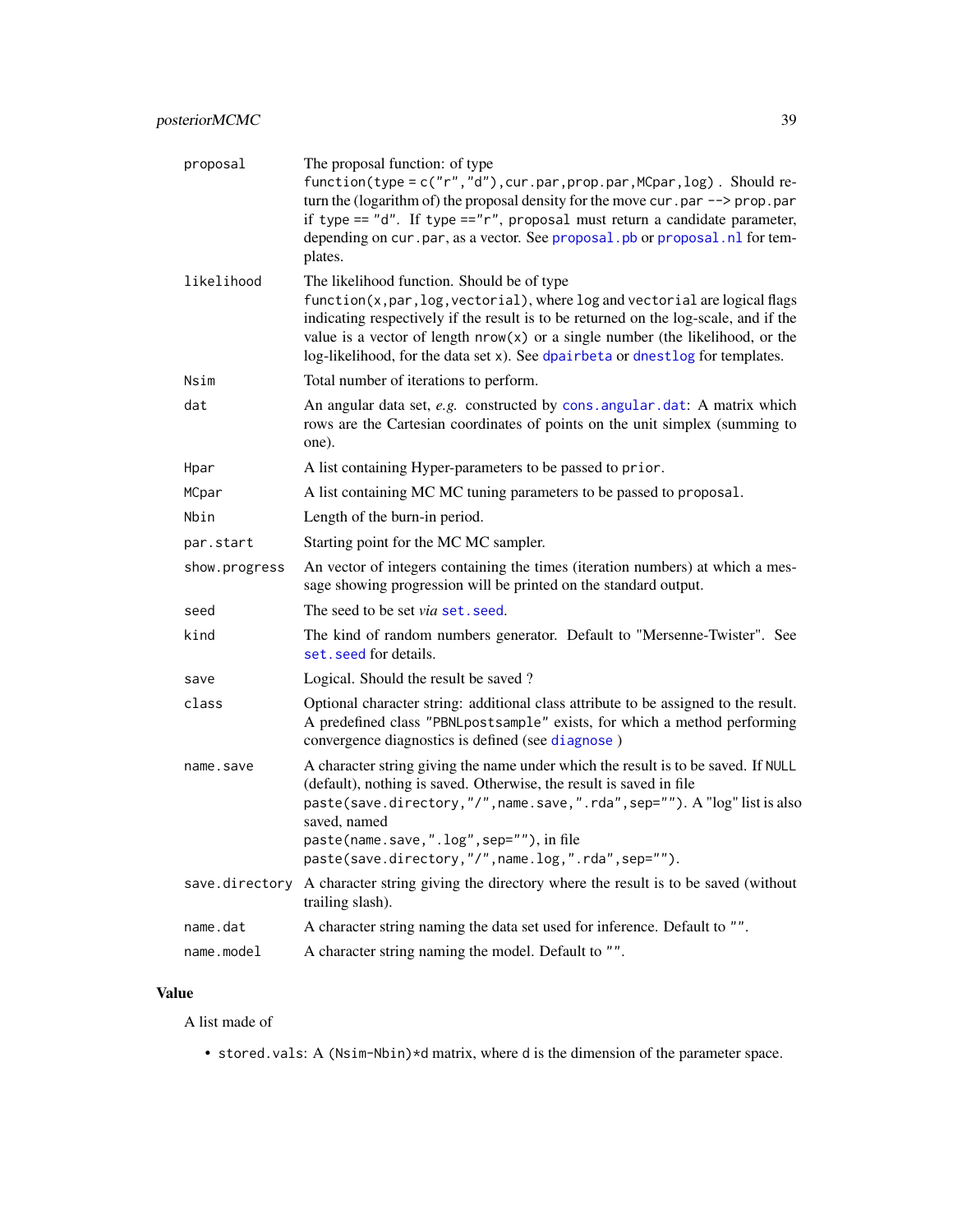- <span id="page-39-0"></span>• llh A vector of size (Nsim-Nbin) containing the loglikelihoods evaluated at each parameter of the posterior sample.
- lprior A vector of size (Nsim-Nbin) containing the logarithm of the prior densities evaluated at each parameter of the posterior sample.
- elapsed: The time elapsed, as given by proc.time between the start and the end of the run.
- Nsim: The same as the passed argument
- Nbin: idem.
- n.accept: The total number of accepted proposals.
- n.accept.kept: The number of accepted proposals after the burn-in period.
- emp.mean The estimated posterior parameters mean
- emp.sd The empirical posterior sample standard deviation.

#### See Also

[posteriorMCMC.pb](#page-40-1), [posteriorMCMC.pb](#page-40-1) for specific uses in the PB and the NL models.

## Examples

```
data(Leeds)
data(pb.Hpar)
data(pb.MCpar)
postsample1 <- posteriorMCMC(Nsim=1e+3,Nbin=500,
        dat= Leeds,
        prior = prior.pb,
        proposal = proposal.pb,
        likelihood = dpairbeta,
        Hpar=pb.Hpar,
        MCpar=pb.MCpar)
dim(postsample1[[1]])
postsample1[-1]
## Not run:
## a more realistic one:
postsample2 <- posteriorMCMC(Nsim=50e+3,Nbin=15e+3,
        dat= Leeds,
        prior = prior.pb,
        proposal = proposal.pb,
        likelihood = dpairbeta,
        Hpar=pb.Hpar,
        MCpar=pb.MCpar)
dim(postsample2[[1]])
postsample2[-1]
## End(Not run)
```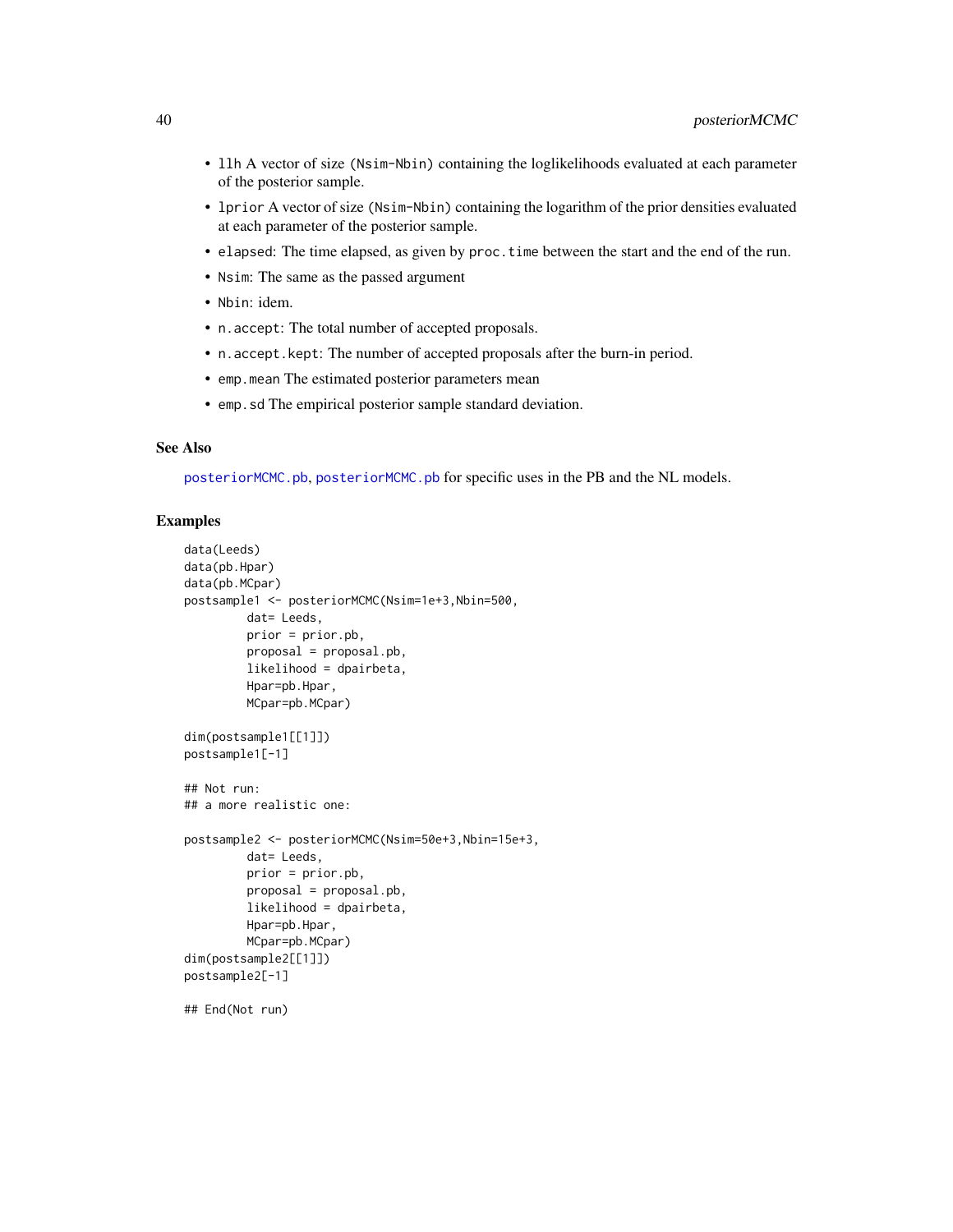<span id="page-40-2"></span><span id="page-40-0"></span>posteriorMCMC.nl *MC MC posterior samplers for the the PB and the NL model.*

## <span id="page-40-1"></span>**Description**

The functions generate parameters samples approximating the posterior distribution in the PB model or the NL model.

#### Usage

posteriorMCMC.nl(Nsim, dat, Hpar, MCpar, ...)

posteriorMCMC.pb(Nsim, dat, Hpar, MCpar, ...)

#### Arguments

| Nsim     | Total number of iterations to perform.                                                                                                                                          |
|----------|---------------------------------------------------------------------------------------------------------------------------------------------------------------------------------|
| dat      | An angular data set, e.g. constructed by cons. angular. dat: A matrix which<br>rows are the Cartesian coordinates of points on the unit simplex (summing to<br>one).            |
| Hpar     | A list containing Hyper-parameters to be passed to prior.                                                                                                                       |
| MCpar    | A list containing MC MC tuning parameters to be passed to proposal.                                                                                                             |
| $\cdots$ | Additional arguments to be passed to posterior MCMC instead of their default<br>values (must not contain any of "prior", "likelihood", "proposal", "name.model"<br>or "class"). |

## Details

The two functions are wrappers simplifying the use of [posteriorMCMC](#page-37-1) for the two models implemented in this package.

## Value

an object with class attributes "postsample" and "PBNLpostsample": The posterior sample and some statistics as returned by function [posteriorMCMC](#page-37-1)

#### Note

For the Leeds data set, and for simulated data sets with similar features, setting Nsim=50e+3 and Nbin=15e+3 is enough (possibly too much), with respect to the Heidelberger and Welch tests implemented in [heidel.diag](#page-0-0).

#### See Also

[posteriorMCMC](#page-37-1)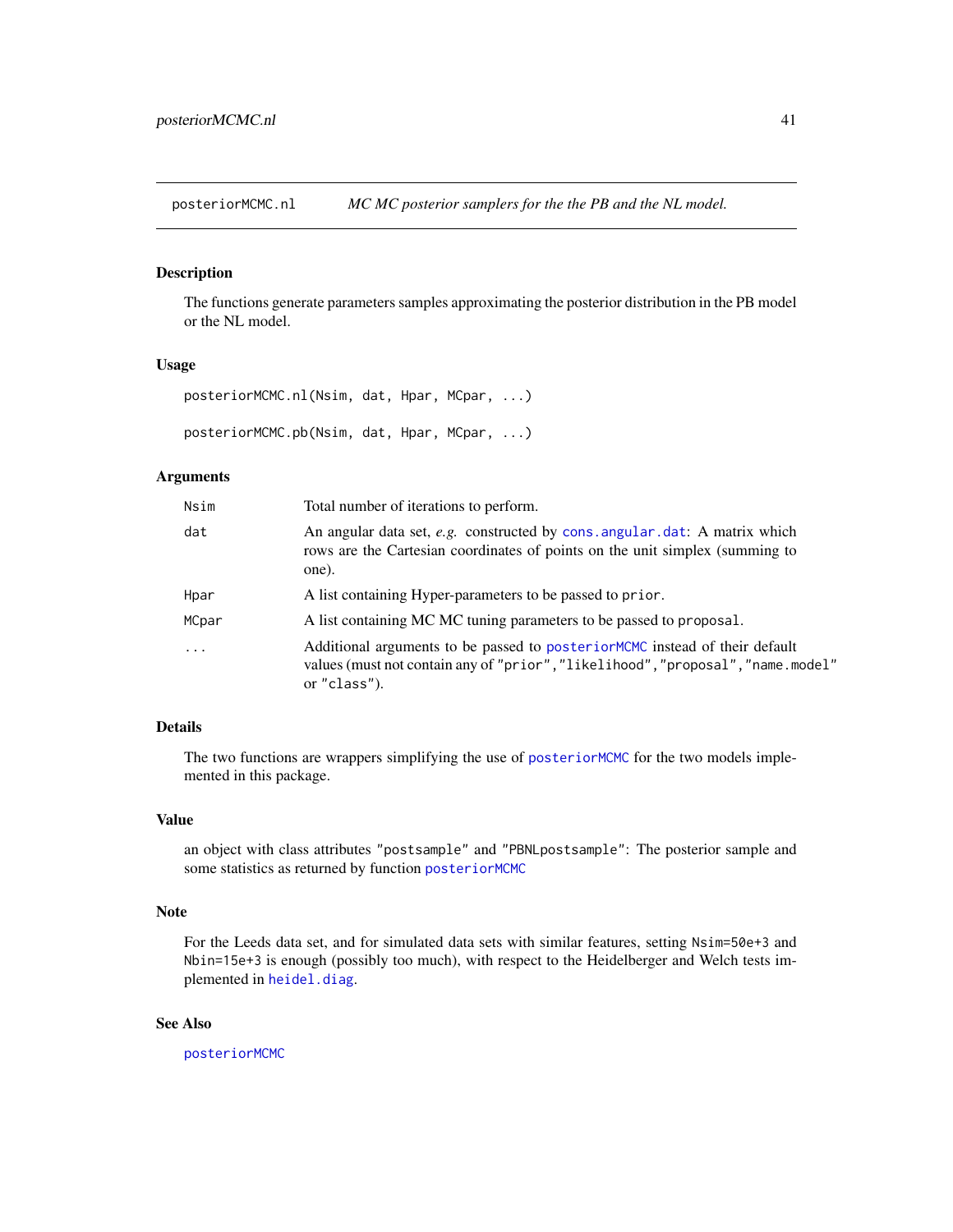## Examples

```
## Not run:
data(Leeds)
data(pb.Hpar)
data(pb.MCpar)
data(nl.Hpar)
data(nl.MCpar)
pPB <- posteriorMCMC.pb(Nsim=5e+3, dat=Leeds, Hpar=pb.Hpar,
MCpar=pb.MCpar)
dim(pPB[1])
pPB[-(1:3)]
pNL <- posteriorMCMC.nl(Nsim=5e+3, dat=Leeds, Hpar=nl.Hpar,
MCpar=nl.MCpar)
dim(pNL[1])
pNL[-(1:3)]
## End(Not run)
```

| posteriorMean | Posterior predictive density on the simplex, for three-dimensional ex- |
|---------------|------------------------------------------------------------------------|
|               | <i>treme value models.</i>                                             |

## Description

Computes an approximation of the posterior mean of a parameter functional, based on a posterior parameters sample.

#### Usage

```
posteriorMean(
 post.sample,
 FUN = function(par, ...) { par },
 from = NULL,
 to = NULL,
  thin = 50,
 displ = TRUE,...
)
```

| post.sample | A posterior sample as returned by posterior MCMC |
|-------------|--------------------------------------------------|
| <b>FUN</b>  | a parameter functional returning a vector.       |

<span id="page-41-0"></span>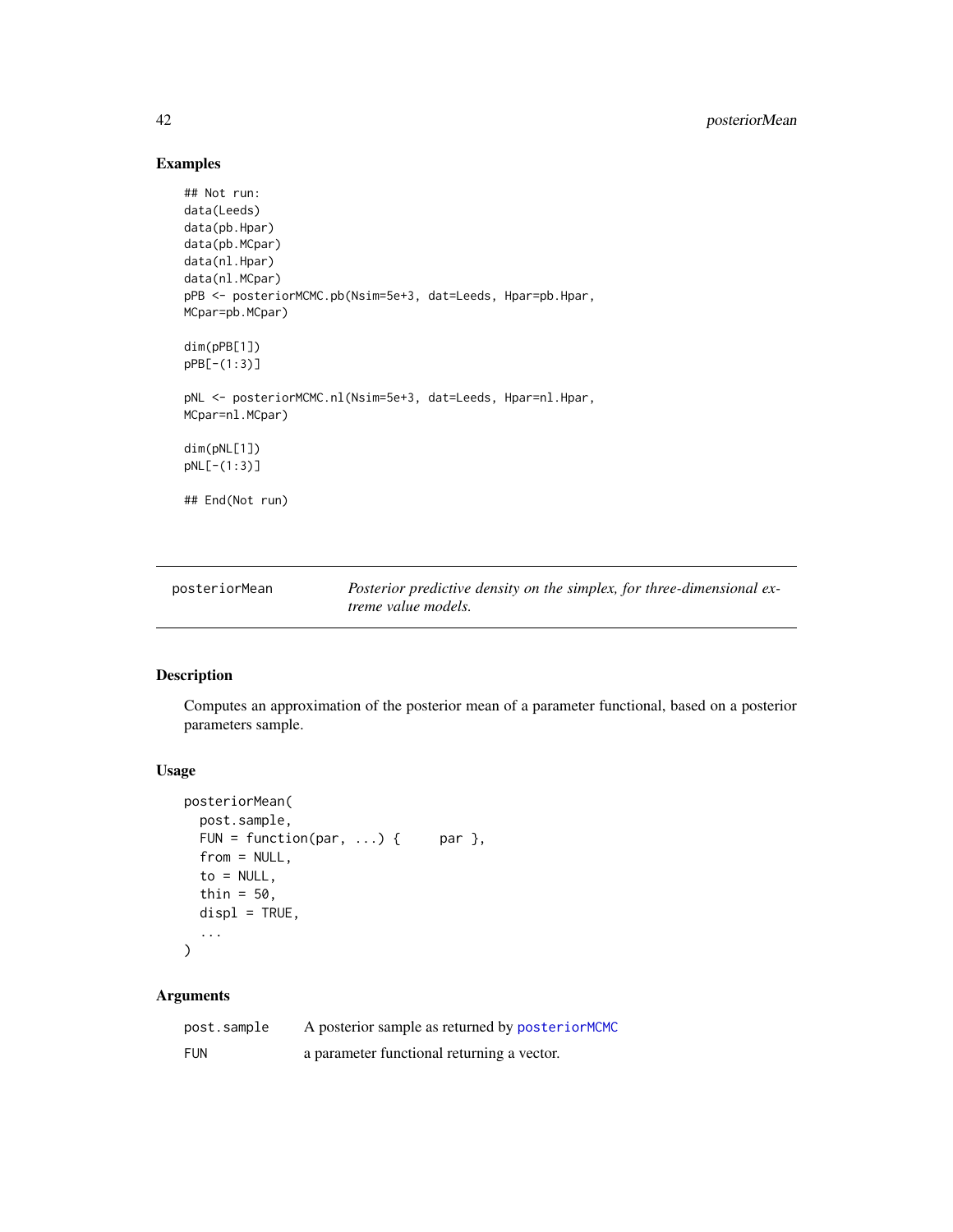## <span id="page-42-0"></span>posteriorWeights 43

| from    | Integer or NULL. If NULL, the default value is used. Otherwise, should be greater<br>than post. sample\$Nbin. Indicates the index where the averaging process should<br>start. Default to post. sample\$Nbin +1 |
|---------|-----------------------------------------------------------------------------------------------------------------------------------------------------------------------------------------------------------------|
| to      | Integer or NULL. If NULL, the default value is used. Otherwise, must be lower<br>than Nsim+1. Indicates where the averaging process should stop. Default to<br>post.sample\$Nsim.                               |
| thin    | Thinning interval.                                                                                                                                                                                              |
| displ   | logical. Should a plot be produced?                                                                                                                                                                             |
| $\cdot$ | Additional parameters to be passed to FUN.                                                                                                                                                                      |

## Details

Only a sub-sample is used: one out of thin parameters is used (thinning). Further, only the parameters produced between time from and time to (included) are kept.

#### Value

A list made of

values A matrix : each column is the result of FUN applied to a parameter from the posterior sample.

est.mean The posterior mean

est.sd The posterior standard deviation

#### See Also

[posteriorMCMC](#page-37-1).

posteriorWeights *Posterior model weights*

## Description

Approximates the models' posterior weights by simple Monte Carlo integration

#### Usage

```
posteriorWeights(
  dat,
  HparList = list(get("pb.Hpar"), get("nl.Hpar")),
  lklList = list(get("dpairbeta"), get("dnestlog")),
  priorList = list(get("prior.pb"), get("prior.nl")),
  priorweights = c(0.5, 0.5),
 Nsim = 20000,
 Nsim.min = 10000,
  precision = 0.05,
  seed = 1,
```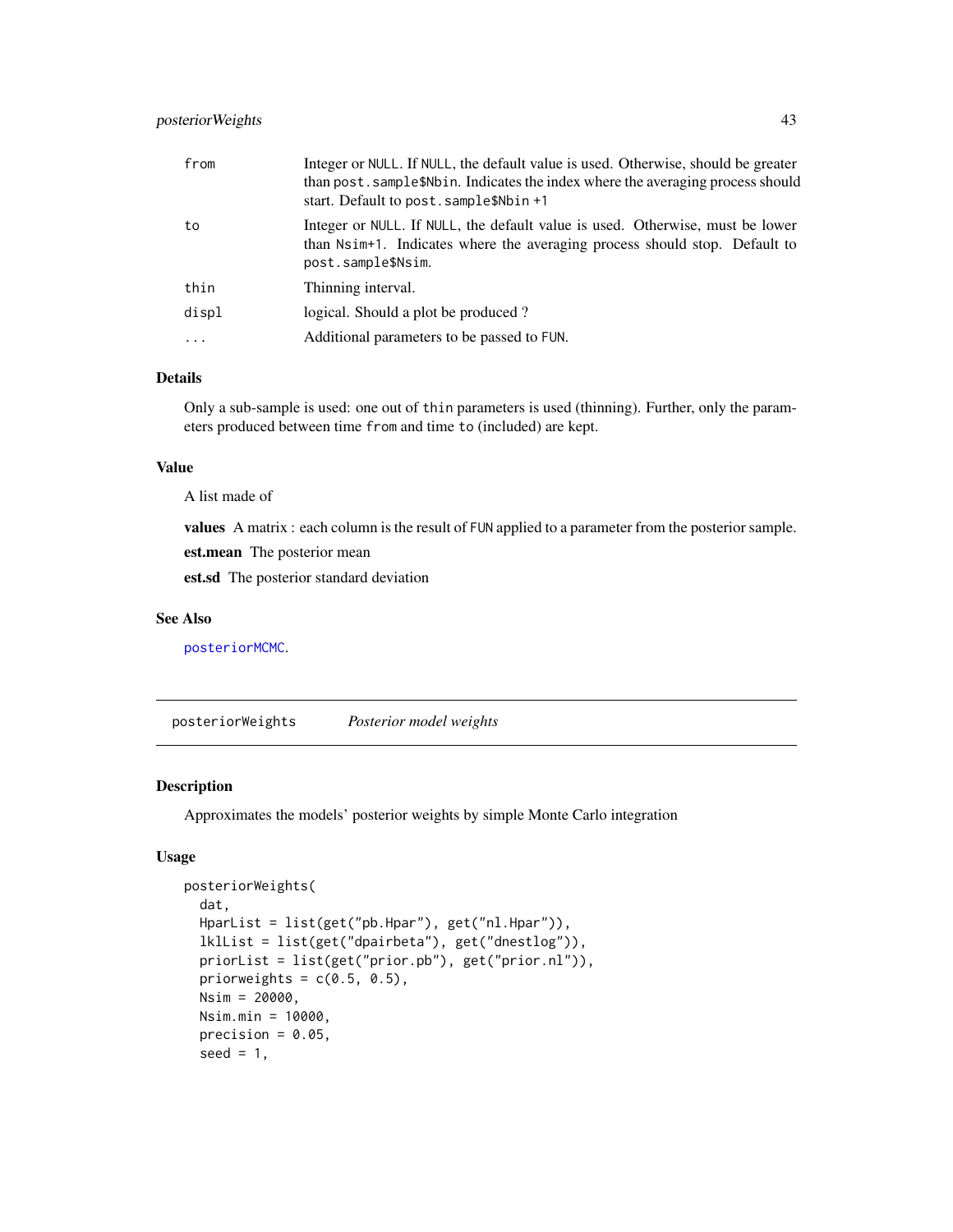```
kind = "Mersenne-Twister",
show.progress = floor(seq(1, Nsim, length.out = 10)),displ = FALSE
```
## Arguments

 $\lambda$ 

| dat           | The angular data set relative to which the marginal model likelihood is to be<br>computed                                                          |
|---------------|----------------------------------------------------------------------------------------------------------------------------------------------------|
| HparList      | A list containing the hyper Parameter for the priors in each model. (list of lists).                                                               |
| lklList       | A list containing the likelihood functions of each model                                                                                           |
| priorList     | A list containing the prior definitions of each model.                                                                                             |
| priorweights  | A vector of positive weights, summing to one: the prior marginal weights of<br>each model.                                                         |
| Nsim          | The maximum number of iterations to be performed.                                                                                                  |
| Nsim.min      | The minimum number of iterations to be performed.                                                                                                  |
| precision     | the desired relative precision. See MCpriorIntFun.                                                                                                 |
| seed          | The seed to be set <i>via</i> set, seed.                                                                                                           |
| kind          | The kind of random numbers generator. Default to "Mersenne-Twister". See<br>set. seed for details.                                                 |
| show.progress | An vector of integers containing the times (iteration numbers) at which a mes-<br>sage showing progression will be printed on the standard output. |
| displ         | Logical. Should convergence monitoring plots be issued?                                                                                            |

#### Details

if  $J$  is the number of models, the posterior weights are given by

$$
postW(i) = priorW(i) * lkl(i)/(\sum_{j=1,...,J}priorW(j) * lkl(j)),
$$

where  $lkl(i)$  stands for the Monte-Carlo estimate of the marginal likelihood of model i and prior  $W(i)$ is the prior weight defined in priorweights[i]. For more explanations, see the reference below The confidence intervals are obtained by adding/subtracting two times the estimated standard errors of the marginal likelihood estimates. The latter are only estimates, which interpretation may be misleading: See the note in section [marginal.lkl](#page-25-1)

## Value

A matrix of 6 columns and length(priorweights) rows. The columns contain respectively the posterior model weights (in the same order as in priorweights), the lower and the upper bound of the confidence interval (see Details), the marginal model weights, the estimated standard error of the marginal likelihood estimators, and the number of simulations performed.

#### References

HOETING, J., MADIGAN, D., RAFTERY, A. and VOLINSKY, C. (1999). Bayesian model averaging: A tutorial. *Statistical science 14, 382-401*.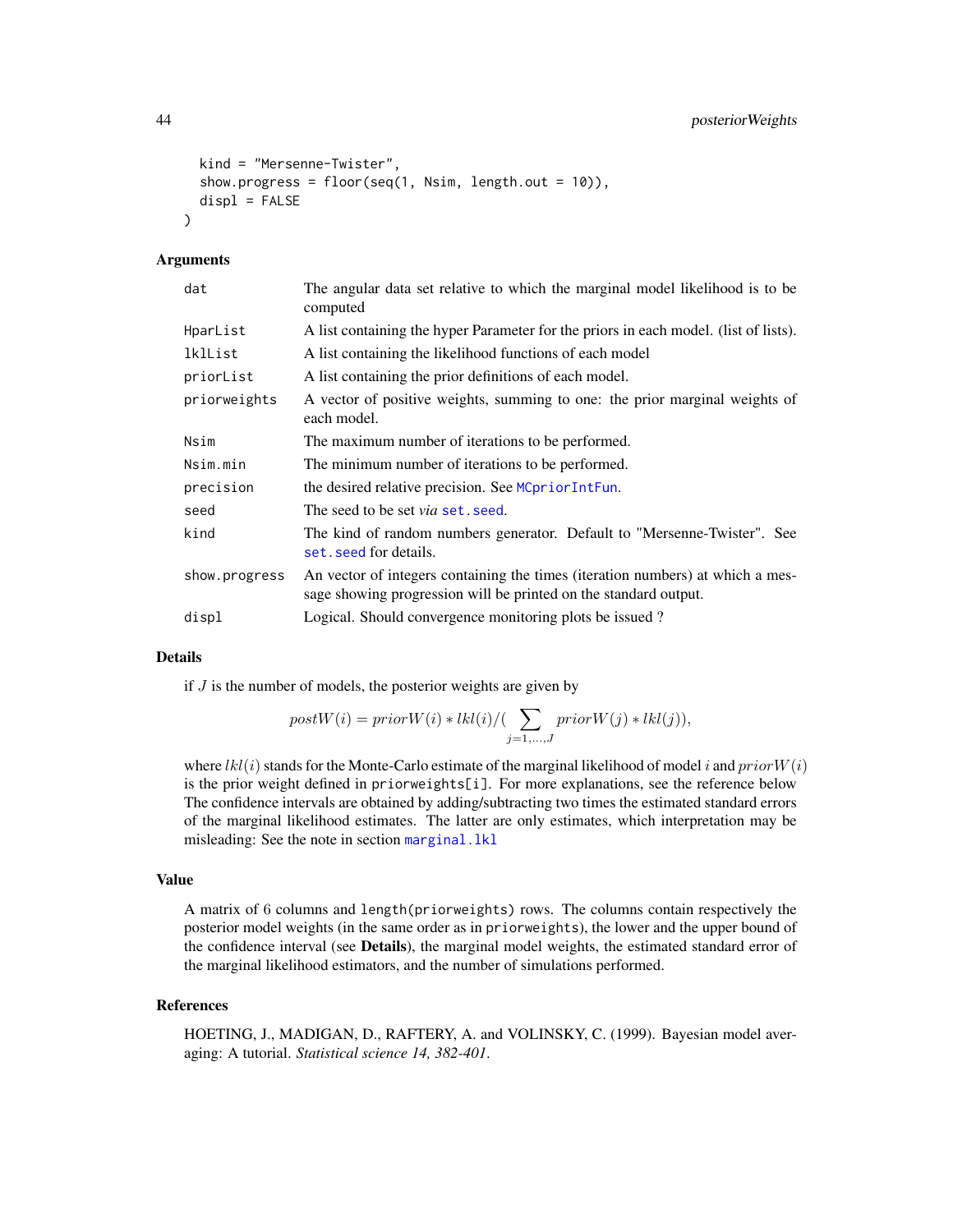#### <span id="page-44-0"></span>prior.nl 45

#### Examples

```
data(pb.Hpar)
data(nl.Hpar)
set.seed(5)
mixDat=rbind(rpairbeta(n=10,dimData=3, par=c(0.68,3.1,0.5,0.5)),
  rnestlog(n=10,par=c(0.68,0.78, 0.3,0.5)))
posteriorWeights (dat=mixDat,
                  HparList=list(get("pb.Hpar"),get("nl.Hpar")),
                  lklList=list(get("dpairbeta"), get("dnestlog")),
                  priorList=list(get("prior.pb"), get("prior.nl")),
                  priorweights=c(0.5,0.5),
                  Nsim=1e+3,
                  Nsim.min=5e+2, precision=0.1,
                  displ=FALSE)
## Not run: posteriorWeights (dat=mixDat,
                  HparList=list(get("pb.Hpar"),get("nl.Hpar")),
                  lklList=list(get("dpairbeta"), get("dnestlog")),
                  priorList=list(get("prior.pb"), get("prior.nl")),
                  priorweights=c(0.5,0.5),
                  Nsim=20e+3,
                  Nsim.min=10e+3, precision=0.05,
                  displ=TRUE)
## End(Not run)
```
<span id="page-44-1"></span>

prior.nl *Prior parameter distribution for the NL model*

## Description

Density and generating function of the prior distribution.

## Usage

prior.nl(type =  $c("r", "d")$ , n, par, Hpar, log, dimData = 3)

| type | One of the character strings "r", "d"                                                                                                                                                                                             |
|------|-----------------------------------------------------------------------------------------------------------------------------------------------------------------------------------------------------------------------------------|
| n    | The number of parameters to be generated. Only used if type $== "r".$                                                                                                                                                             |
| par  | A vector of length four, with component comprised between 0 and 1 (both end<br>points excluded for the first element and 1 included for the others): The param-<br>eter where the density is to be taken. Only used if type=="d". |
|      | In the NL model, par is of length 4. The first element is the global dependence<br>parameter, the others are partial dependence parameter between pairs $(12)$ , $(13)$ ,<br>(23) respectively.                                   |
|      | In the NL model, par is of length 4. The first element has the same interpretation<br>as in the NL model, the subsequent ones are dependence parameters between                                                                   |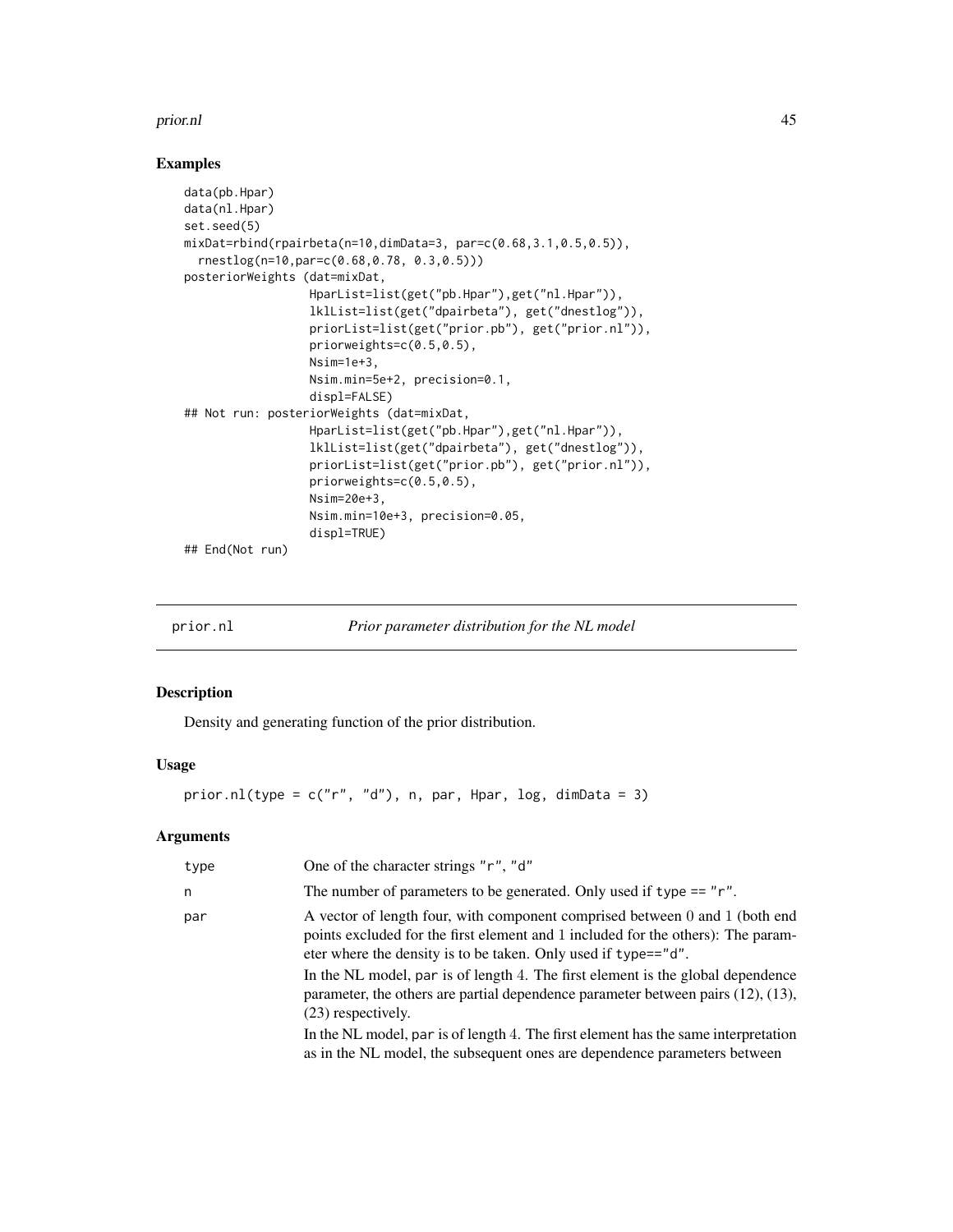<span id="page-45-0"></span>46 prior.pb

| Hpar    | list of Hyper-parameters : see $nl$ . Hpar for a template.                                        |
|---------|---------------------------------------------------------------------------------------------------|
| log     | logical. Should the density be returned on the log scale ? Only used if type=="d"                 |
| dimData | The dimension of the sample space, equal to 3. Only for compatibility with e.g.<br>posteriorMCMC. |

## Details

The four parameters are independent, the logit-transformed parameters follow a normal distribution.

## Value

Either a matrix with n rows containing a random parameter sample generated under the prior (if type == "d"), or the (log)-density of the parameter par.

#### Author(s)

Anne Sabourin

#### Examples

```
## Not run: prior.nl(type="r", n=5 ,Hpar=get("nl.Hpar"))
## Not run: prior.trinl(type="r", n=5 ,Hpar=get("nl.Hpar"))
## Not run: prior.pb(type="d", par=rep(0.5,2), Hpar=get("nl.Hpar"))
```
<span id="page-45-1"></span>prior.pb *Prior parameter distribution for the Pairwise Beta model*

#### Description

Density and generating function of the prior distribution.

## Usage

prior.pb(type = c("r", "d"), n, par, Hpar, log, dimData)

| type    | One of the character strings "r", "d"                                                                                                                                                                                                                                                                                                                                              |
|---------|------------------------------------------------------------------------------------------------------------------------------------------------------------------------------------------------------------------------------------------------------------------------------------------------------------------------------------------------------------------------------------|
| n       | The number of parameters to be generated. Only used if type $== "r".$                                                                                                                                                                                                                                                                                                              |
| par     | A vector with positive components: The parameter where the density is to be<br>taken. Only used if type=="d". In the Pairwise Beta model, par is of length<br>$choose(p, 2) + 1$ . The first element is the global dependence parameter, the sub-<br>sequent ones are the pairwise dependence parameters, in lexicographic order<br>$(e.g. \beta_{1,2}, \beta_{1,3}, \beta_{2,3})$ |
| Hpar    | list of Hyper-parameters : see pb. Hpar for a template.                                                                                                                                                                                                                                                                                                                            |
| log     | logical. Should the density be returned on the log scale ? Only used if type=="d"                                                                                                                                                                                                                                                                                                  |
| dimData | The dimension of the sample space. (one more than the dimension of the sim-<br>plex)                                                                                                                                                                                                                                                                                               |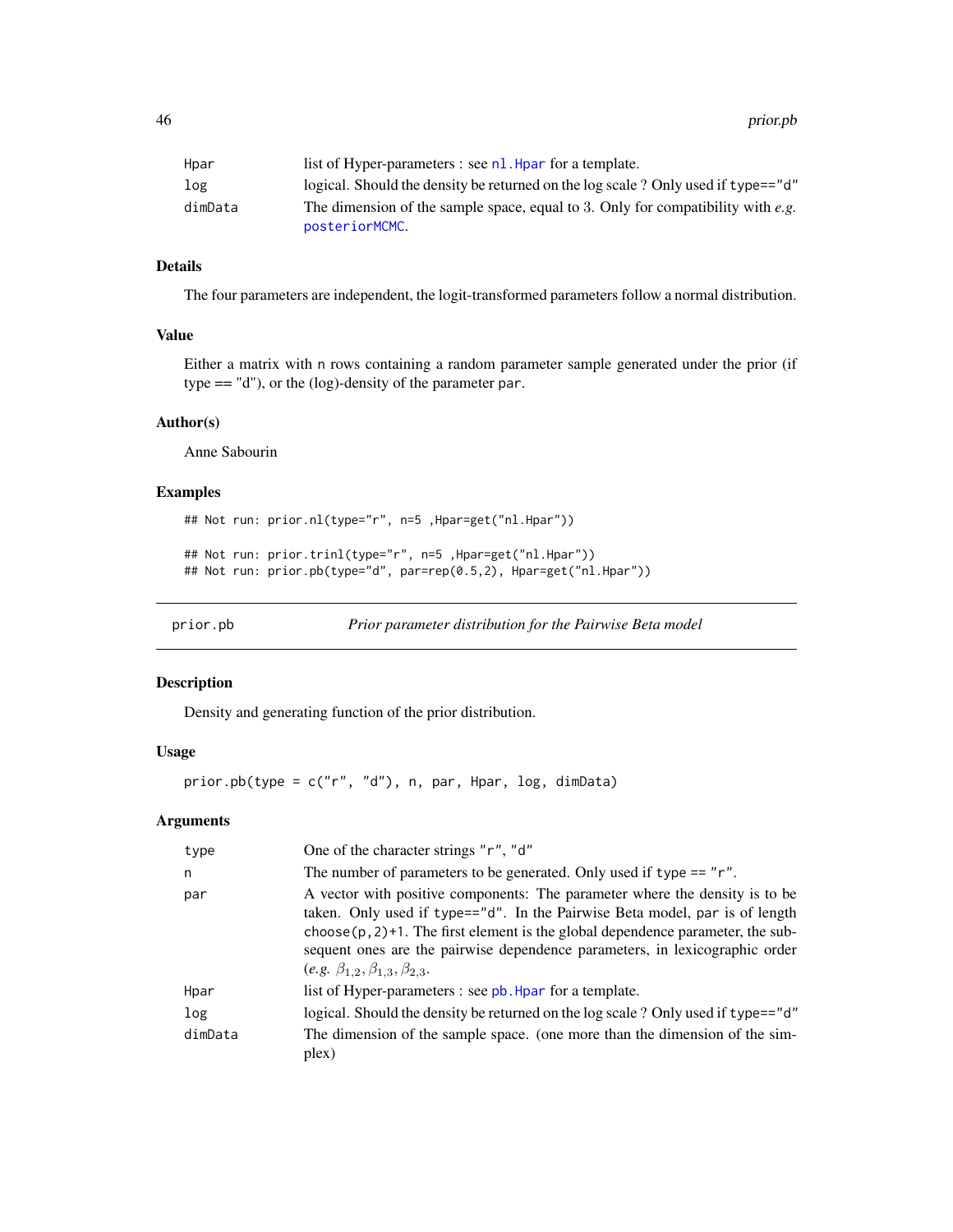## <span id="page-46-0"></span>proposal.nl 47

## Details

The parameters components are independent, log-normal.

#### Value

Either a matrix with n rows containing a random parameter sample generated under the prior (if type == "d"), or the (log)-density of the parameter par.

## Author(s)

Anne Sabourin

## Examples

```
## Not run: prior.pb(type="r", n=5 ,Hpar=get("pb.Hpar"), dimData=3 )
## Not run: prior.pb(type="d", par=rep(1,choose(4,2), Hpar=get("pb.Hpar"), dimData=4 )
```
#### <span id="page-46-1"></span>proposal.nl *NL3 model: proposal distribution.*

## Description

Density of the proposal distribution  $q(cur.par,prop.par)$  and random generator for MC MC algorithm in the NL3 model.

## Usage

```
proposal.nl(
  type = c("r", "d"),
  cur.par,
 prop.par,
 MCpar = get("nl.MCpar"),
  log = TRUE)
```

| type     | One of the character strings "r" or "d".                                                                   |
|----------|------------------------------------------------------------------------------------------------------------|
| cur.par  | Current state of the chain.                                                                                |
| prop.par | Candidate parameter.                                                                                       |
| MCpar    | A list made of a single element: MC MC parameter. Re-centering parameter for<br>the proposal distribution. |
| log      | Logical. Only used when type $=="d"$ . Should the result be returned on the<br>$log-scale$ ?               |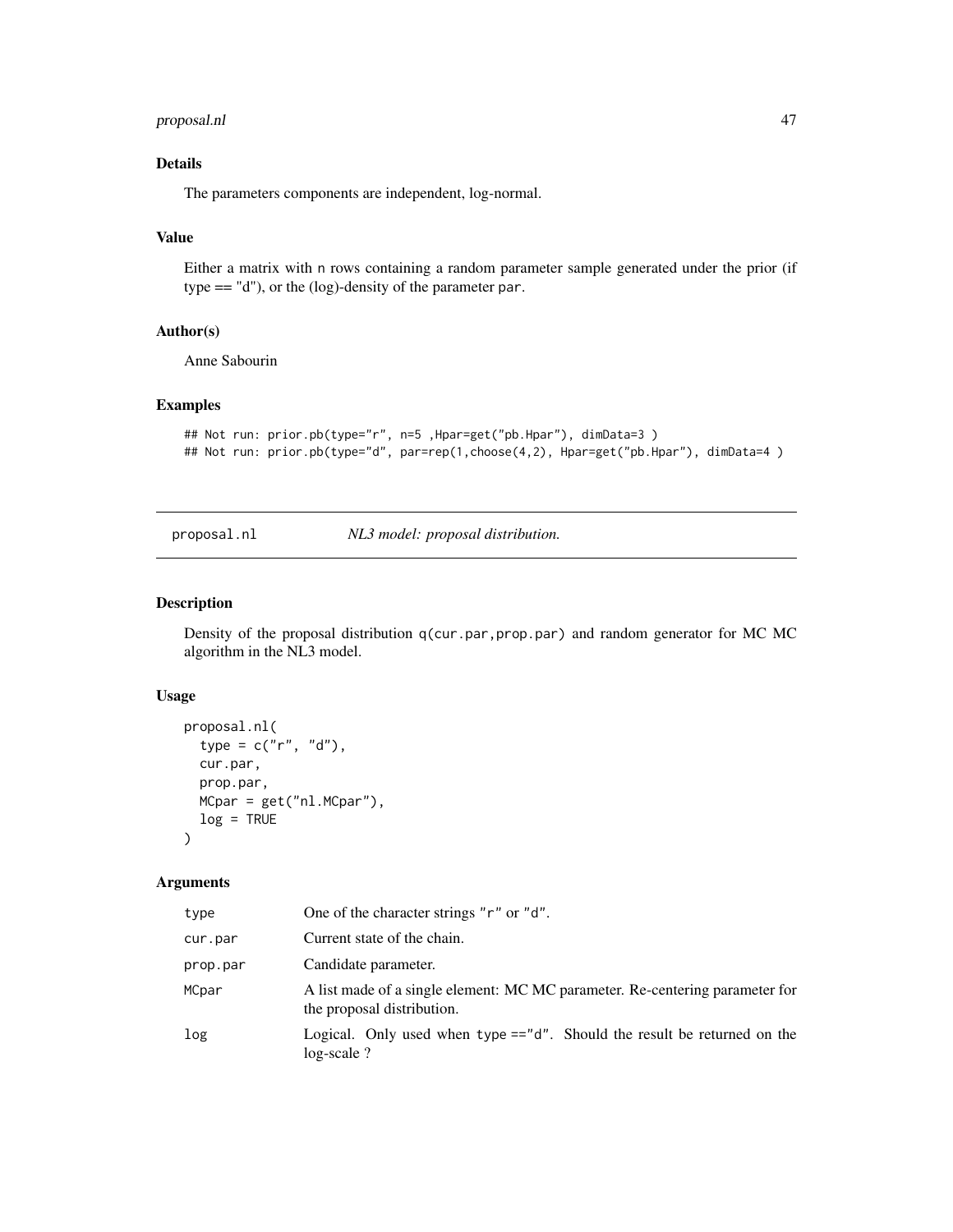#### <span id="page-47-0"></span>Details

The two components of proposal parameter (alpha $\star$ , beta12 $\star$ , beta13 $\star$ , beta23 $\star$ ) are generated independently, under a beta distribution with mode at the current parameter's value.

Let  $\epsilon$  = MCpar\$eps. recentre. To generate alpha $\star$ , given the current state alpha(t), let  $m(t)$  =  $\epsilon/2 + (1 - \epsilon) * \alpha(t)$  be the mean of the Beta proposal distribution and  $\lambda = 2/\epsilon$  (a scaling constant). Then

$$
\alpha^* \sim \text{Beta}(\lambda m(t), (1 - \lambda) m(t))
$$

The betaij\*'s are generated similarly.

## Value

Either the (log-)density of the proposal parameter prop.par, given cur.par (if type  $== "d")$ , or a proposal parameter (a vector), if type =="r".

<span id="page-47-1"></span>proposal.pb *PB model: proposal distribution*

#### **Description**

Density of the proposal distribution  $q$ (cur.par, prop.par) and random generator for MC MC algorithm in the PB model.

#### Usage

```
proposal.pb(type = c("r", "d"), cur.par, prop.par, MCpar, log = TRUE)
```
## Arguments

| type     | One of the character strings "r", "d"                                                                                                                               |
|----------|---------------------------------------------------------------------------------------------------------------------------------------------------------------------|
| cur.par  | Current state of the chain                                                                                                                                          |
| prop.par | Candidate parameter                                                                                                                                                 |
| MCpar    | A list made of a single element: MC MC parameter for the standard deviation of<br>the log-normal proposition, on the log scale. See pb. MCpar for the default value |
| log      | Logical. Only used when type =="d". Should the result be returned on the<br>$log-scale$ ?                                                                           |

## Details

The components prop.par[i] of the proposal parameter are generated independently, from the lognormal distribution:

```
prop.par = rlnorm(length(cur.par),meanlog=log(cur.par),sdlog=rep(MCpar$sdlog,length(cur.par)))
```
#### Value

Either the (log-)density of the proposal prop.par, given cur.par (if type  $== "d")$ , or a proposal parameter (a vector), if type =="r".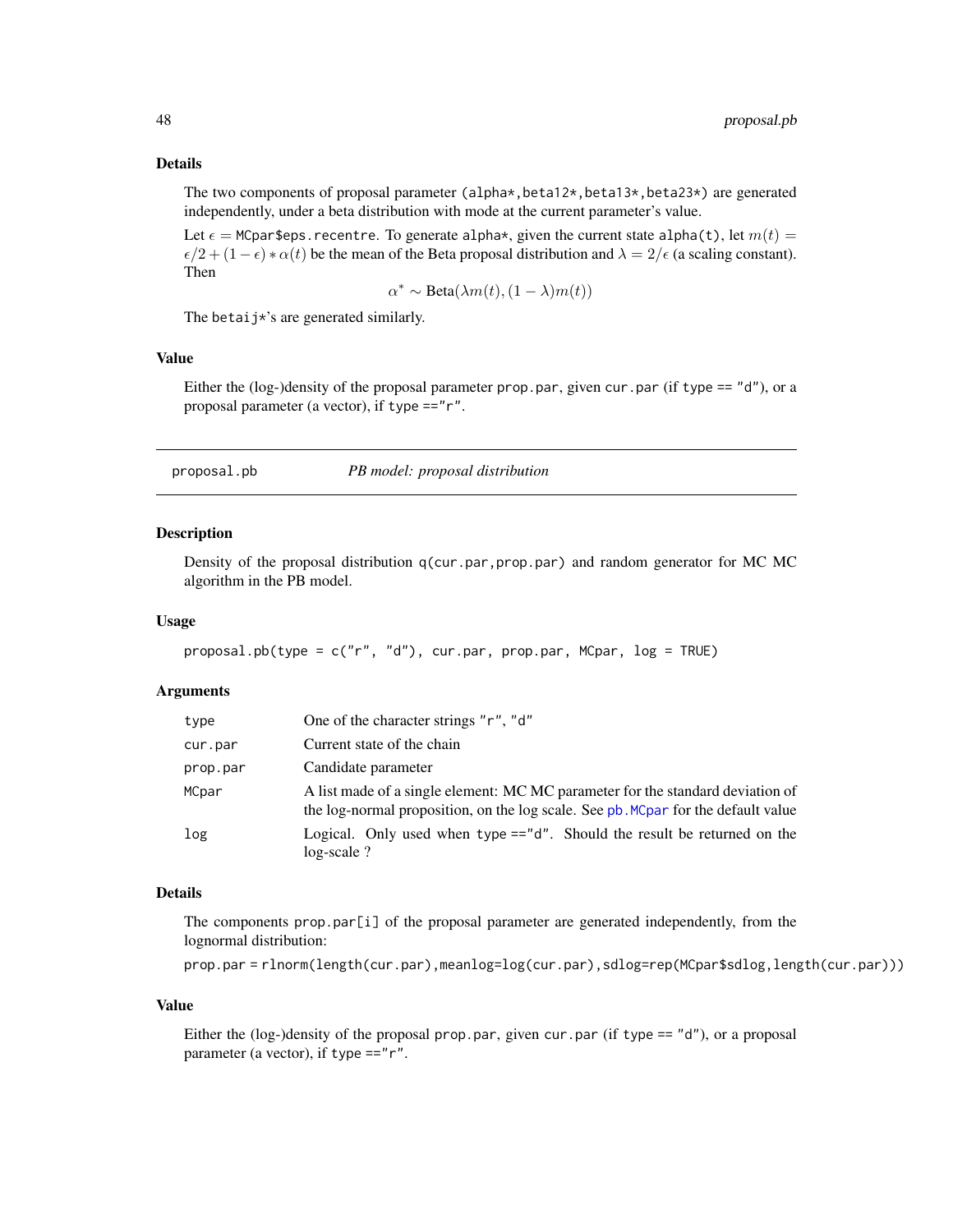#### <span id="page-48-0"></span>rdirichlet 49

## Examples

```
## Not run: proposal.pb(type = "r",
cur.par = rep(1,4), MCpar=get("pb.MCpar"))
## End(Not run)
## Not run: proposal.pb(type = "d", cur.par = rep(1,4),
prop.par=rep(1.5,4), MCpar=get("pb.MCpar"))
## End(Not run)
```
rdirichlet *Dirichlet distribution: random generator*

## Description

Dirichlet distribution: random generator

## Usage

rdirichlet(n = 1, alpha)

## Arguments

| n     | Number of draws                                  |
|-------|--------------------------------------------------|
| alpha | Dirichlet parameter: a vector of positive number |

#### Value

A matrix with n rows and length(alpha) columns

<span id="page-48-1"></span>rect.integrate *Density integration on the two-dimensional simplex*

## Description

The integral is approximated by a rectangular method, using the values stored in matrix density.

## Usage

```
rect.integrate(density, npoints, eps)
```

| density | A npoints*npoints matrix containing the density's values scattered on the dis-<br>cretization grid defined by npoints, equi, eps (see discretize). |
|---------|----------------------------------------------------------------------------------------------------------------------------------------------------|
| npoints | The number of grid nodes on the squared grid containing the desired triangle.                                                                      |
| eps     | Positive number: minimum distance from any node inside the simplex to the                                                                          |
|         | simplex boundary                                                                                                                                   |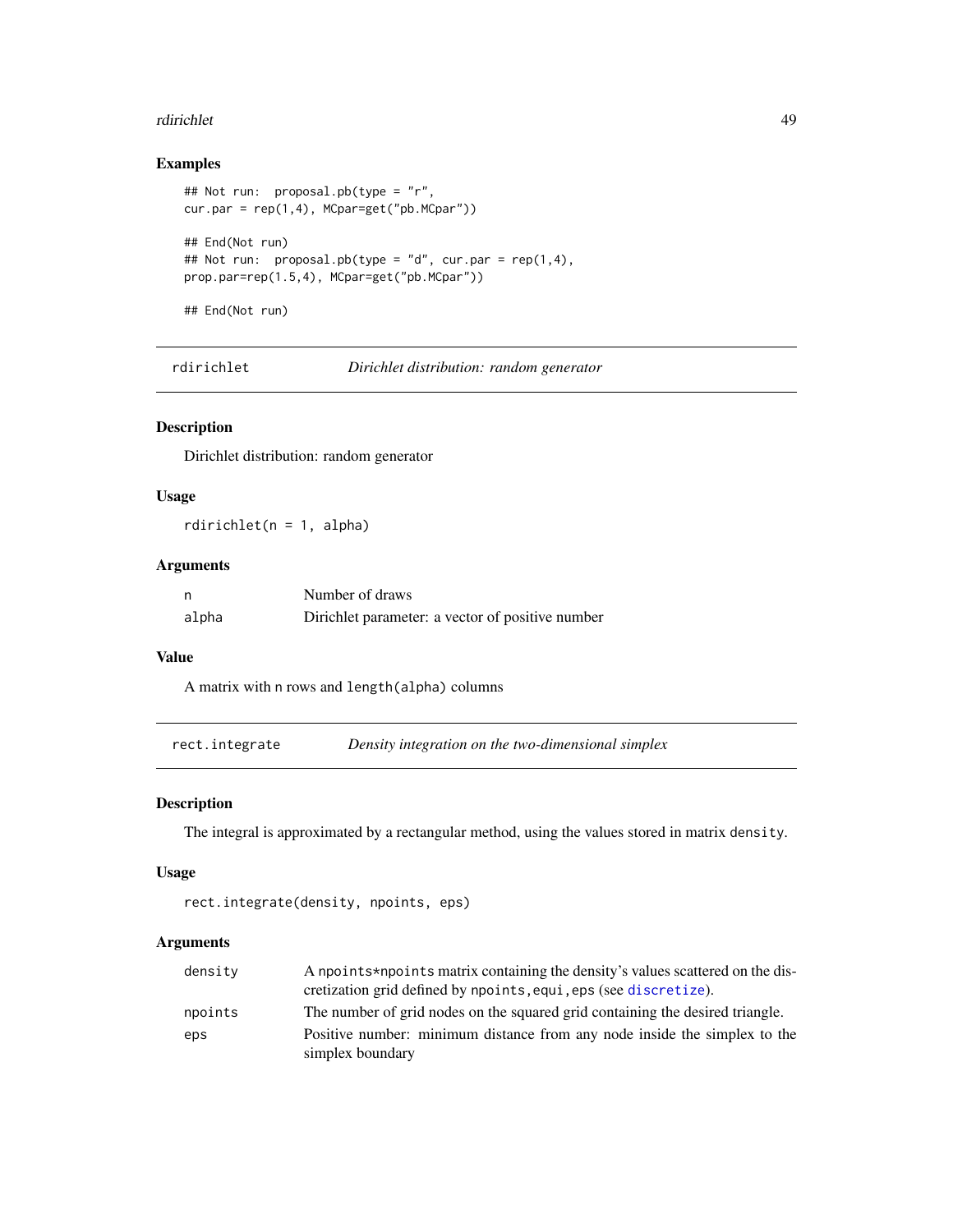## <span id="page-49-0"></span>Details

Integration is made with respect to the Lebesgue measure on the projection of the simplex onto the plane  $(x, y) : x > 0, y > 0, x + y < 1$ . It is assumed that density has been constructed on a grid obtained *via* function [discretize](#page-12-1), with argument equi set to FALSE and npoints and eps equal to those passed to rect.integrate.

## Value

The value of the estimated integral of density.

#### Examples

```
wrapper \leq function(x, y, my.fun,...)
 {
   sapply(seq\_along(x), FUN = function(i) my.fun(x[i], y[i],...))
 }
grid <- discretize(npoints=40,eps=1e-3,equi=FALSE)
Density <- outer(grid$X,grid$Y,FUN=wrapper,
                                 my.fun=function(x,y){10*((x/2)^2+y^2)})
```
rect.integrate(Density,npoints=40,eps=1e-3)

rstable.posit *Positive alpha-stable distribution.*

## Description

Random variable generator

#### Usage

```
rstable.posit(alpha = 0.5)
```
## Arguments

alpha The parameter of the alpha-stable random variable

## Details

An alpha-stable random variable S with index  $\alpha$  is defined by its Laplace transform  $E(exp(tS)))$  =  $exp(-t^{\alpha})$ . The algorithm used here is directly derived from Stephenson (2003).

### Value

A realization of the alpha-stable random variable.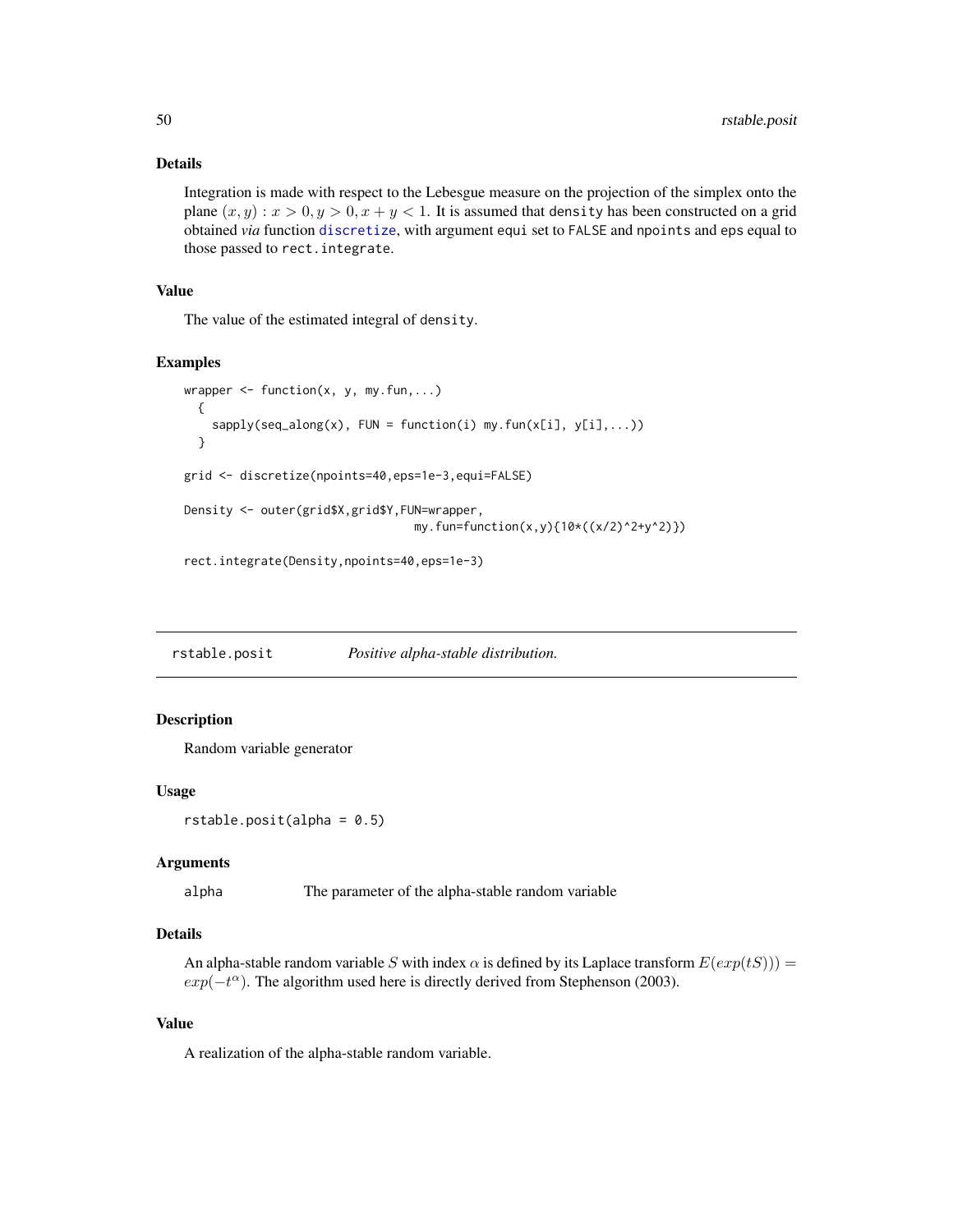#### <span id="page-50-0"></span> $\frac{\text{scores3D}}{1}$

#### References

STEPHENSON, A. (2003). Simulating multivariate extreme value distributions of logistic type. *Extremes 6, 49-59*.

| scores3D | Logarithmic score and $L^2$ distance between two densities on the sim- |
|----------|------------------------------------------------------------------------|
|          | plex (trivariate case).                                                |

#### Description

Computes the Kullback-Leibler divergence and the  $L^2$  distance between the "true" density (true.dens) and an estimated density (est.dens).

#### Usage

scores3D(true.dens, est.dens, npoints, eps)

## Arguments

| true.dens | A npoints*npoints matrix: The reference density, typically the distribution<br>from which data was simulated. Must be a valid density argument to be passed<br>to dgridplot, with equi=FALSE. |
|-----------|-----------------------------------------------------------------------------------------------------------------------------------------------------------------------------------------------|
| est.dens  | The estimated density: of the same type as true dens.                                                                                                                                         |
| npoints   | Number of grid points used to construct the density matrices (see discretize).                                                                                                                |
| eps       | Minimum distance from a grid point to the simplex boundary (see discretize).                                                                                                                  |

## Details

The integration is made *via* [rect.integrate](#page-48-1): The discretization grid corresponding to the two matrices must be constructed with discretize(npoints,eps,equi=FALSE).

#### Value

A list made of

- check.true: The result of the rectangular integration of true.dens. It should be equal to one. If not, re size the grid.
- check.true: Idem, replacing true.dens with est.dens.
- L2score: The estimated  $L^2$  distance.
- KLscore: The estimated Kullback-Leibler divergence between the two re-normalized densities, using check.true and check.est as normalizing constants (this ensures that the divergence is always positive).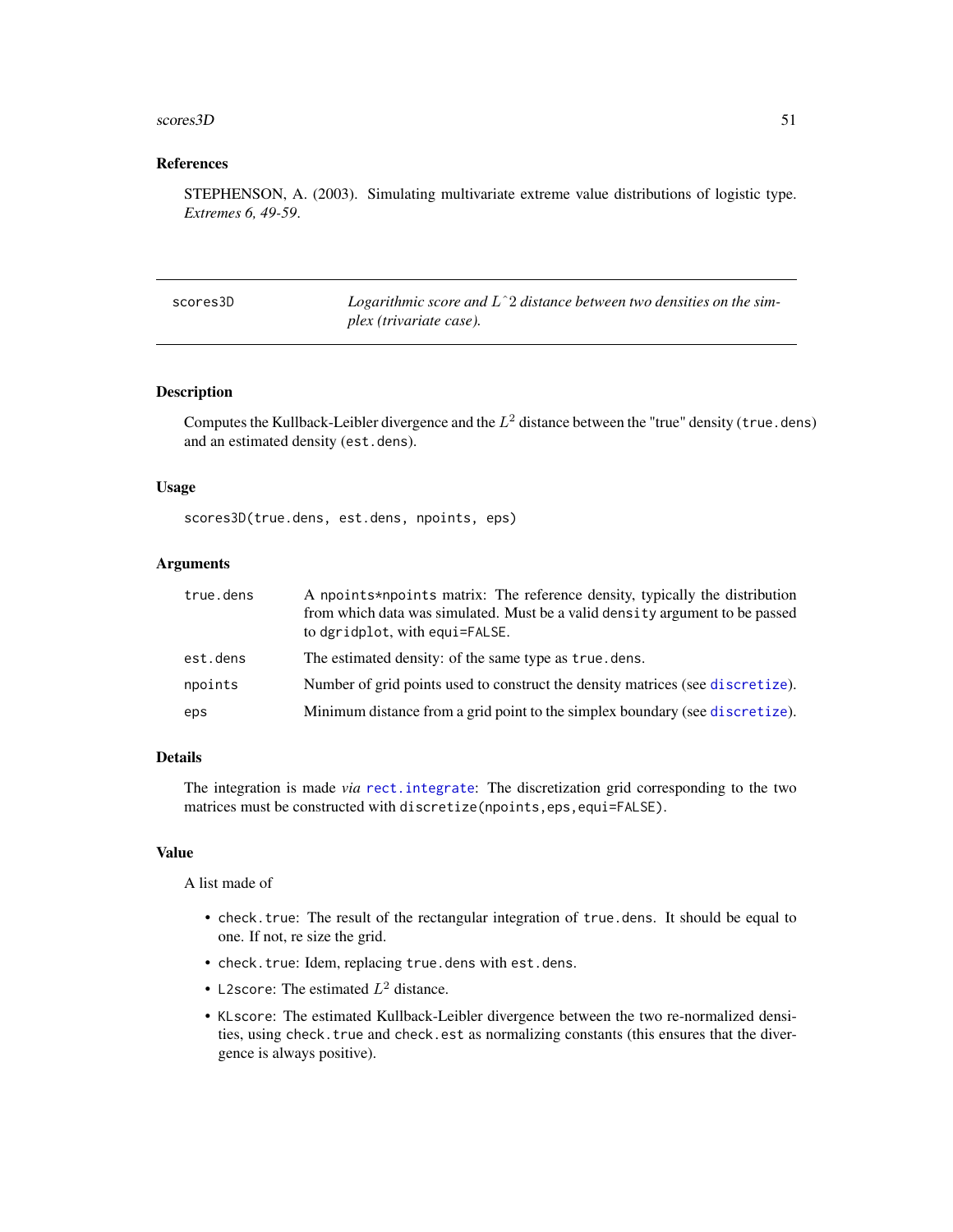#### Examples

```
dens1=dpairbeta.grid(par=c(0.8,2,5,8),npoints=150,eps=1e-3,
                     equi=FALSE)
dens2=dnestlog.grid(par=c(0.5,0.8,0.4,0.6),npoints=150,eps=1e-3, equi=FALSE)
scores3D(true.dens=dens1,
 est.dens=dens2,
 npoints=150, eps=1e-4)
```
transf.to.equi *Linear coordinate transformations*

## Description

Switching coordinates system between equilateral and right-angled representation of the two-dimensional simplex.

#### Usage

```
transf.to.equi(vect)
```
transf.to.rect(vect)

#### Arguments

vect a bi-variate vector, giving the first two coordinates of the angular point to be transformed.

### Details

If transf . to . rect, is called, vect must belongs to the triangle  $[(0,0),(\sqrt(2),0),(\sqrt(2)/2,\sqrt(3/2))]$ and the result lies in  $([(0, 0), (1, 0), (0, 1)]$ . transf.to.equi is the reciprocal.

## Value

The vector obtained by linear transformation.

## Author(s)

Anne Sabourin

## Examples

```
## Not run: transf.to.equi(c(sqrt(2)/2, sqrt(3/8) ) )
```
<span id="page-51-0"></span>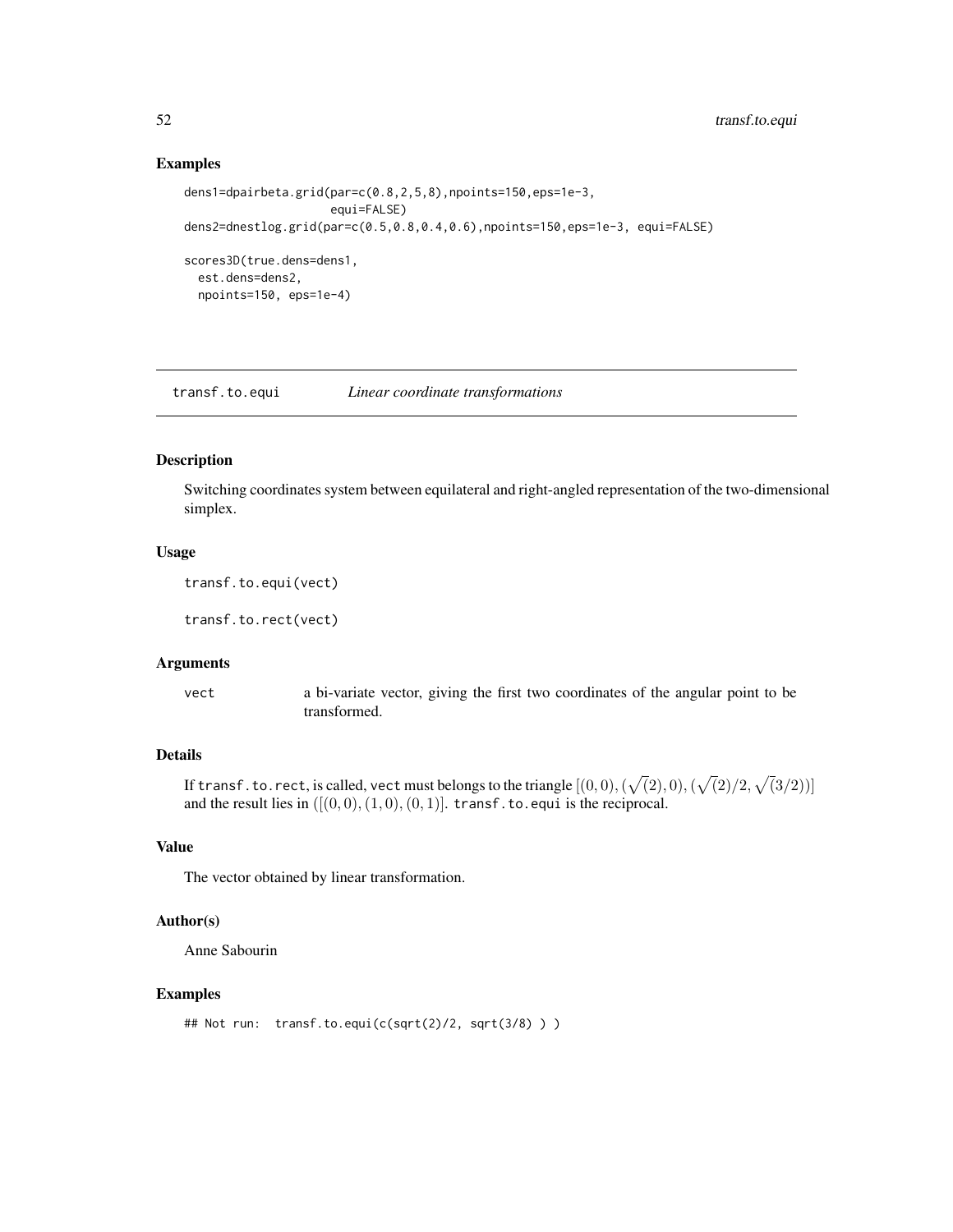<span id="page-52-1"></span><span id="page-52-0"></span>winterdat *Five-dimensional air quality dataset recorded in Leeds(U.K.), during five winter seasons.*

## Description

Contains 590 daily maxima of five air pollutants (respectively PM10, N0, NO2, 03, S02) recorded in Leeds (U.K.) during five winter seasons (1994-1998, November-February included). Contains NA's.

## Format

A 590 ∗ 5 matrix.

## Source

<http://www.airquality.co.uk>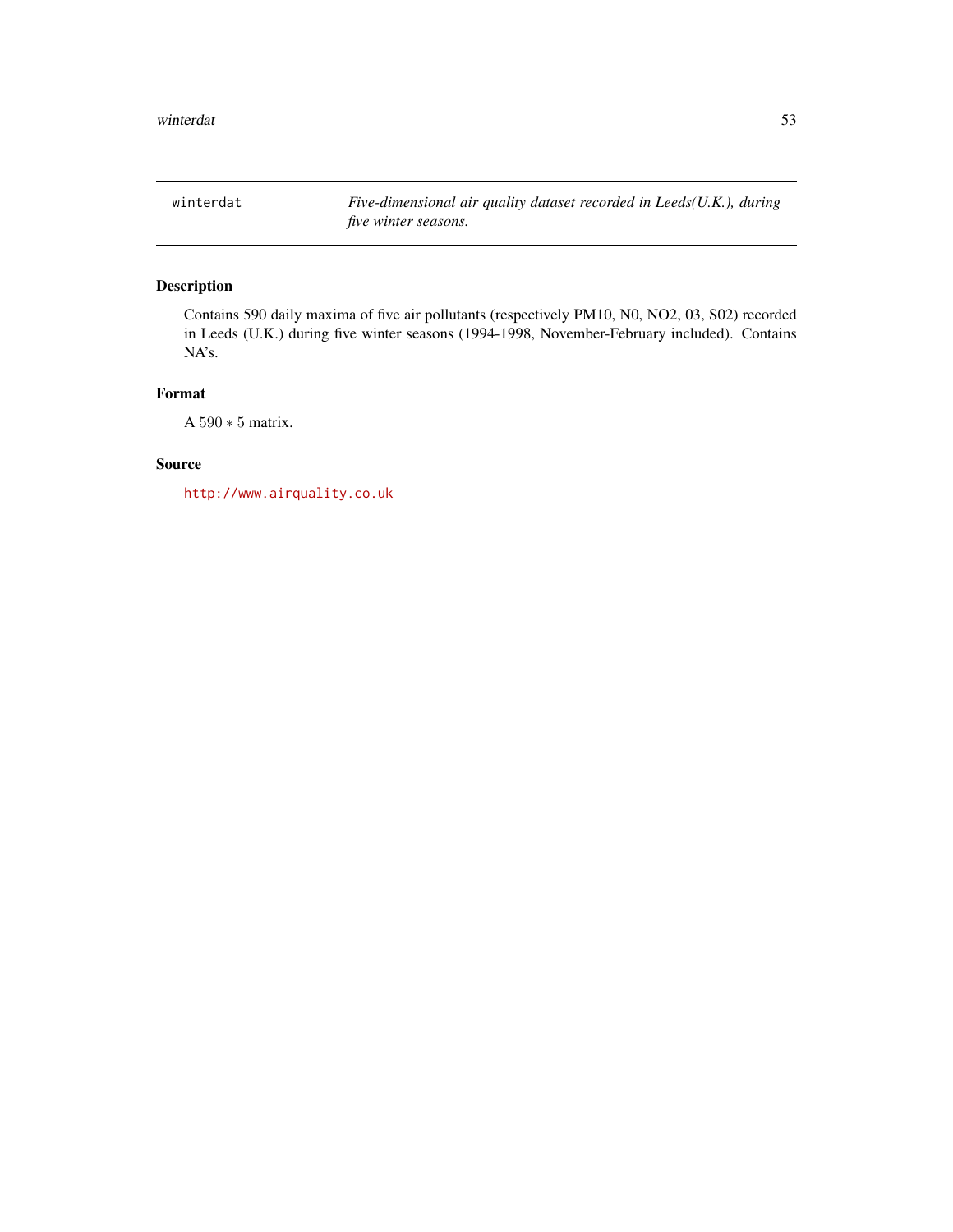# <span id="page-53-0"></span>**Index**

∗Topic aplot add.frame, [4](#page-3-0) ∗Topic datagen cons.angular.dat, [5](#page-4-0) dnestlog , [14](#page-13-0) ∗Topic datasets frechetdat , [22](#page-21-0) Leeds , [24](#page-23-0) Leeds.frechet, [25](#page-24-0) winterdat , [53](#page-52-0) ∗Topic dataset dm.expar.D3k3 , [14](#page-13-0) nl.Hpar, [33](#page-32-0) nl.MCpar, [33](#page-32-0) pb.Hpar , [33](#page-32-0) pb.MCpar , [34](#page-33-0) ∗Topic distribution dnestlog , [14](#page-13-0) ∗Topic htest BMAmevt-package, [3](#page-2-0) posteriorMCMC, [38](#page-37-0) ∗Topic manip cons.angular.dat, [5](#page-4-0) ∗Topic models BMAmevt-package, [3](#page-2-0) dnestlog , [14](#page-13-0) ∗Topic multivariate BMAmevt-package, [3](#page-2-0) cons.angular.dat, [5](#page-4-0) dnestlog , [14](#page-13-0) posteriorMCMC, [38](#page-37-0) ∗Topic package BMAmevt-package, [3](#page-2-0) add.frame , [4](#page-3-0) BMAmevt *(*BMAmevt-package *)* , [3](#page-2-0) BMAmevt-package , [3](#page-2-0) cons.angular.dat , [5](#page-4-0) , *[39](#page-38-0)* , *[41](#page-40-0)*

contour , *[10](#page-9-0) , [11](#page-10-0)* , *[35](#page-34-0) , [36](#page-35-0)* ddirimix , [6](#page-5-0) ddirimix.grid,[7](#page-6-0) ddirimix.grid1D , [8](#page-7-0) dgridplot , *[8](#page-7-0)* , [10](#page-9-0) , *[17](#page-16-0)* , *[36,](#page-35-0) [37](#page-36-0)* diagnose , [11](#page-10-0) , *[39](#page-38-0)* discretize , *[10](#page-9-0) , [11](#page-10-0)* , [13](#page-12-0) , *[36](#page-35-0)* , *[49](#page-48-0) [–51](#page-50-0)* dm.expar.D3k3 , [14](#page-13-0) dnestlog , [14](#page-13-0) , *[23](#page-22-0)* , *[39](#page-38-0)* dnestlog.grid , [16](#page-15-0) dpairbeta , *[23](#page-22-0)* , *[29](#page-28-0)* , *[39](#page-38-0)* dpairbeta *(*dnestlog *)* , [14](#page-13-0) dpairbeta.grid *(*dnestlog.grid *)* , [16](#page-15-0) excessProb.condit.dm , [18](#page-17-0) excessProb.condit.nl , [18](#page-17-0) excessProb.nl , [19](#page-18-0) excessProb.pb,  $20$ expfunction.nl , [21](#page-20-0) frechetdat , [22](#page-21-0) , *[24](#page-23-0)* heidel.diag , *[41](#page-40-0)* image , *[10](#page-9-0) , [11](#page-10-0)* , *[35](#page-34-0) , [36](#page-35-0)* invlogit , [22](#page-21-0) laplace.evt, [23](#page-22-0) Leeds , [24](#page-23-0) Leeds.frechet, [25](#page-24-0) logit , [25](#page-24-0) marginal.lkl , [26](#page-25-0) , *[27,](#page-26-0) [28](#page-27-0)* , *[44](#page-43-0)* marginal.lkl.nl , *[27](#page-26-0)* , [27](#page-26-0) marginal.lkl.pb , *[27](#page-26-0)* marginal.lkl.pb *(*marginal.lkl.nl *)* , [27](#page-26-0) maxLikelihood, [29](#page-28-0) MCpriorIntFun , *[26](#page-25-0)[–28](#page-27-0)* , [30](#page-29-0) , *[31](#page-30-0) , [32](#page-31-0)* , *[44](#page-43-0)* MCpriorIntFun.nl , [31](#page-30-0) MCpriorIntFun.pb *(*MCpriorIntFun.nl *)* , [31](#page-30-0)